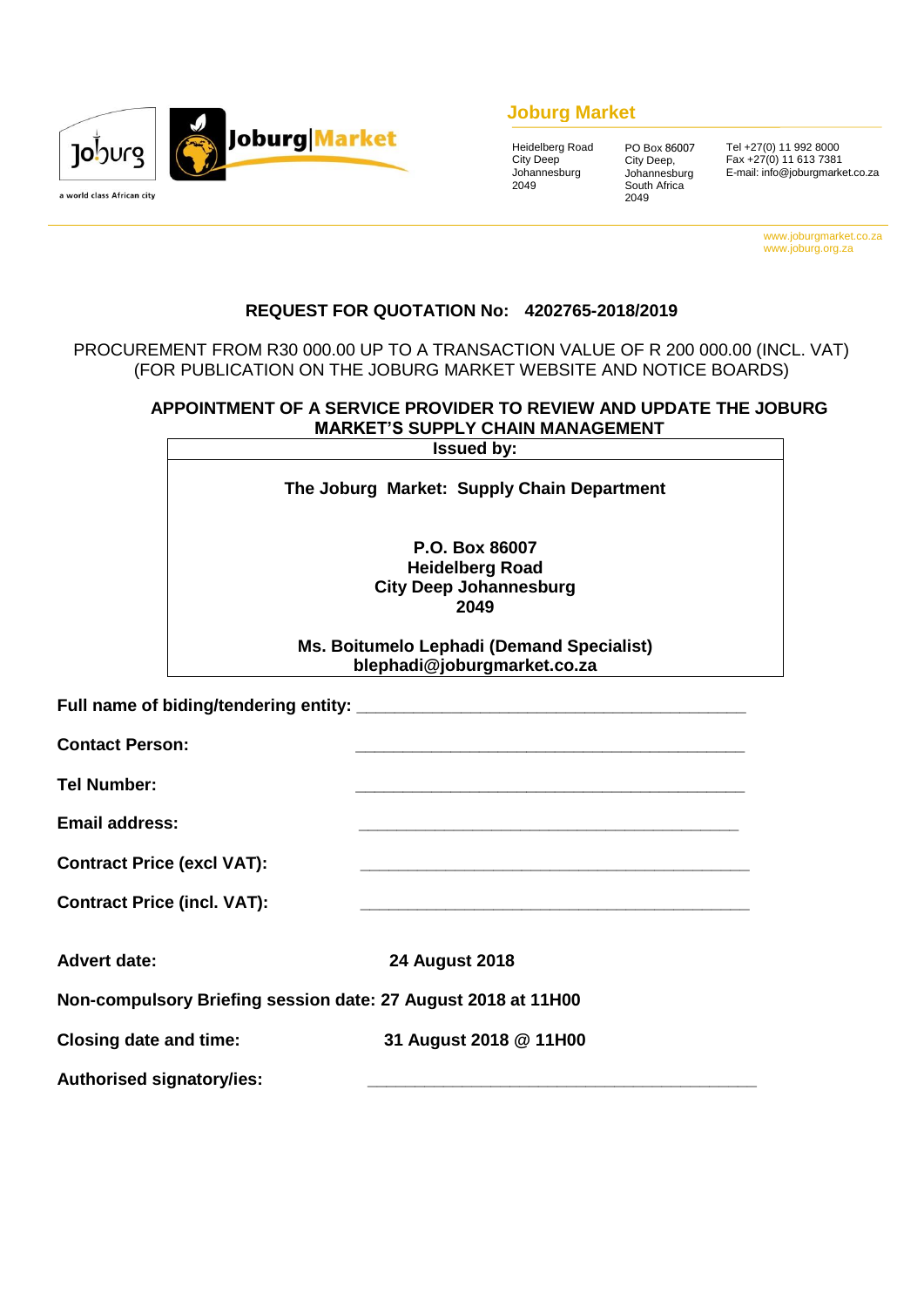#### REQUIRED DOCUMENTS

#### **Please note that failure to meet the requirements or to lodge the following documentation and/or proof thereof will lead to an immediate disqualification:**

- a) Registration on the National Treasury Central Database illustrating required compliance 1,2 and 3 below
	- Or
	- 1. Submissions of a valid Tax Clearance Certificate, Master Registration Number or alternatively supply the unique pin number to access the Tax compliance status
	- 2. Proof of company registration documents.
	- 3. Certified I.D. copies for directors/shareholders and share certificates, certification not older than three months

#### Including the following

- b) Completed and signed MBD 1,4,6.1, 8 and 9
- c) General Condition of Contract (GCC) must be signed
- d) Initial / sign for ALL alterations in the tender document, failure to do so may lead to a disqualification
- e) Signed JV agreement for Joint Venture companies

#### **Note: Joint Ventures must submit a consolidated B-BBEE certificate**

#### **Additional Requirements**

These documents may be submitted with the bid but will be required prior to award

- **a) Rates and taxes account not older than three months or signed lease agreement**
- **b) Proof of JV bank account**

#### Other important documents to be attached:-

Please note that failure to attach the below documents will results in preference points to be forfeited:-

 B-BBEE Verification Certificate from Verification Agency accredited by the South African Accreditation System (SANAS) OR a Registered Auditor approved by the Independent Regulatory Board of Directors (IRBA) OR SWORN AFFIDAVIT in the case of Exempted Micro Enterprises or Qualifying Small Enterprises in order to claim preference points.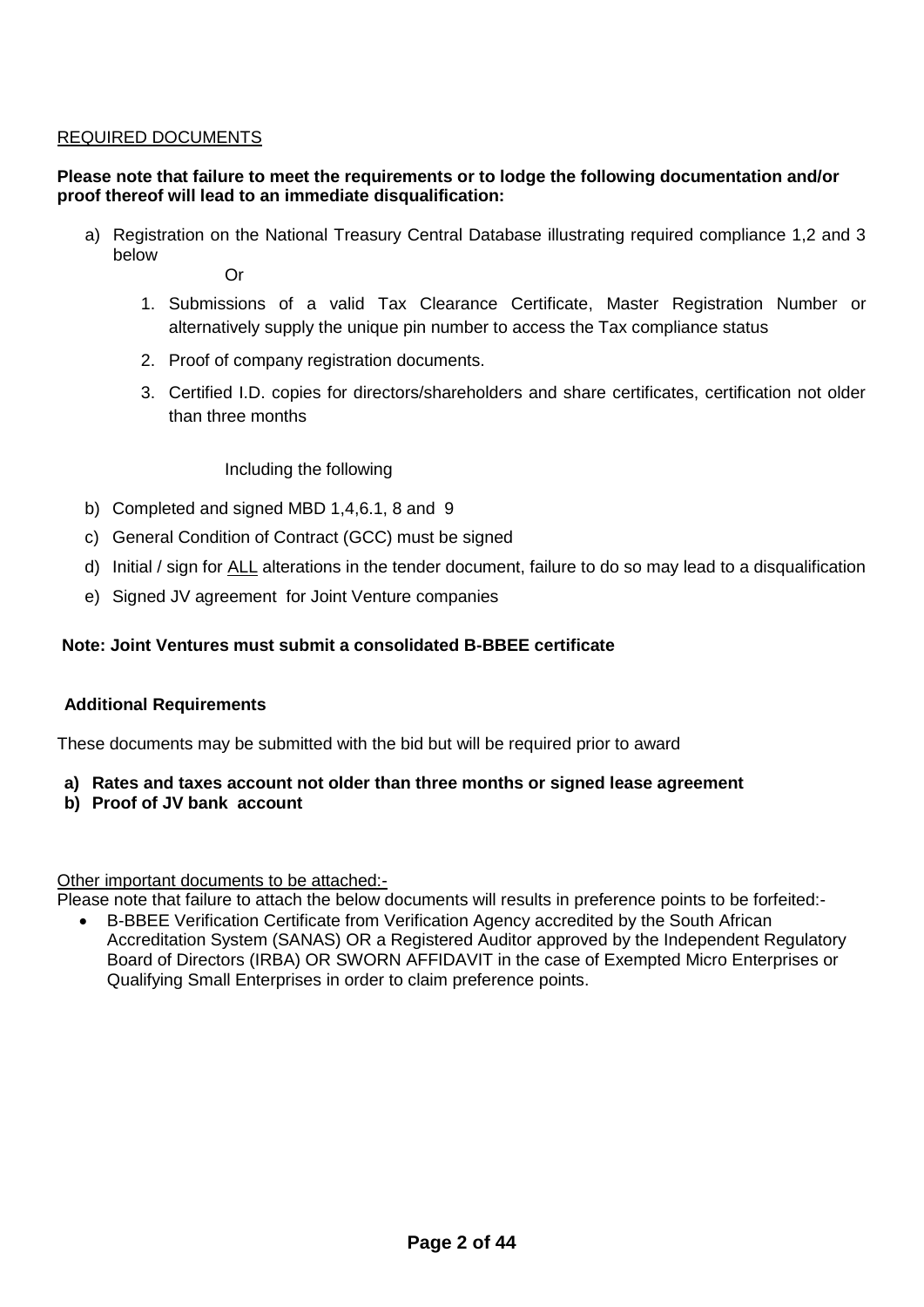## **BID DOCUMENTS CHECK LIST:**

A completed and signed BID document must be submitted in a sealed envelope together will all returnables. That is:

| Item                    | Description                                                                                                                                                                                                                  | Submitted $-$ |
|-------------------------|------------------------------------------------------------------------------------------------------------------------------------------------------------------------------------------------------------------------------|---------------|
|                         |                                                                                                                                                                                                                              | Indicate YES  |
|                         |                                                                                                                                                                                                                              | or NO         |
| 1                       | Completed Registration on the National Treasury Central Supplier Database                                                                                                                                                    |               |
| $\mathbf{2}$            | Completed and signed MBD 1,3.1,4,6.1, 8, 9, (MBD 6.2, 7.1, 7.2, 7.3 where                                                                                                                                                    |               |
|                         | applicable)                                                                                                                                                                                                                  |               |
| 3                       | General Condition of Contract (GCC) to be signed                                                                                                                                                                             |               |
| $\overline{\mathbf{4}}$ | Rates and taxes account not older than three months or lease agreement                                                                                                                                                       |               |
| 5                       | ID copies of shareholders / directors and share certificates; certification not older<br>than three months                                                                                                                   |               |
| 6                       | Signed JV agreement for Joint Venture companies. Separate National Treasury<br>Central Supplier Database registration and consolidated BBBEE certificate (where<br>applicable)                                               |               |
| $\overline{7}$          | Initial / sign for all alterations in the tender document                                                                                                                                                                    |               |
| 8                       | Registration with CIDB (where applicable)                                                                                                                                                                                    |               |
| 9                       | Submission of Bid documents; including all returnable                                                                                                                                                                        |               |
| 10                      | B-BBEE Status Level of Contribution certificate OR SWORN AFFIDAVIT - B-BBEE<br>EXEMPTED MICRO ENTERPRISE OR an Accounting Officer as contemplated in the<br>Close Corporation Act (CCA) in order to claim preference points. |               |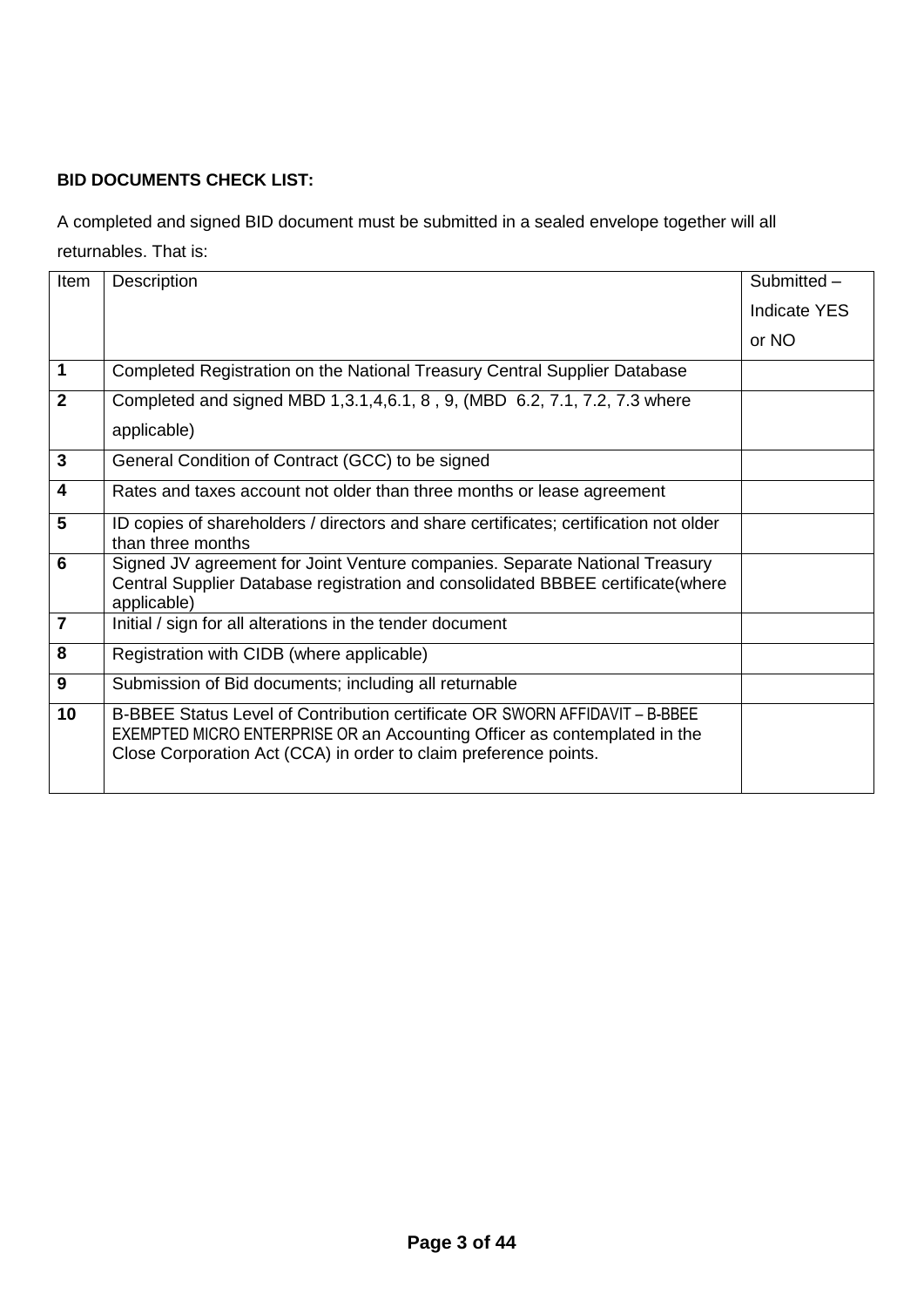## **SCOPE OF WORK:**

The current SCM Policy needs to be updated in order to incorporate the Preferential Procurement Regulations 2017 as well as the National Treasury SCM Policy for Infrastructure Procurement, and all other relevant aspects not reflected in the Joburg Market's (JM) current SCM Policy.

The Joburg Market (JM) in terms of Section 111 of the Municipal Finance Management Act, No 56 of 2003, have and implement a Supply Chain Management Policy that.

## **The updated policy must;**

- (a) give effect to
	- (i) section 217 of the Constitution; and
	- (ii) Part 1 of Chapter 11 and other applicable provisions of the Act;
	- (b) is fair, equitable, transparent, competitive and cost effective;
	- (c) is consistent with other applicable, including but not limited to the following legislation:
		- The Constitution of South Africa, Act 108 of 1996
		- Municipal Finance Management Act, Act 56 of 2003
		- Preferential Procurement Policy Framework Act, Act 5 of 2000
		- Promotion of Administrative Justice Act, Act 3 of 2000
		- Promotion of Access to Information Act, Act 2 of 2000
		- Construction Industry Development Board Act, Act 38 of 2000
		- Competition Act, Act 89 of 1998
		- The Prevention and Combating of Corrupt Activities Act, Act 12 of 2004
		- State Information Technology Act, Act 88 of 1998
		- Broad-Based Black Economic Empowerment Act, Act 53 of 2003

The deliverables must include the Implementation Plan and the presentation to the Committees.

## SUPPLY CHAIN MANAGEMENT POLICY REQUIREMENTS

- Review and update of the current Joburg Market SCM Policy to reflect the current trends in all relevant aspects of the Supply Chain Management,
- A detailed policy updates which includes updated Preferential Procurement Regulations 2017,
- Incorporating the National Treasury SCM Policy for Infrastructure Procurement,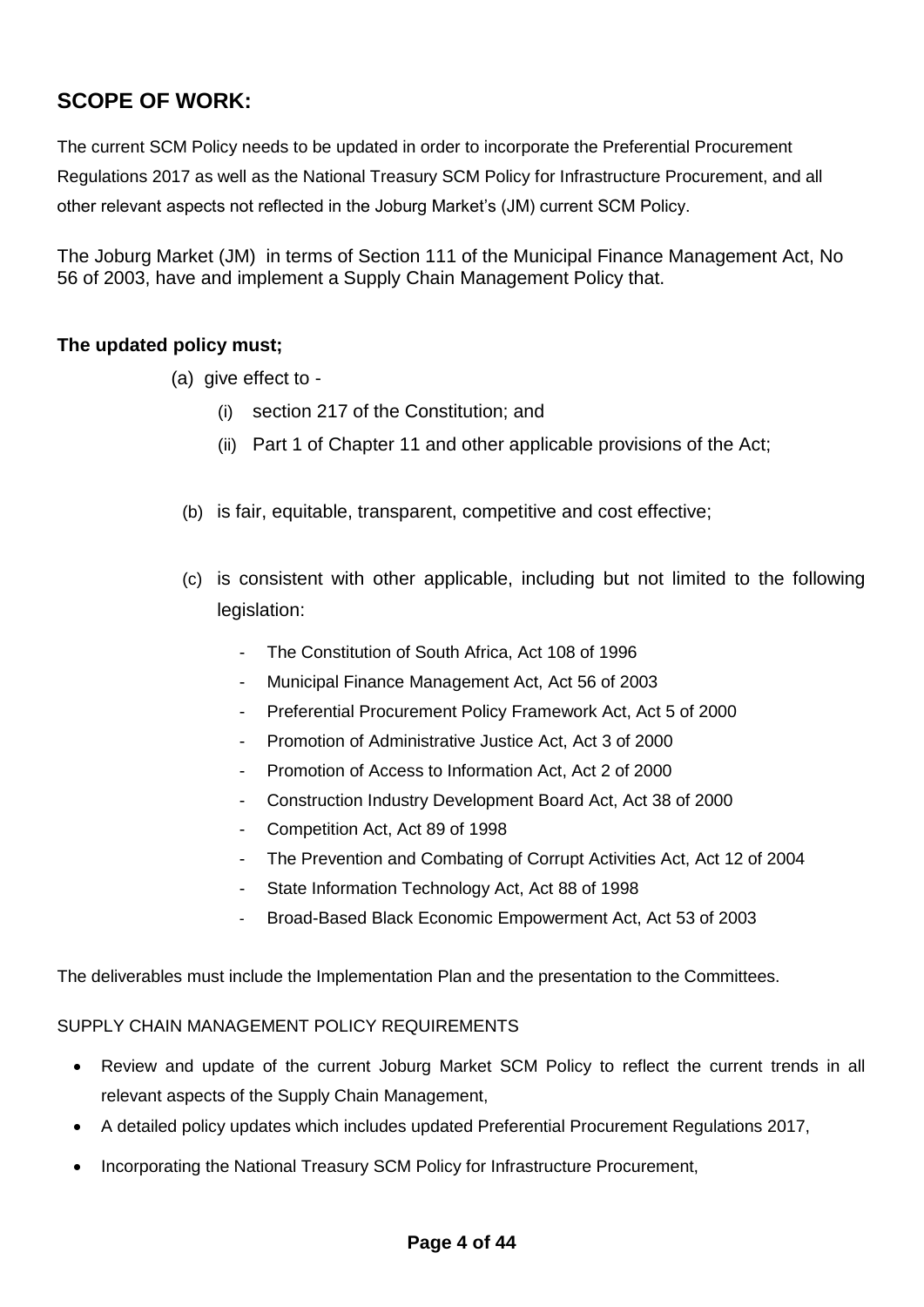- Review of the SCM Delegation of Authority paragraph as contained in the current SCM Policy to incorporate the latest SCM Policy imperatives (**delegation to supply chain management powers and duties)**
- Must develop an efficient and effective system consistent with the PPPFA and B-BBEE act
	- The acquisition of goods and services, including supplier Database management
	- Demand management
	- Acquisition management: System and process hierarchy, range of procurement processes and thresholds, quotation & bid compilation and contract and project management, receiving and opening of responses, evaluation process, awards, contract & project management
	- Committee systems for competitive bids
	- Logistics management
	- Disposal management
	- Risk management
	- Performance management
- Use of another organ of state's Framework agreement
- Alignment of the JM SCM Policy with the City of Johannesburg Metro SCM Policy,
- Prepare presentation slides for the above-mentioned committees and the Board of Directors
- Presentation and Workshop on the SCM Policy to the JM Executive Committee (EXCO) and JM Finance and Procurement Committee (FIPCO)

## **VALUATION CRITERIA**

NOTE: For purpose of comparison and in order to ensure a meaningful evaluation, bidders must detail information in substantiation of compliance to the evaluation criteria mentioned (e.g. details of relevant previous work undertaken, letters from previous/ current clients etc.)

## **Functionality criteria**

Minimum required Score for functionality is **70** points out of **100** points and any bidders scoring less than **70** points will not be considered for further evaluation.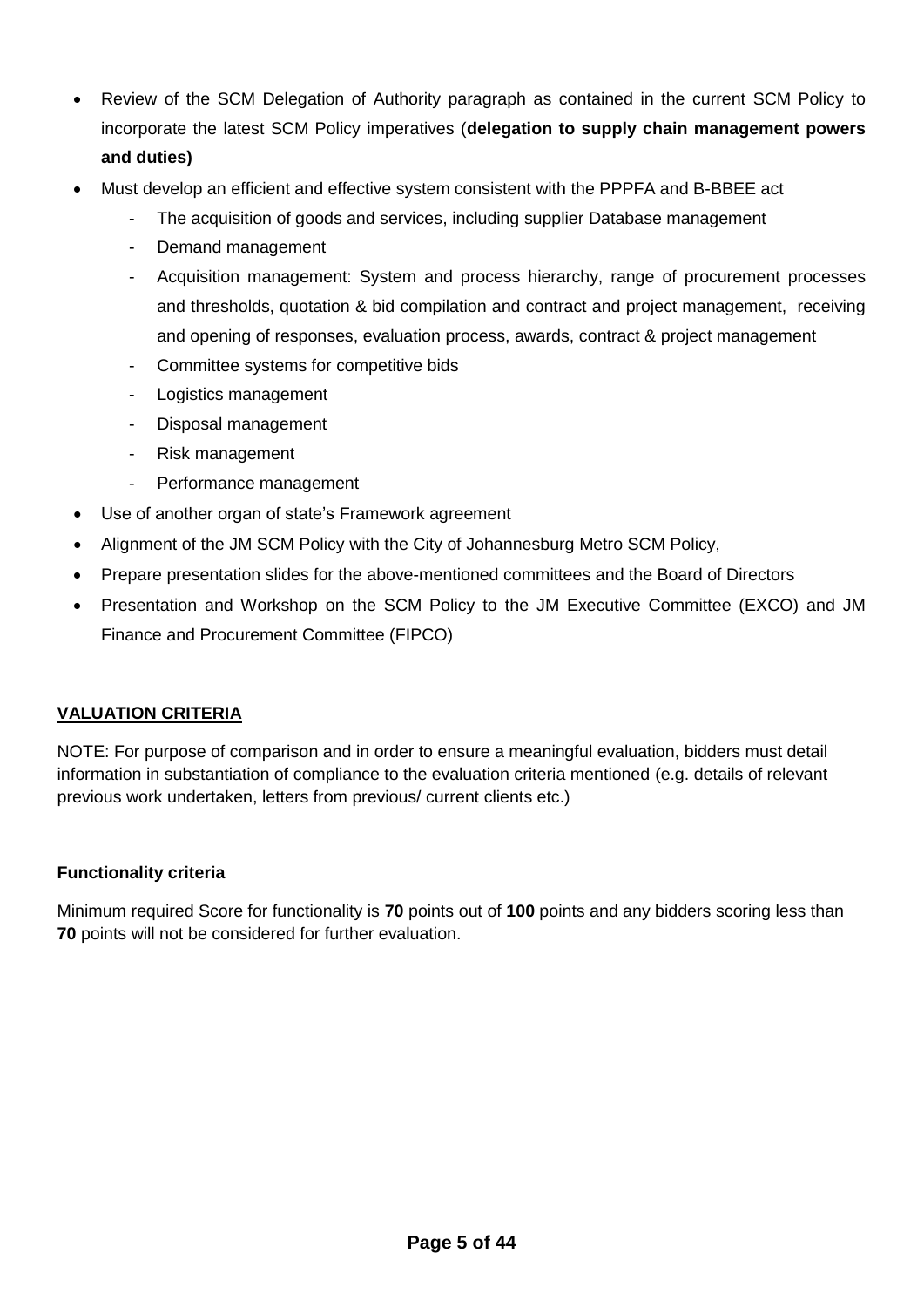| <b>Evaluation criteria</b>                                                                                                                                           | Weight     |
|----------------------------------------------------------------------------------------------------------------------------------------------------------------------|------------|
| Past Relevant Experience with good reputation (Attach a list / signed<br>and dated letters from contactable references on client letterhead for<br>similar services) | 30 points  |
| The references need contain the following information                                                                                                                |            |
| Name of the contact person                                                                                                                                           |            |
| Name of the Client / Organisation                                                                                                                                    |            |
| Description of the services provided                                                                                                                                 |            |
| Telephone number and email address                                                                                                                                   |            |
| <b>Project Approach and Methodology</b>                                                                                                                              | 30 points  |
| <b>Capacity and Skills of resources</b>                                                                                                                              | 40 points  |
| <b>Total Points</b>                                                                                                                                                  | 100 points |

Service Providers will be evaluated in terms of functionality as part of the minimum requirements before evaluated on price and B-BBEE as follows:-

| Provide a list of contactable references for similar service/s rendered                                                                                        | <b>Total Points</b> |
|----------------------------------------------------------------------------------------------------------------------------------------------------------------|---------------------|
| Three $(3)$ contactable references = 30 points<br>$\bullet$                                                                                                    |                     |
| Two $(2)$ contactable references = 20 points                                                                                                                   | 30 points           |
| One $(1)$ contactable reference = 10 points                                                                                                                    |                     |
| No submission / submission not relevant to project = $0$ points                                                                                                |                     |
| <b>Project Approach and Methodology</b>                                                                                                                        | <b>Total Points</b> |
| Submission of Project approach and methodology that addresses the<br>Joburg Market needs = 20 points                                                           | 30 points           |
| Submission of a Project Plan with clear milestones = 10 points                                                                                                 |                     |
| No submission / submission not relevant to project = $0$ points                                                                                                |                     |
| Capacity and Skills of resources (attach CV's of at least 2 resources<br>and copies of qualifications of same personnel                                        | <b>Total Points</b> |
| Experience of the personnel for SCM Policy Development, Review or<br><b>Enhancement or similar</b>                                                             |                     |
| $3 \text{ years} = 30 \text{ points}$<br>2 years = $20$ points<br>1 year = $10$ points<br>No experience / Experience not relevant to this project = $0$ points | 40 points           |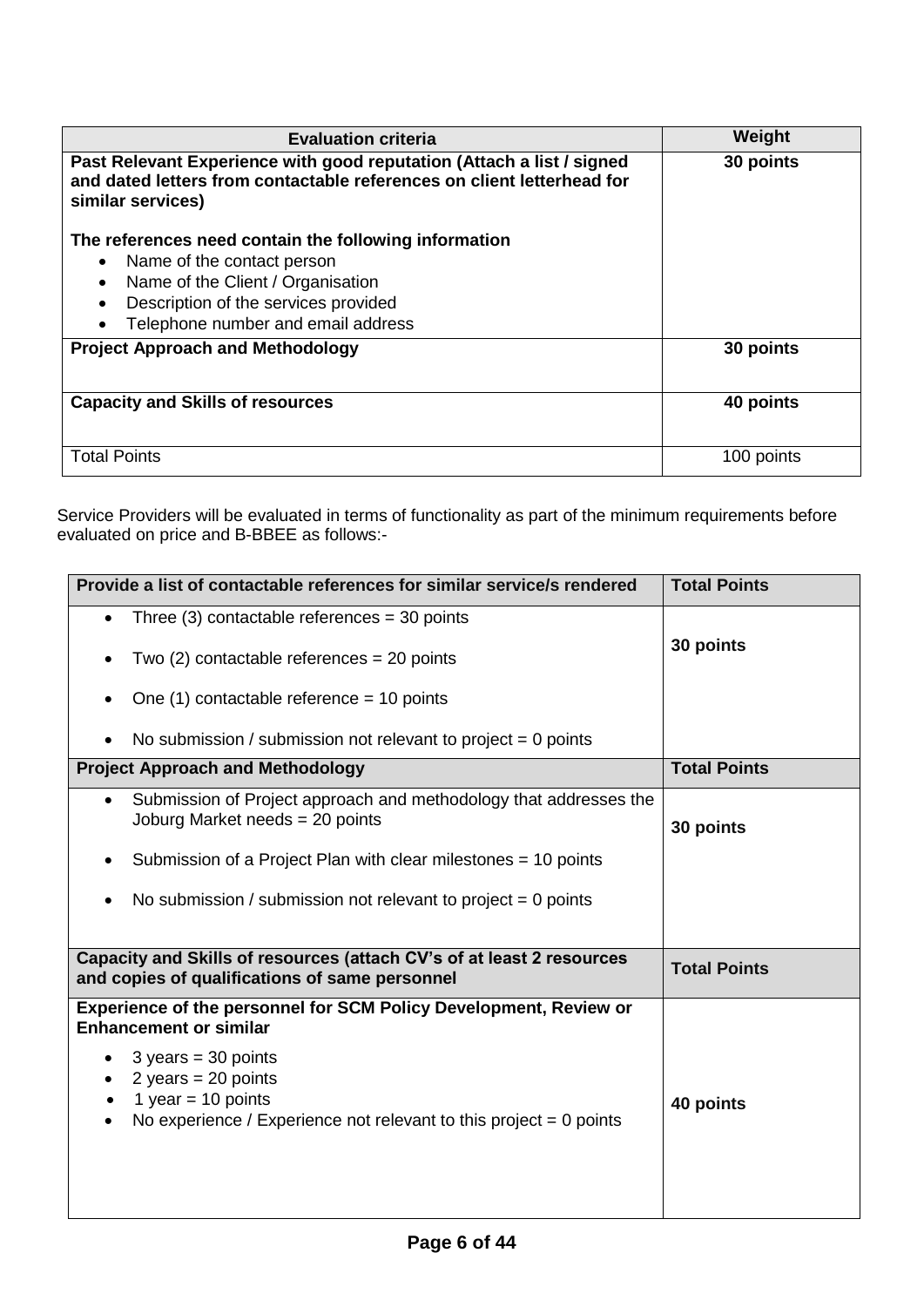| <b>Qualifications in Public administration, Human Resources or</b>                                                                          |  |
|---------------------------------------------------------------------------------------------------------------------------------------------|--|
| similar related fields                                                                                                                      |  |
| <b>Copies of Qualifications:</b>                                                                                                            |  |
| National diploma or higher $=$ 10 points<br>➤                                                                                               |  |
| Diploma or Certificate $= 5$ points<br>➤                                                                                                    |  |
| (certification not older than six months)<br>Dersennel presented for this took if need he, cheuld he replesed with nersennel of the seme or |  |

**Personnel presented for this task if need be, should be replaced with personnel of the same or higher credentials**

Service providers that qualified pre-evaluation in terms of the functionality cut off points of 70 will then be evaluated in terms of price and preference points

Service providers that meets the minimum required minimum points will be subject price and preference points evaluation as per the PPPFA Act, No.5 of 2000 as amended and its associated Regulations,2017 issued by the National Treasury.

| <b>Price</b><br><b>Assessment</b> | 80 Points |
|-----------------------------------|-----------|
| <b>TOTAL</b>                      | 80        |

| <b>PREFERENTIAL</b><br><b>ELEMENTS</b>              | 20 Points                                 |
|-----------------------------------------------------|-------------------------------------------|
| <b>B-BBEE Status Level of</b><br><b>Contributor</b> | <b>Number of points</b><br>(80/20 system) |
| 1                                                   | 20                                        |
| 2                                                   | 18                                        |
| 3                                                   | 14                                        |
| 4                                                   | 12                                        |
| 5                                                   | 8                                         |
| 6                                                   | 6                                         |
| 7                                                   | 4                                         |
| 8                                                   | 2                                         |
| Non-compliant<br>contributor                        | በ                                         |

SIGNATURE OF PERSON AUTHORISED TO SIGN THE BID **FIG. 1.1.1.1.1.1.1.1.1.1.1.1.1.1.** 

DATE: ……………………………….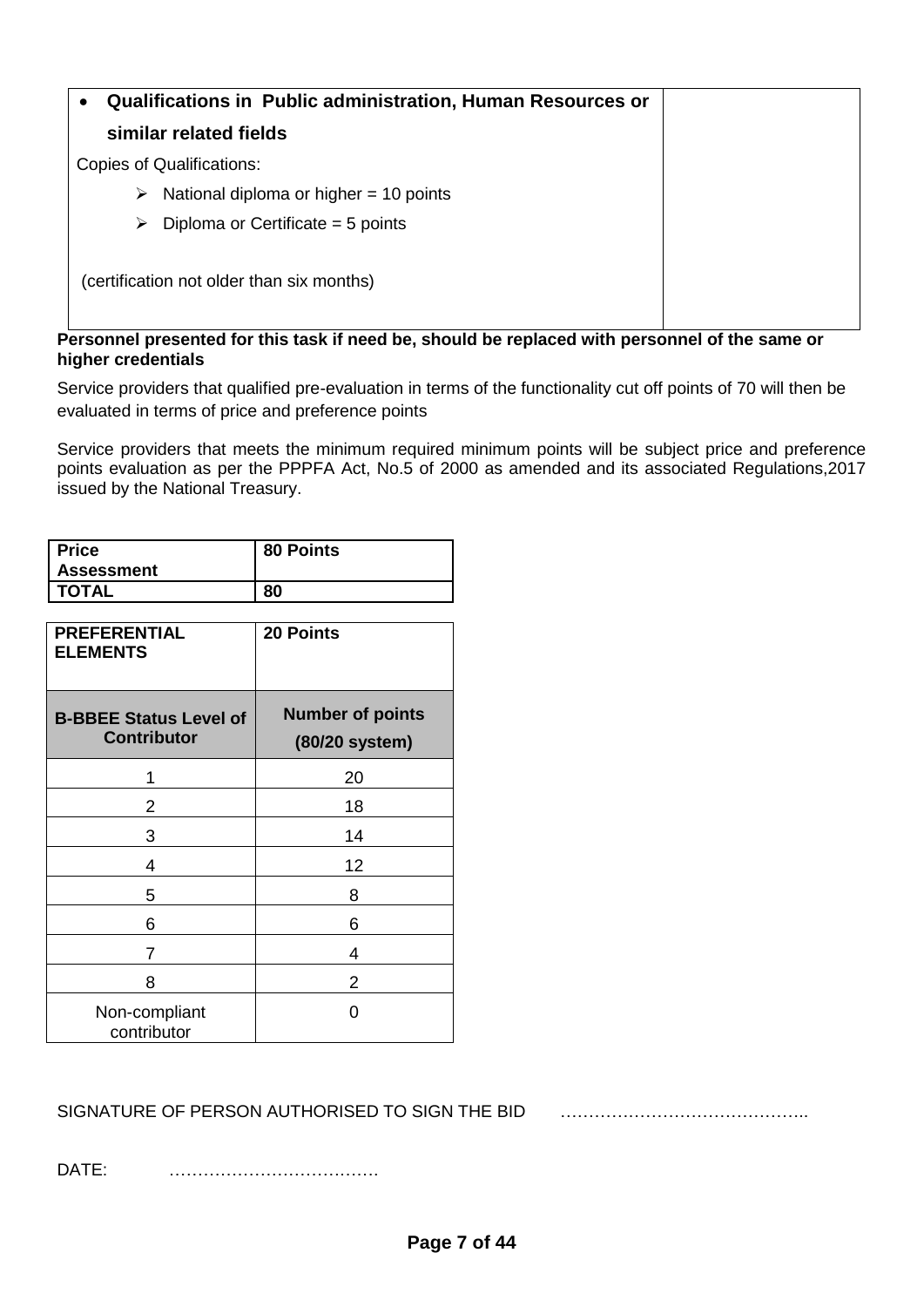**MBD 1**

## **PART A INVITATION TO BID**

| INVITATION TO DID<br>YOU ARE HEREBY INVITED TO BID FOR REQUIREMENTS OF THE JOBURG MARKET                                                                            |                                                                                                                                                                                                                                                                                                                                                    |                 |                         |            |                  |                                            |                      |                                                                                                                    |
|---------------------------------------------------------------------------------------------------------------------------------------------------------------------|----------------------------------------------------------------------------------------------------------------------------------------------------------------------------------------------------------------------------------------------------------------------------------------------------------------------------------------------------|-----------------|-------------------------|------------|------------------|--------------------------------------------|----------------------|--------------------------------------------------------------------------------------------------------------------|
|                                                                                                                                                                     |                                                                                                                                                                                                                                                                                                                                                    |                 |                         |            |                  |                                            |                      |                                                                                                                    |
| <b>BID NUMBER:</b>                                                                                                                                                  | 4202765-2017/2018                                                                                                                                                                                                                                                                                                                                  |                 | <b>CLOSING</b><br>DATE: | 31/08/2018 |                  |                                            | <b>CLOSING TIME:</b> | 11:00                                                                                                              |
| <b>DESCRIPTION:</b>                                                                                                                                                 | APPOINTMENT OF A SERVICE PROVIDER TO REVIEW AND UPDATE THE JOBURG<br><b>MARKET'S SUPPLY CHAIN MANAGEMENT POLICY</b>                                                                                                                                                                                                                                |                 |                         |            |                  |                                            |                      |                                                                                                                    |
|                                                                                                                                                                     | THE SUCCESSFUL BIDDER WILL BE REQUIRED TO FILL IN AND SIGN A WRITTEN CONTRACT FORM (MBD7).                                                                                                                                                                                                                                                         |                 |                         |            |                  |                                            |                      |                                                                                                                    |
|                                                                                                                                                                     | BID RESPONSE DOCUMENTS MAY BE DEPOSITED IN THE BID BOX SITUATED AS FOLLOWS                                                                                                                                                                                                                                                                         |                 |                         |            |                  |                                            |                      |                                                                                                                    |
|                                                                                                                                                                     | <b>Attention: Head of Supply Chain Management</b><br>DEPOSITED IN THE BID BOX SITUATED AT GROUND FLOOR (left hand side of the entrance just before the<br>security desk), Joburg Market Main Building by the closing date and time as per Joburg Market's clock. All<br>Suppliers are encouraged to make their submission before the closing time. |                 |                         |            |                  |                                            |                      |                                                                                                                    |
| <b>4 Fortune Road</b><br><b>City Deep</b><br>Johannesburg                                                                                                           |                                                                                                                                                                                                                                                                                                                                                    |                 |                         |            |                  |                                            |                      |                                                                                                                    |
|                                                                                                                                                                     | accepted for consideration.                                                                                                                                                                                                                                                                                                                        |                 |                         |            |                  |                                            |                      | Bidders should ensure that bids are delivered timeously to the correct address. If the bid is late, it will not be |
|                                                                                                                                                                     | The bid box is open 24 hours a day, 7 days a week.                                                                                                                                                                                                                                                                                                 |                 |                         |            |                  |                                            |                      |                                                                                                                    |
| <b>SUPPLIER INFORMATION</b>                                                                                                                                         |                                                                                                                                                                                                                                                                                                                                                    |                 |                         |            |                  |                                            |                      |                                                                                                                    |
| NAME OF BIDDER                                                                                                                                                      |                                                                                                                                                                                                                                                                                                                                                    |                 |                         |            |                  |                                            |                      |                                                                                                                    |
| POSTAL ADDRESS                                                                                                                                                      |                                                                                                                                                                                                                                                                                                                                                    |                 |                         |            |                  |                                            |                      |                                                                                                                    |
| STREET ADDRESS                                                                                                                                                      |                                                                                                                                                                                                                                                                                                                                                    |                 |                         |            |                  |                                            |                      |                                                                                                                    |
| <b>TELEPHONE NUMBER</b>                                                                                                                                             |                                                                                                                                                                                                                                                                                                                                                    | CODE            |                         |            |                  | <b>NUMBER</b>                              |                      |                                                                                                                    |
| <b>CELLPHONE NUMBER</b>                                                                                                                                             |                                                                                                                                                                                                                                                                                                                                                    |                 |                         |            |                  |                                            |                      |                                                                                                                    |
| <b>FACSIMILE NUMBER</b>                                                                                                                                             |                                                                                                                                                                                                                                                                                                                                                    | CODE            |                         |            |                  | <b>NUMBER</b>                              |                      |                                                                                                                    |
| <b>E-MAIL ADDRESS</b>                                                                                                                                               |                                                                                                                                                                                                                                                                                                                                                    |                 |                         |            |                  |                                            |                      |                                                                                                                    |
| VAT REGISTRATION NUMBER                                                                                                                                             |                                                                                                                                                                                                                                                                                                                                                    |                 |                         |            |                  |                                            |                      |                                                                                                                    |
| TAX COMPLIANCE STATUS                                                                                                                                               |                                                                                                                                                                                                                                                                                                                                                    | <b>TCS PIN:</b> |                         |            | <b>OR</b>        | CSD No:                                    |                      |                                                                                                                    |
| <b>B-BBEE STATUS LEVEL VERIFICATION</b><br>$\Box$ Yes<br><b>CERTIFICATE</b><br><b>[TICK APPLICABLE BOX]</b>                                                         |                                                                                                                                                                                                                                                                                                                                                    | No              |                         |            | <b>AFFIDAVIT</b> | <b>B-BBEE STATUS</b><br><b>LEVEL SWORN</b> | $\Box$ Yes<br>No     |                                                                                                                    |
| A B-BBEE STATUS LEVEL VERIFICATION CERTIFICATE/ SWORN AFFIDAVIT (FOR EMES & QSEs) MUST BE SUBMITTED IN<br><b>ORDER TO QUALIFY FOR PREFERENCE POINTS FOR B-BBEET</b> |                                                                                                                                                                                                                                                                                                                                                    |                 |                         |            |                  |                                            |                      |                                                                                                                    |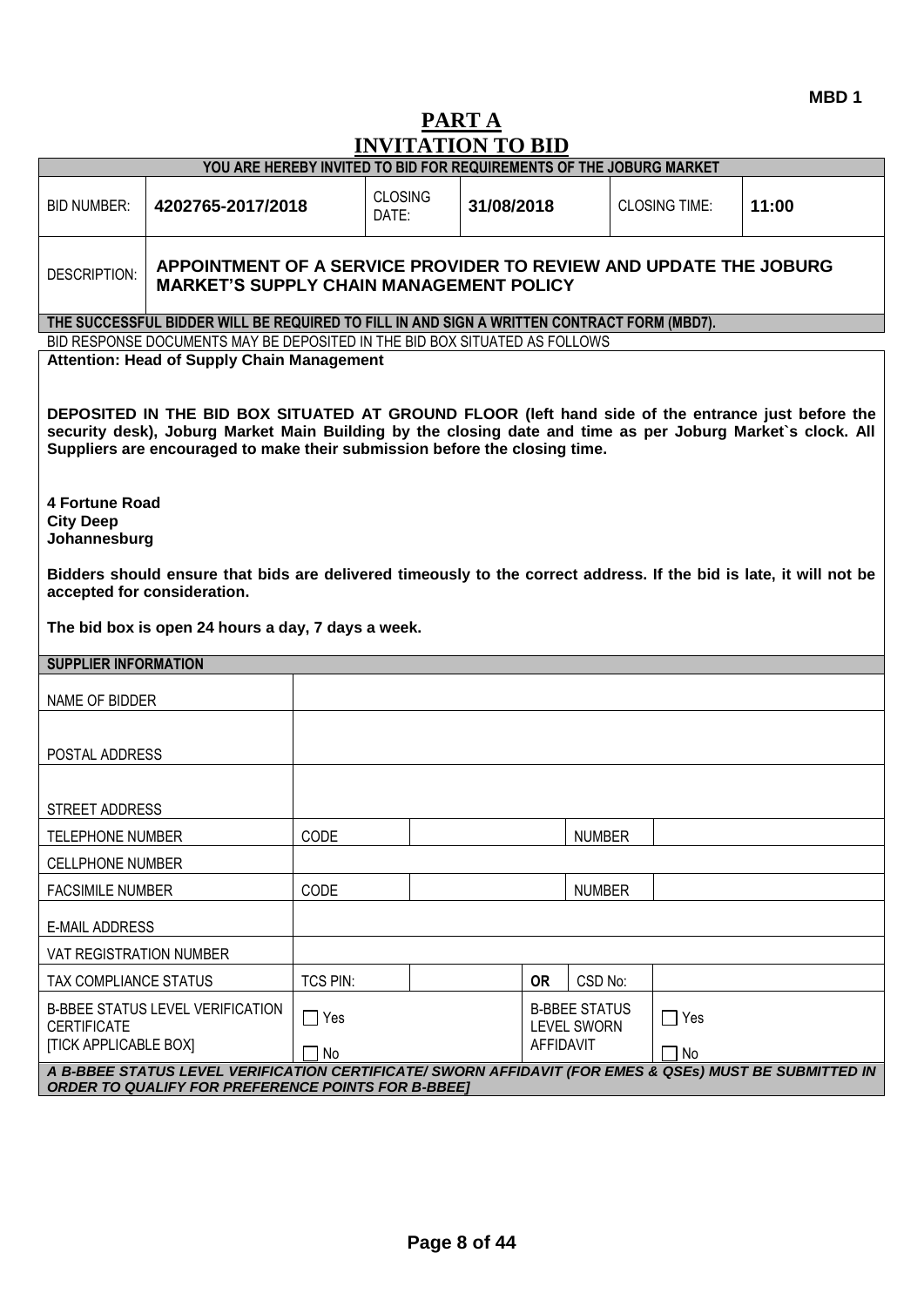| ARE YOU THE ACCREDITED<br>REPRESENTATIVE IN SOUTH<br><b>AFRICA FOR THE GOODS</b><br><b>/SERVICES /WORKS OFFERED?</b> | $\square$ No<br>$\Box$ Yes<br>[IF YES ENCLOSE PROOF]                                                            | ARE YOU A<br><b>FOREIGN BASED</b><br><b>SUPPLIER FOR</b><br>THE GOODS<br><b>/SERVICES</b><br><b><i>NORKS</i></b><br>OFFERED? | $\bigcap$ Yes<br>lNo<br>[IF YES, ANSWER PART B:3] |  |
|----------------------------------------------------------------------------------------------------------------------|-----------------------------------------------------------------------------------------------------------------|------------------------------------------------------------------------------------------------------------------------------|---------------------------------------------------|--|
| <b>TOTAL NUMBER OF ITEMS</b><br><b>OFFERED</b>                                                                       |                                                                                                                 | <b>TOTAL BID PRICE</b>                                                                                                       | $\mathsf{R}$                                      |  |
| <b>SIGNATURE OF BIDDER</b>                                                                                           |                                                                                                                 | <b>DATE</b>                                                                                                                  |                                                   |  |
| <b>CAPACITY UNDER WHICH THIS</b><br><b>BID IS SIGNED</b>                                                             |                                                                                                                 |                                                                                                                              |                                                   |  |
|                                                                                                                      |                                                                                                                 |                                                                                                                              |                                                   |  |
| <b>E-MAIL ADDRESS</b>                                                                                                |                                                                                                                 |                                                                                                                              |                                                   |  |
|                                                                                                                      | <b>BIDDING PROCEDURE ENQUIRIES AND TECHNICAL INFORMATION MAY BE DIRECTED TO:</b><br>blephadi@joburgmarket.co.za |                                                                                                                              |                                                   |  |

**\*only written enquiries will be attended to.**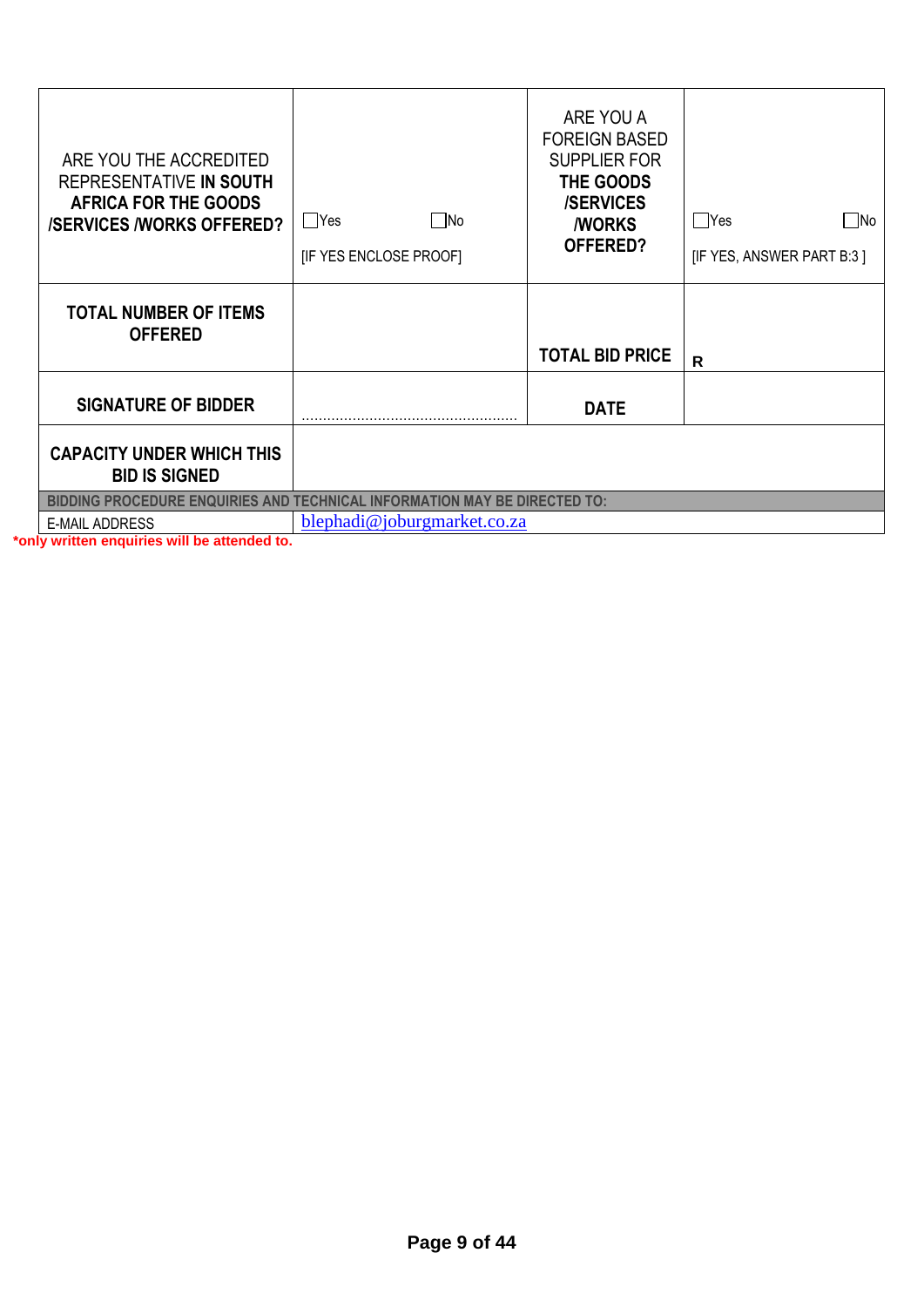## **PART B TERMS AND CONDITIONS FOR BIDDING**

|               | 1. BID SUBMISSION:                                                                                                                                                                                                                             |                      |
|---------------|------------------------------------------------------------------------------------------------------------------------------------------------------------------------------------------------------------------------------------------------|----------------------|
|               | 1.1. BIDS MUST BE DELIVERED BY THE STIPULATED TIME TO THE CORRECT ADDRESS. LATE BIDS WILL NOT BE ACCEPTED FOR<br>CONSIDERATION.                                                                                                                |                      |
|               | 1.2. ALL BIDS MUST BE SUBMITTED ON THE OFFICIAL FORMS PROVIDED-(NOT TO BE RE-TYPED) OR ONLINE                                                                                                                                                  |                      |
|               | 1.3. THIS BID IS SUBJECT TO THE PREFERENTIAL PROCUREMENT POLICY FRAMEWORK ACT AND THE PREFERENTIAL<br>PROCUREMENT REGULATIONS, 2017, THE GENERAL CONDITIONS OF CONTRACT (GCC) AND, IF APPLICABLE, ANY OTHER<br>SPECIAL CONDITIONS OF CONTRACT. |                      |
| 2.            | <b>TAX COMPLIANCE REQUIREMENTS</b>                                                                                                                                                                                                             |                      |
| 2.1           | BIDDERS MUST ENSURE COMPLIANCE WITH THEIR TAX OBLIGATIONS.                                                                                                                                                                                     |                      |
| $2.2^{\circ}$ | BIDDERS ARE REQUIRED TO SUBMIT THEIR UNIQUE PERSONAL IDENTIFICATION NUMBER (PIN) ISSUED BY SARS TO<br>ENABLE THE ORGAN OF STATE TO VIEW THE TAXPAYER'S PROFILE AND TAX STATUS.                                                                 |                      |
|               | 2.3 APPLICATION FOR THE TAX COMPLIANCE STATUS (TCS) CERTIFICATE OR PIN MAY ALSO BE MADE VIA E-FILING. IN ORDER<br>TO USE THIS PROVISION, TAXPAYERS WILL NEED TO REGISTER WITH SARS AS E-FILERS THROUGH THE WEBSITE<br>WWW.SARS.GOV.ZA.         |                      |
|               | 2.4 FOREIGN SUPPLIERS MUST COMPLETE THE PRE-AWARD QUESTIONNAIRE IN PART B:3.                                                                                                                                                                   |                      |
| 2.5           | BIDDERS MAY ALSO SUBMIT A PRINTED TCS CERTIFICATE TOGETHER WITH THE BID.                                                                                                                                                                       |                      |
| 2.6           | IN BIDS WHERE CONSORTIA / JOINT VENTURES / SUB-CONTRACTORS ARE INVOLVED, EACH PARTY MUST SUBMIT A<br>SEPARATE TCS CERTIFICATE / PIN / CSD NUMBER.                                                                                              |                      |
|               |                                                                                                                                                                                                                                                |                      |
|               | 2.7 WHERE NO TCS IS AVAILABLE BUT THE BIDDER IS REGISTERED ON THE CENTRAL SUPPLIER DATABASE (CSD), A CSD<br>NUMBER MUST BE PROVIDED.                                                                                                           |                      |
| 3.            | <b>QUESTIONNAIRE TO BIDDING FOREIGN SUPPLIERS</b>                                                                                                                                                                                              |                      |
|               | 3.1. IS THE ENTITY A RESIDENT OF THE REPUBLIC OF SOUTH AFRICA (RSA)?                                                                                                                                                                           | $\Box$ YES $\Box$ NO |
|               | 3.2. DOES THE ENTITY HAVE A BRANCH IN THE RSA?                                                                                                                                                                                                 | $\Box$ YES $\Box$ NO |
|               | 3.3. DOES THE ENTITY HAVE A PERMANENT ESTABLISHMENT IN THE RSA?                                                                                                                                                                                | $\Box$ YES $\Box$ NO |
|               | 3.4. DOES THE ENTITY HAVE ANY SOURCE OF INCOME IN THE RSA?                                                                                                                                                                                     | YES $\Box$ NO        |
|               | 3.5. IS THE ENTITY LIABLE IN THE RSA FOR ANY FORM OF TAXATION?                                                                                                                                                                                 | YES $\Box$ NO        |
|               | IF THE ANSWER IS "NO" TO ALL OF THE ABOVE, THEN IT IS NOT A REQUIREMENT TO REGISTER FOR A TAX COMPLIANCE<br>STATUS SYSTEM PIN CODE FROM THE SOUTH AFRICAN REVENUE SERVICE (SARS) AND IF NOT REGISTER AS PER 2.3 ABOVE.                         |                      |
|               | NB: FAILURE TO PROVIDE ANY OF THE ABOVE PARTICULARS MAY RENDER THE BID INVALID.<br>NO BIDS WILL BE CONSIDERED FROM PERSONS IN THE SERVICE OF THE STATE.                                                                                        |                      |
|               | <b>SIGNATURE OF BIDDER:</b>                                                                                                                                                                                                                    |                      |

DATE: …………………………………………...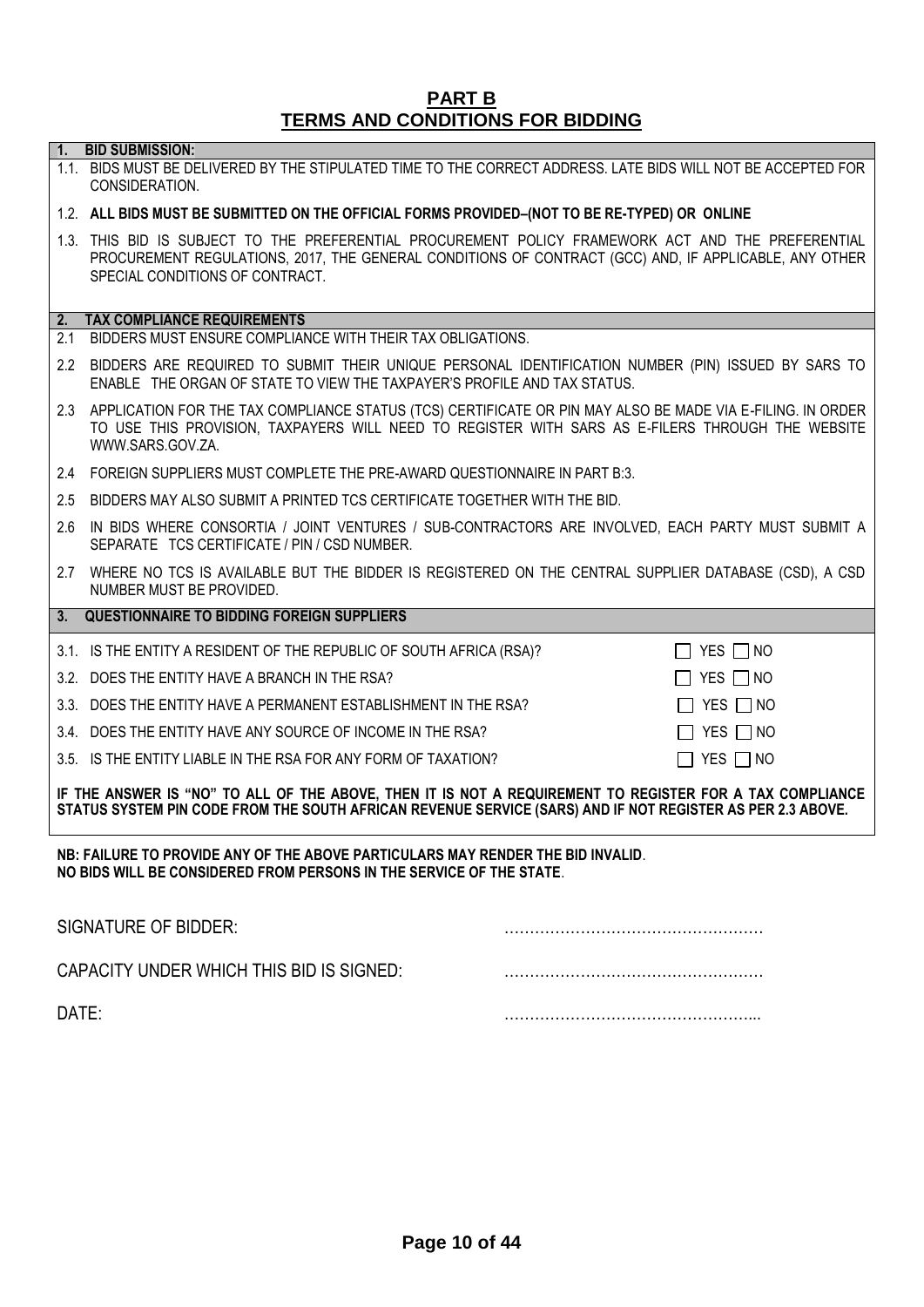## **PRICING SCHEDULE**

## **(PURCHASES) NOTE: ONLY FIRM PRICES WILL BE ACCEPTED. NON-FIRM PRICES (INCLUDING PRICES SUBJECT TO RATES OF EXCHANGE VARIATIONS) WILL NOT BE CONSIDERED**

Name of bidder…………………………………… Bid number**:4202765**

Closing Date : **31 August 2018 at 11H00**

OFFER TO BE VALID FOR ……… DAYS FROM THE CLOSING DATE OF BID.

| <b>ITEM</b>    | <b>DESCRIPTION</b> | <b>AMOUNT</b> |  |
|----------------|--------------------|---------------|--|
| 1              | SCM policy review  |               |  |
| $\overline{2}$ | Other (Specify)    |               |  |
|                |                    |               |  |
|                |                    |               |  |
|                | VAT (15%)          |               |  |
|                |                    |               |  |
| <b>TOTAL</b>   |                    |               |  |
|                |                    |               |  |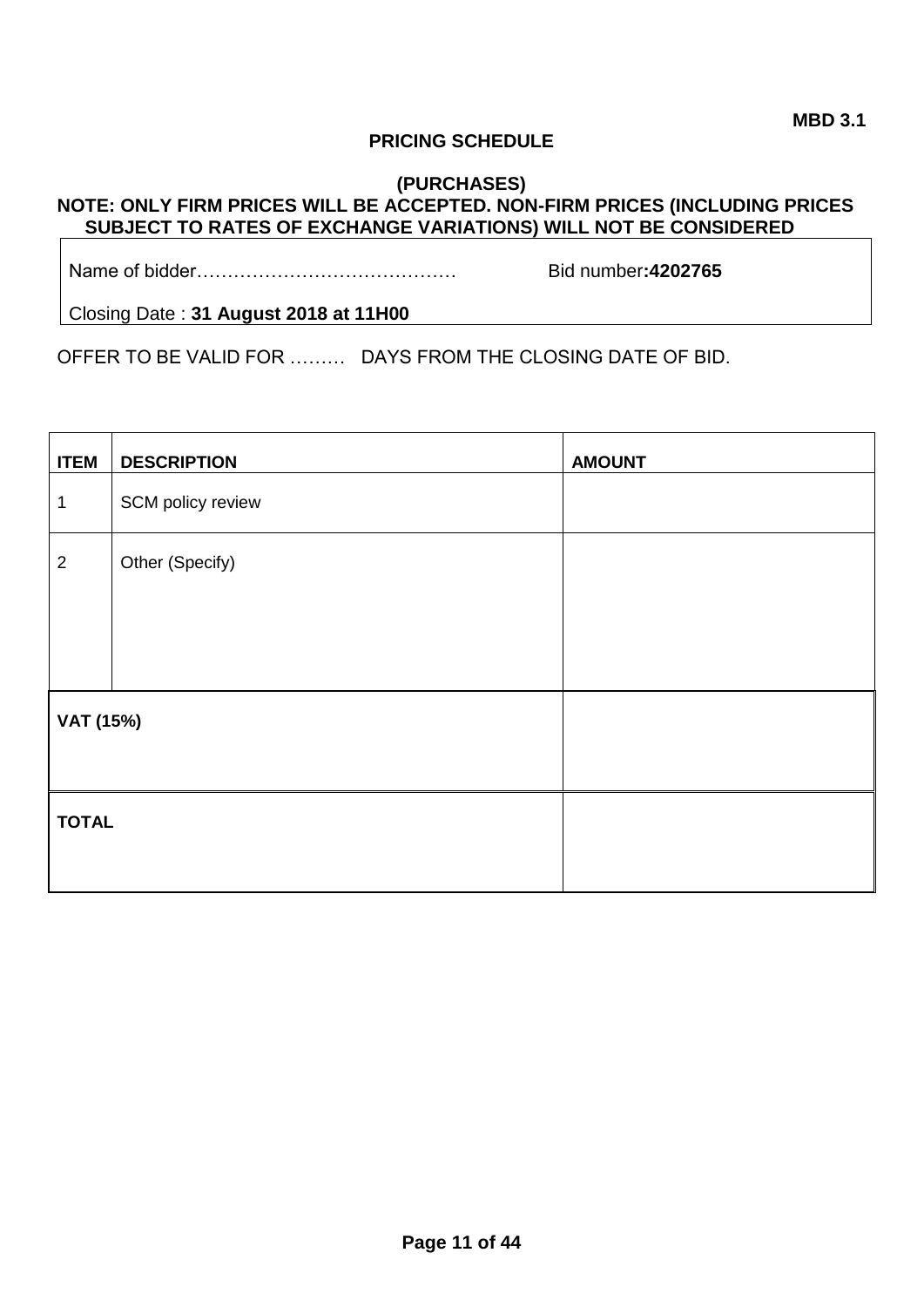## **DECLARATION OF INTEREST**

- 1. No bid will be accepted from persons in the service of the state<sup>1</sup>.
- 2. Any person, having a kinship with persons in the service of the state, including a blood relationship, may make an offer or offers in terms of this invitation to bid. In view of possible allegations of favouritism, should the resulting bid, or part thereof, be awarded to persons connected with or related to persons in service of the state, it is required that the bidder or their authorised representative declare their position in relation to the evaluating/adjudicating authority.
- 3. In order to give effect to the above, the following questionnaire must be completed and submitted with the bid.

3.7. The names of all directors / trustees / shareholders members, their individual identity numbers and state employee numbers must be indicated in paragraph 4 below.

3.8. Are you presently in the service of the state?

YES INO

3.8.1. If yes, furnish particulars. ….………………………………………………… <sup>1</sup>MSCM Regulations: "in the service of the state" means to be  $-$ 

- (a) a member of –
- (i) any municipal council;
- (ii) any provincial legislature; or
- (iii) the national Assembly or the national Council of provinces;

(b) a member of the board of directors of any municipal entity;

(c) an official of any municipality or municipal entity;

(d) an employee of any national or provincial department, national or provincial public entity or constitutional institution within the meaning of the Public Finance Management Act, 1999 (Act No.1 of 1999);

- (e) a member of the accounting authority of any national or provincial public entity; or
- (f) an employee of Parliament or a provincial legislature.

² Shareholder" means a person who owns shares in the company and is actively involved in the management of the company or business and exercises control over the company.

3.9 Have you been in the service of the state for the past twelve months?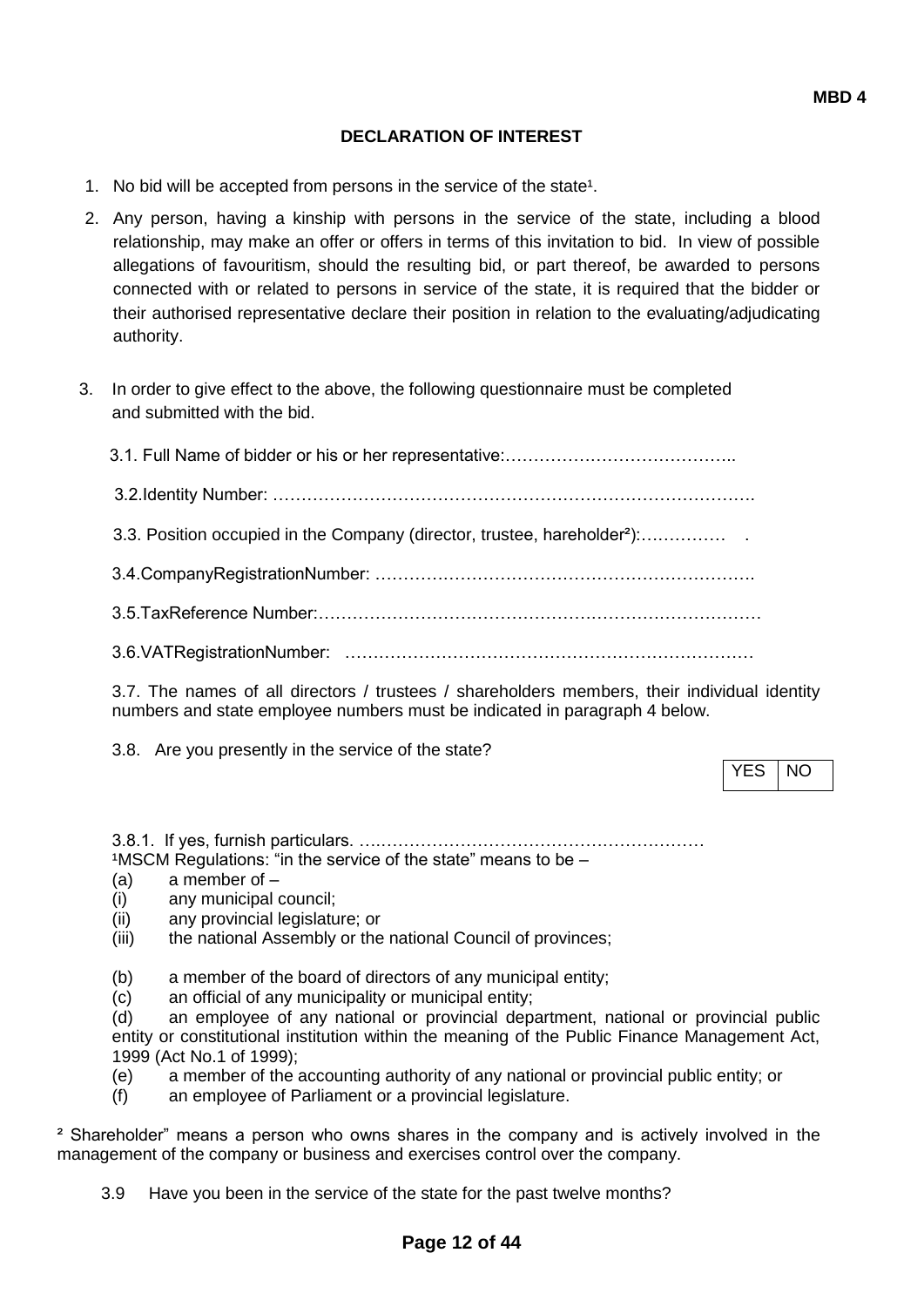|      |                                                                                                                                                                                                                                        | <b>YES</b>              | <b>NO</b> |  |
|------|----------------------------------------------------------------------------------------------------------------------------------------------------------------------------------------------------------------------------------------|-------------------------|-----------|--|
|      |                                                                                                                                                                                                                                        |                         |           |  |
| 3.10 | Do you have any relationship (family, friend, other) with persons in the service                                                                                                                                                       |                         |           |  |
|      | of the state and who may be involved with the evaluation and or adjudication of<br>this bid?                                                                                                                                           |                         |           |  |
|      |                                                                                                                                                                                                                                        | <b>YES</b>              | <b>NO</b> |  |
|      | 3.10.1. If yes, furnish particulars.                                                                                                                                                                                                   |                         |           |  |
| 3.11 | Are you, aware of any relationship (family, friend, other) between any other<br>bidder and any persons in the service of the state who may be involved with the<br>evaluation and or adjudication of this bid?                         |                         |           |  |
|      |                                                                                                                                                                                                                                        | <b>YES</b>              | <b>NO</b> |  |
|      | 3.11.1. If yes, furnish particulars                                                                                                                                                                                                    |                         |           |  |
|      | 3.12 Are any of the company's directors, trustees, managers, principle shareholders<br>or stakeholders in service of the state?                                                                                                        |                         |           |  |
|      |                                                                                                                                                                                                                                        | <b>YES</b><br><b>NO</b> |           |  |
|      |                                                                                                                                                                                                                                        |                         |           |  |
|      |                                                                                                                                                                                                                                        |                         |           |  |
|      | 3.13 Are any spouse, child or parent of the company's directors trustees, managers,<br>principle shareholders or stakeholders in service of the state?                                                                                 |                         |           |  |
|      |                                                                                                                                                                                                                                        | <b>YES</b><br><b>NO</b> |           |  |
|      |                                                                                                                                                                                                                                        |                         |           |  |
|      |                                                                                                                                                                                                                                        |                         |           |  |
|      | 3.14 Do you or any of the directors, trustees, managers, principle shareholders, or<br>stakeholders of this company have any interest in any other related companies<br>or business whether or not they are bidding for this contract. |                         |           |  |
|      |                                                                                                                                                                                                                                        | YES.<br>NO.             |           |  |
|      |                                                                                                                                                                                                                                        |                         |           |  |

3.14.1 If yes, furnish particulars:…………………………………………………….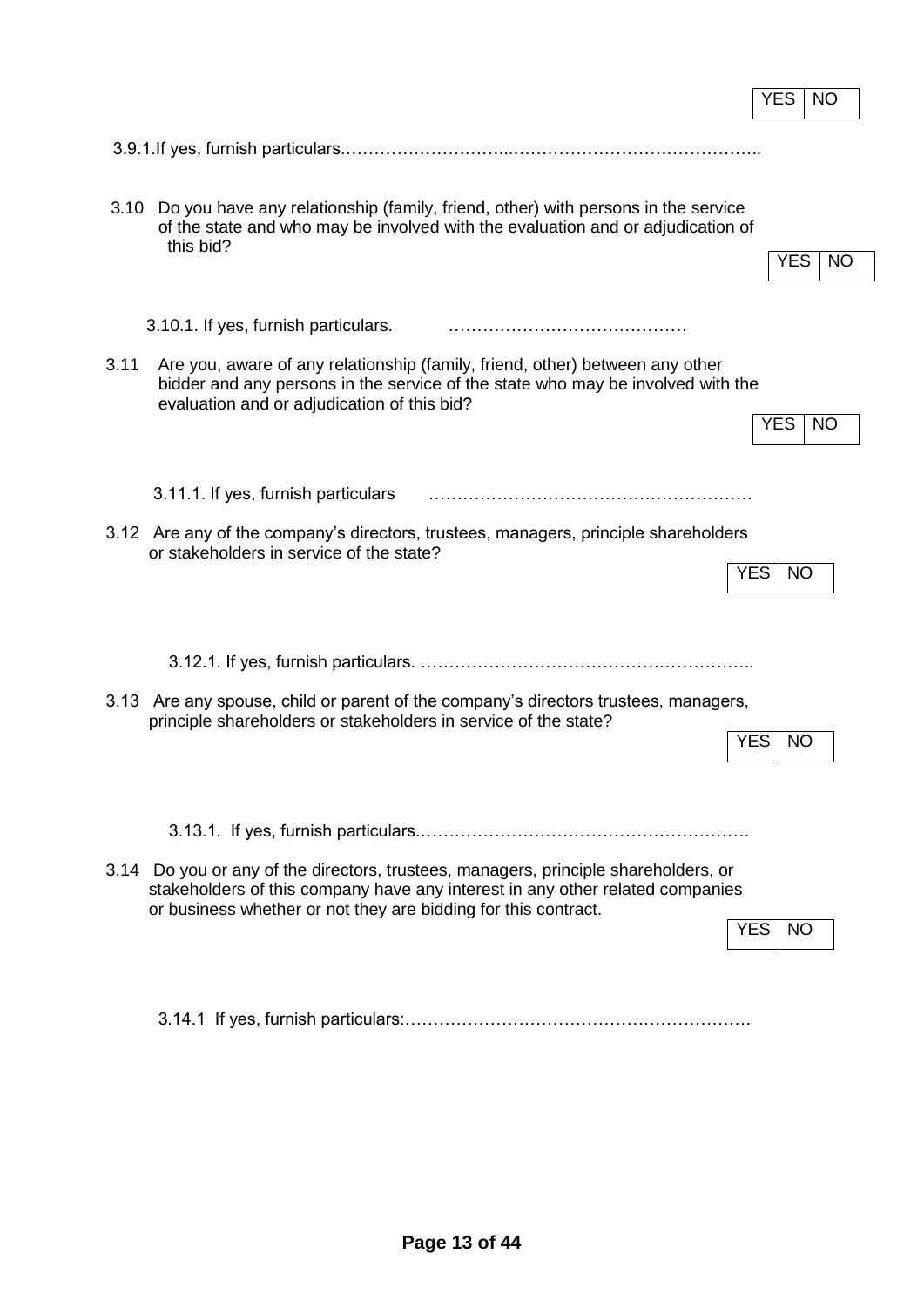## 4. **Full details of directors / trustees / members / shareholders**

| <b>Full Name</b> | <b>Identity Number</b> | <b>State Employee Number</b> |
|------------------|------------------------|------------------------------|
|                  |                        |                              |
|                  |                        |                              |
|                  |                        |                              |
|                  |                        |                              |
|                  |                        |                              |
|                  |                        |                              |
|                  |                        |                              |
|                  |                        |                              |
|                  |                        |                              |
|                  |                        |                              |
|                  |                        |                              |
|                  |                        |                              |
|                  |                        |                              |
|                  |                        |                              |

**Signature** 

 **……………………………. …………………………………**

 **…………………………..... …………………………………… Capacity Capacity Capacity Capacity Name of Bidder**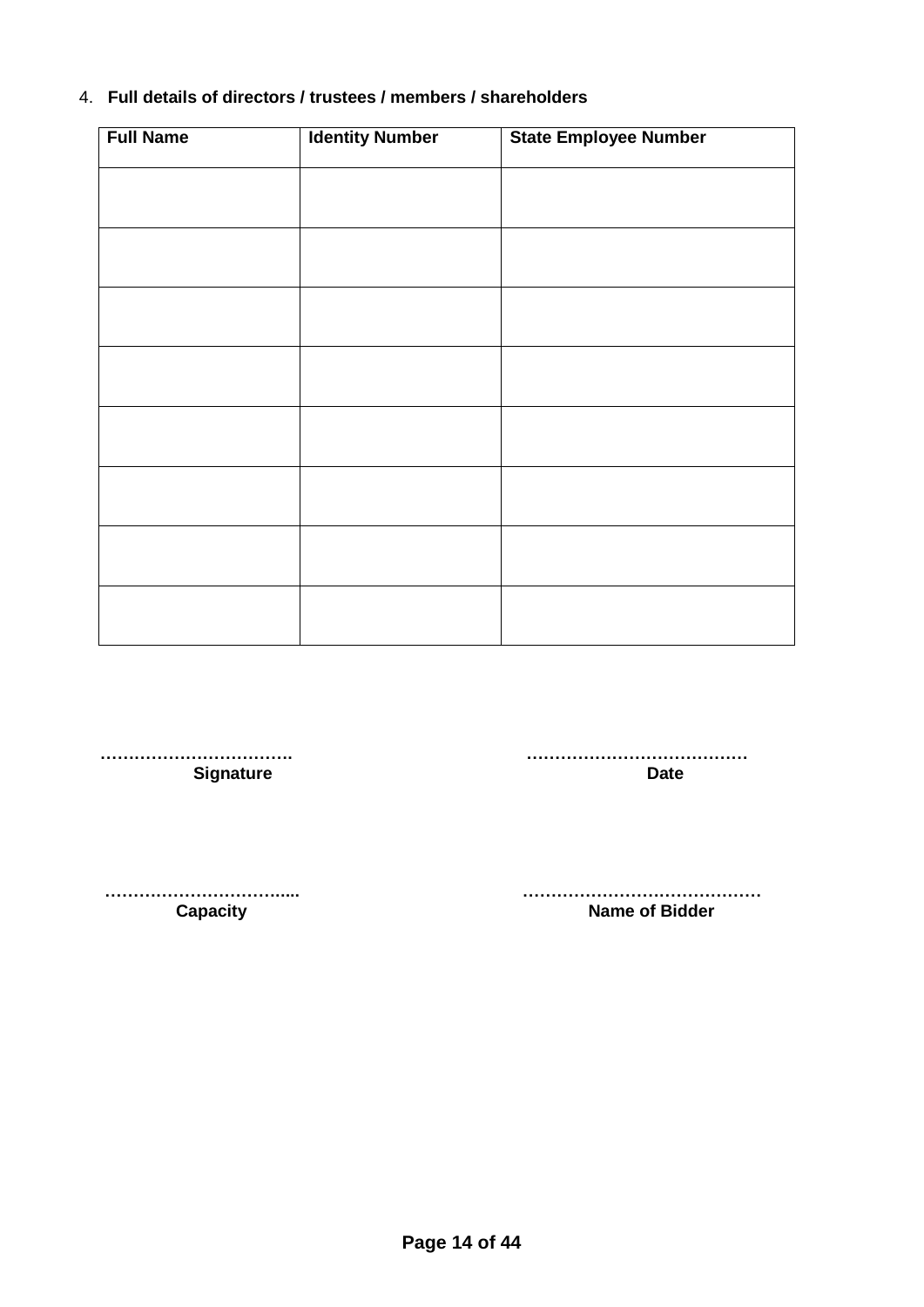#### **PREFERENCE POINTS CLAIM FORM IN TERMS OF THE PREFERENTIAL PROCUREMENT REGULATIONS 2017**

This preference form must form part of all bids invited. It contains general information and serves as a claim form for preference points for Broad-Based Black Economic Empowerment (B-BBEE) Status Level of **Contribution** 

#### **NB: BEFORE COMPLETING THIS FORM, BIDDERS MUST STUDY THE GENERAL CONDITIONS, DEFINITIONS AND DIRECTIVES APPLICABLE IN RESPECT OF B-BBEE, AS PRESCRIBED IN THE PREFERENTIAL PROCUREMENT REGULATIONS, 2017.**

#### **1. GENERAL CONDITIONS**

- 1.1 The following preference point systems are applicable to all bids:
	- the 80/20 system for requirements with a Rand value of up to R50 000 000 (all applicable taxes included); and
	- the 90/10 system for requirements with a Rand value above R50 000 000 (all applicable taxes included).
- 1.2 The value of this bid is estimated to not exceed R50 000 000 (all applicable taxes included) and therefore the 80/20 preference point system shall be applicable;
- 1.3 Points for this bid shall be awarded for:
	- (a) Price; and
	- (b) B-BBEE Status Level of Contributor.
- 1.4 The maximum points for this bid are allocated as follows:

|                                                      | <b>POINTS</b> |
|------------------------------------------------------|---------------|
| <b>PRICE</b>                                         | 80            |
| <b>B-BBEE STATUS LEVEL OF CONTRIBUTOR</b>            | 20            |
| Total points for Price and B-BBEE must not<br>exceed | 100           |

- **1.5 Failure on the part of a bidder to submit proof of B-BBEE Status level of contributor together with the bid, will be interpreted to mean that preference points for B-BBEE status level of contribution are not claimed.**
- 1.6 The purchaser reserves the right to require of a bidder, either before a bid is adjudicated or at any time subsequently, to substantiate any claim in regard to preferences, in any manner required by the purchaser.

#### **2. DEFINITIONS**

- (a) **"B-BBEE"** means broad-based black economic empowerment as defined in section 1 of the Broad-Based Black Economic Empowerment Act;
- (b) "**B-BBEE status level of contributor"** means the B-BBEE status of an entity in terms of a code of good practice on black economic empowerment, issued in terms of section 9(1) of the Broad-Based Black Economic Empowerment Act;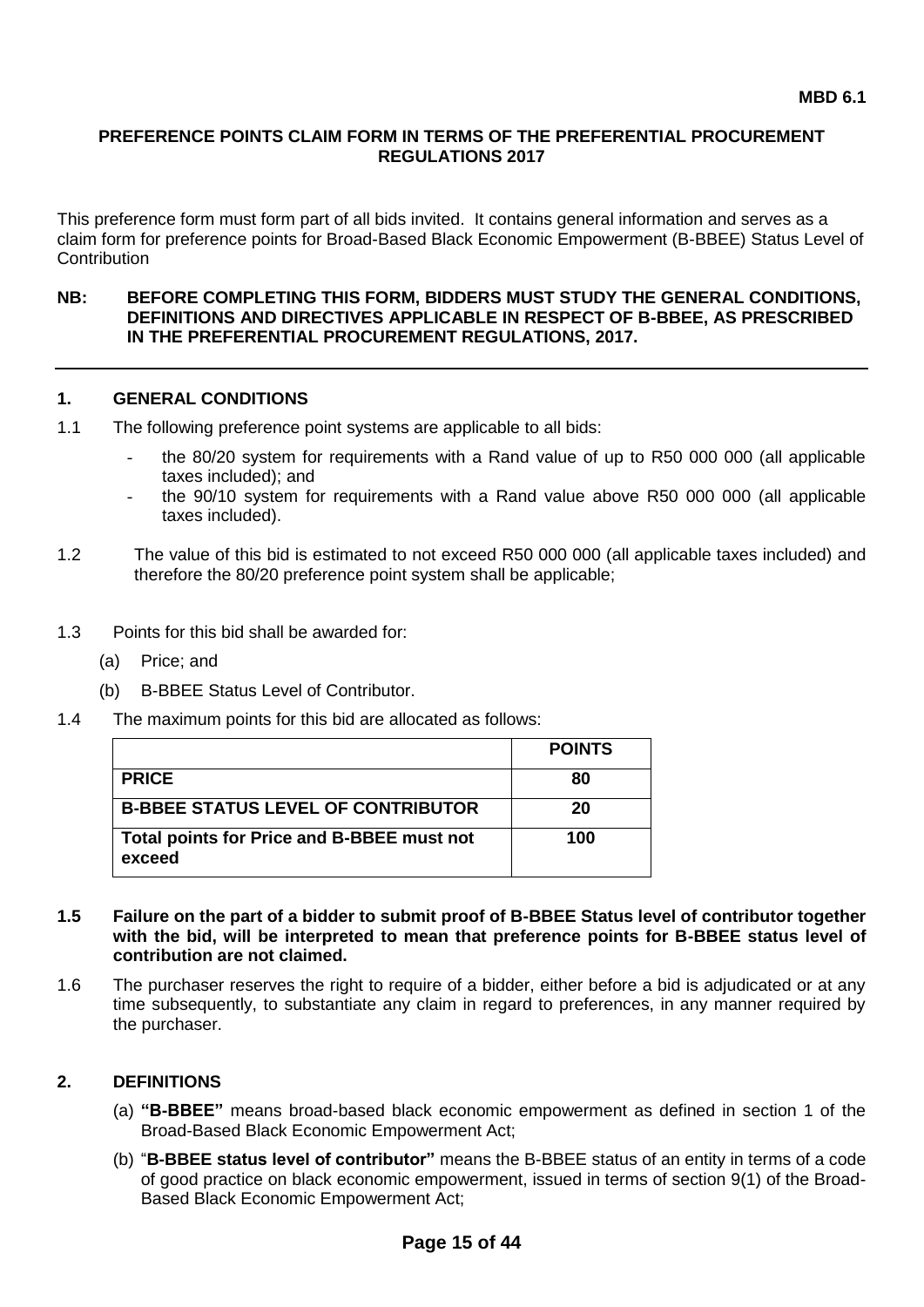- (c) **"bid"** means a written offer in a prescribed or stipulated form in response to an invitation by an organ of state for the provision of goods or services, through price quotations, advertised competitive bidding processes or proposals;
- (d) **"Broad-Based Black Economic Empowerment Act"** means the Broad-Based Black Economic Empowerment Act, 2003 (Act No. 53 of 2003);
- **(e) "EME"** means an Exempted Micro Enterprise in terms of a code of good practice on black economic empowerment issued in terms of section 9 (1) of the Broad-Based Black Economic Empowerment Act;
- (f) **"functionality"** means the ability of a tenderer to provide goods or services in accordance with specifications as set out in the tender documents.
- (g) **"prices"** includes all applicable taxes less all unconditional discounts;
- (h) **"proof of B-BBEE status level of contributor"** means:
	- **1)** B-BBEE Status level certificate issued by an authorized body or person;
	- **2)** A sworn affidavit as prescribed by the B-BBEE Codes of Good Practice;
	- **3)** Any other requirement prescribed in terms of the B-BBEE Act;
- (i) **"QSE"** means a qualifying small business enterprise in terms of a code of good practice on black economic empowerment issued in terms of section 9 (1) of the Broad-Based Black Economic Empowerment Act;
- *(j)* **"rand value"** means the total estimated value of a contract in Rand, calculated at the time of bid invitation, and includes all applicable taxes;

## **3. POINTS AWARDED FOR PRICE**

## **3.1 THE 80/20 OR 90/10 PREFERENCE POINT SYSTEMS**

A maximum of 80 or 90 points is allocated for price on the following basis: **80/20 or 90/10**

$$
Ps = 80 \left( 1 - \frac{Pt - P \min}{P \min} \right) \qquad \text{or} \qquad \qquad Ps = 90 \left( 1 - \frac{Pt - P \min}{P \min} \right)
$$

**Where** 

Ps = Points scored for price of bid under consideration

 $Pt =$  Price of bid under consideration

Pmin = Price of lowest acceptable bid

#### **4. POINTS AWARDED FOR B-BBEE STATUS LEVEL OF CONTRIBUTOR**

4.1 In terms of Regulation 6 (2) and 7 (2) of the Preferential Procurement Regulations, preference points must be awarded to a bidder for attaining the B-BBEE status level of contribution in accordance with the table below:

| <b>B-BBEE Status Level of</b><br><b>Contributor</b> | Number of points<br>(90/10 system) | <b>Number of points</b><br>(80/20 system) |
|-----------------------------------------------------|------------------------------------|-------------------------------------------|
|                                                     |                                    | 20                                        |
|                                                     |                                    | 18                                        |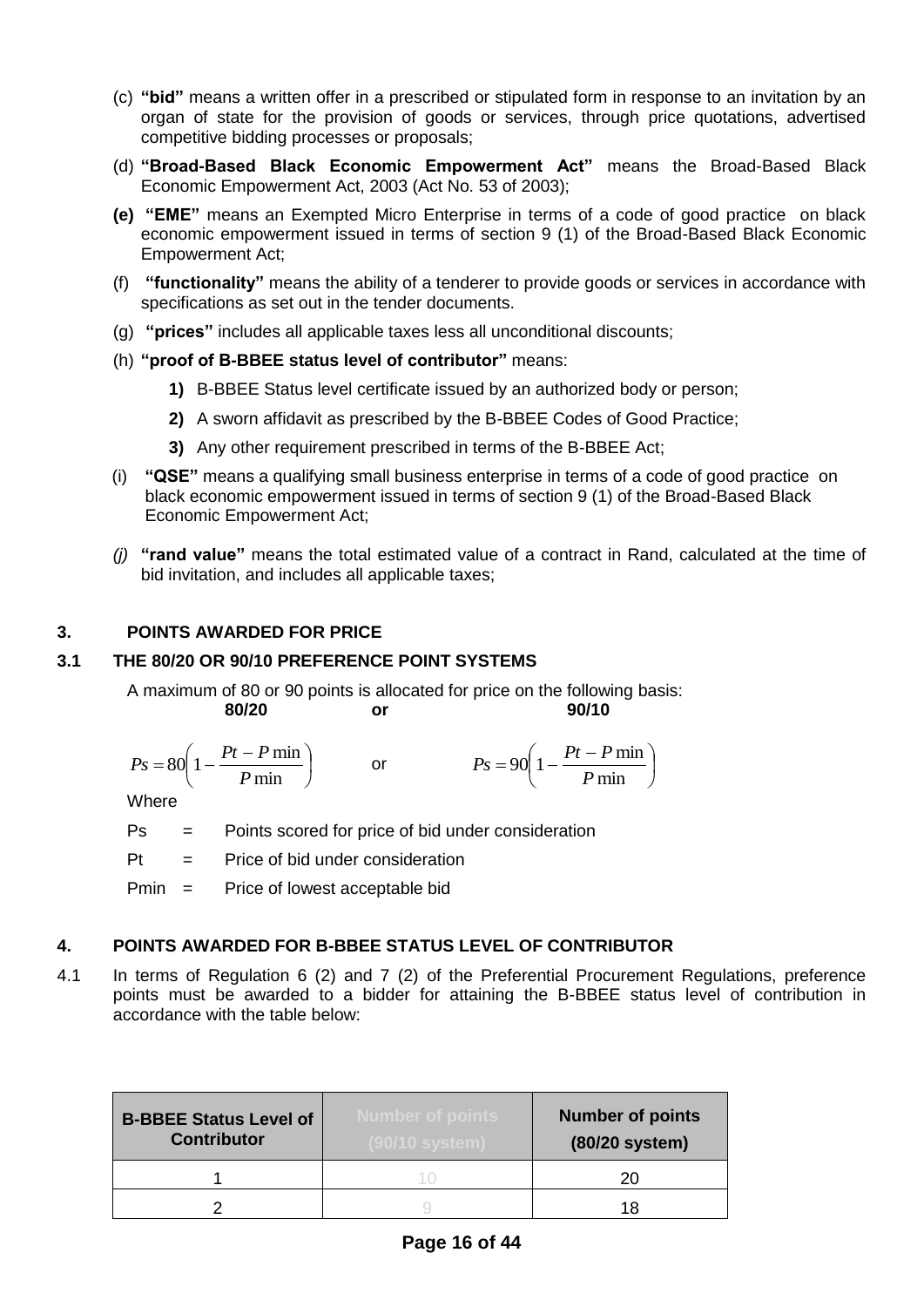|                              | 14 |
|------------------------------|----|
|                              |    |
|                              | 12 |
| h                            |    |
|                              |    |
|                              |    |
|                              |    |
| Non-compliant<br>contributor |    |

## **5. BID DECLARATION**

5.1 Bidders who claim points in respect of B-BBEE Status Level of Contribution must complete the following:

#### **6. B-BBEE STATUS LEVEL OF CONTRIBUTOR CLAIMED IN TERMS OF PARAGRAPHS 1.4 AND 4.1**

6.1 B-BBEE Status Level of Contributor: . = ………(maximum of 20 points)

(Points claimed in respect of paragraph 7.1 must be in accordance with the table reflected in paragraph 4.1 and must be substantiated by relevant proof of B-BBEE status level of contributor.

#### **7. SUB-CONTRACTING**

7.1 Will any portion of the contract be sub-contracted?

#### (*Tick applicable box*)

|--|--|--|

- 7.1.1 If yes, indicate:
	- i) What percentage of the contract will be subcontracted............…………….…………%
	- ii) The name of the sub-contractor…………………………………………………………..
	- iii) The B-BBEE status level of the sub-contractor......................................……………..
	- iv) Whether the sub-contractor is an EME or QSE
		- *(Tick applicable box*)

YES NO

v) Specify, by ticking the appropriate box, if subcontracting with an enterprise in terms of Preferential Procurement Regulations,2017:

| Designated Group: An EME or QSE which is at last 51% owned by:    | <b>EME</b> | QSE |
|-------------------------------------------------------------------|------------|-----|
|                                                                   |            |     |
| Black people                                                      |            |     |
| Black people who are youth                                        |            |     |
| Black people who are women                                        |            |     |
| Black people with disabilities                                    |            |     |
| Black people living in rural or underdeveloped areas or townships |            |     |
| Cooperative owned by black people                                 |            |     |
| Black people who are military veterans                            |            |     |
|                                                                   |            |     |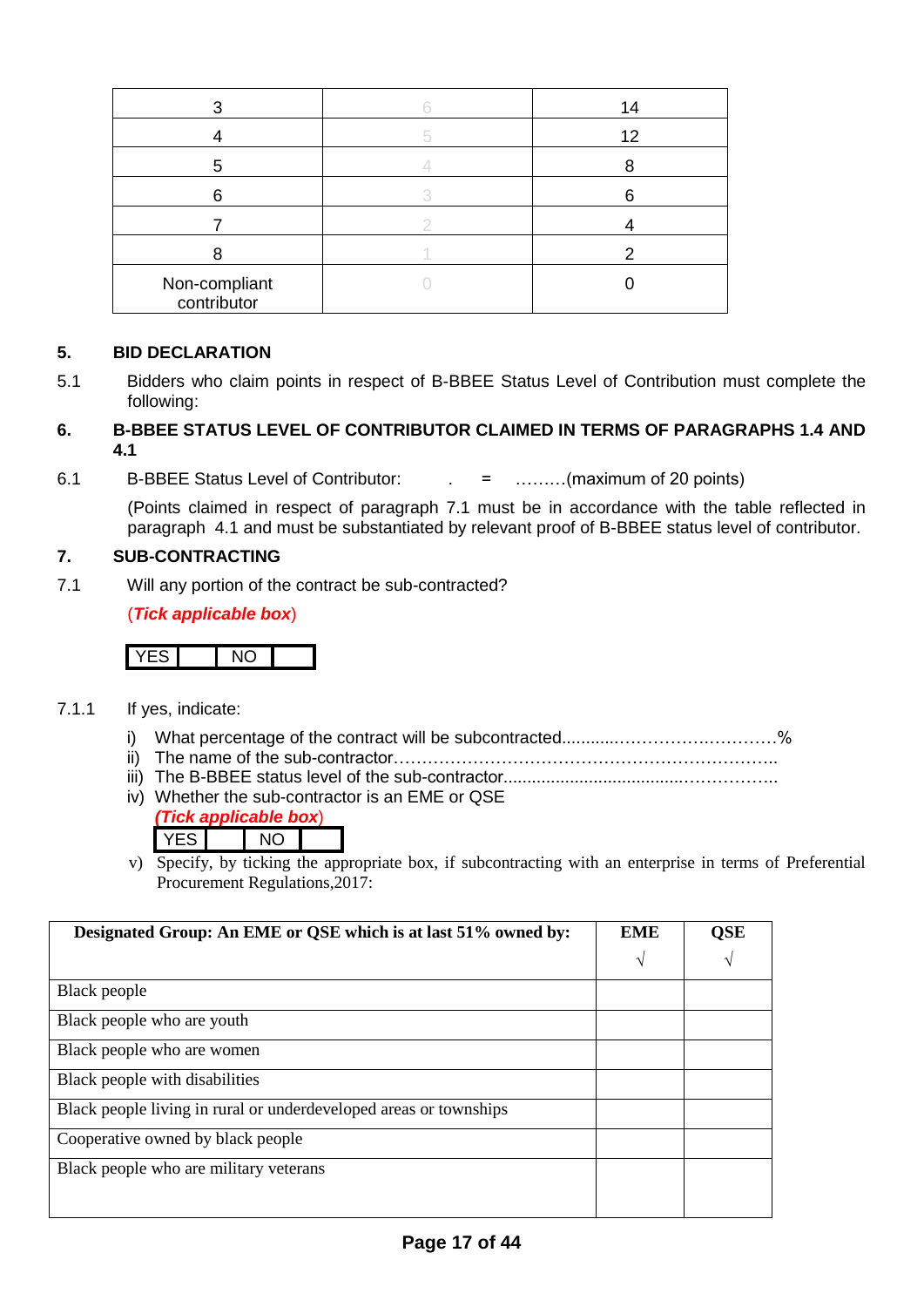| <b>OR</b> |  |
|-----------|--|
| Any EME   |  |
| Any QSE   |  |

| 8.  | <b>DECLARATION WITH REGARD TO COMPANY/FIRM</b>                                                                                                                                                                                                                                                                                              |
|-----|---------------------------------------------------------------------------------------------------------------------------------------------------------------------------------------------------------------------------------------------------------------------------------------------------------------------------------------------|
| 8.1 |                                                                                                                                                                                                                                                                                                                                             |
| 8.2 |                                                                                                                                                                                                                                                                                                                                             |
| 8.3 |                                                                                                                                                                                                                                                                                                                                             |
| 8.4 | <b>TYPE OF COMPANY/ FIRM</b>                                                                                                                                                                                                                                                                                                                |
|     | Partnership/Joint Venture / Consortium<br>П<br>One person business/sole propriety<br>П<br>Close corporation<br>П<br>Company<br>П<br>(Pty) Limited<br>П<br><b>TICK APPLICABLE BOX</b>                                                                                                                                                        |
| 8.5 | DESCRIBE PRINCIPAL BUSINESS ACTIVITIES                                                                                                                                                                                                                                                                                                      |
|     |                                                                                                                                                                                                                                                                                                                                             |
|     |                                                                                                                                                                                                                                                                                                                                             |
| 8.6 | <b>COMPANY CLASSIFICATION</b>                                                                                                                                                                                                                                                                                                               |
|     | Manufacturer<br>П<br>Supplier<br>$\Box$<br>Professional service provider<br>П<br>Other service providers, e.g. transporter, etc.<br>П<br>[TICK APPLICABLE BOX]                                                                                                                                                                              |
| 8.7 | <b>MUNICIPAL INFORMATION</b>                                                                                                                                                                                                                                                                                                                |
|     | Registered Account Number:                                                                                                                                                                                                                                                                                                                  |
| 8.8 |                                                                                                                                                                                                                                                                                                                                             |
| 8.9 | I/we, the undersigned, who is / are duly authorised to do so on behalf of the company/firm, certify<br>that the points claimed, based on the B-BBE status level of contributor indicated in paragraphs<br>1.4 and 6.1 of the foregoing certificate, qualifies the company/ firm for the preference(s) shown<br>and I / we acknowledge that: |
|     | The information furnished is true and correct;<br>i)                                                                                                                                                                                                                                                                                        |
|     | The preference points claimed are in accordance with the General Conditions as indicated in<br>ii)<br>paragraph 1 of this form;                                                                                                                                                                                                             |
|     | iii) In the event of a contract being awarded as a result of points claimed as shown in paragraphs                                                                                                                                                                                                                                          |

1.4 and 6.1, the contractor may be required to furnish documentary proof to the satisfaction of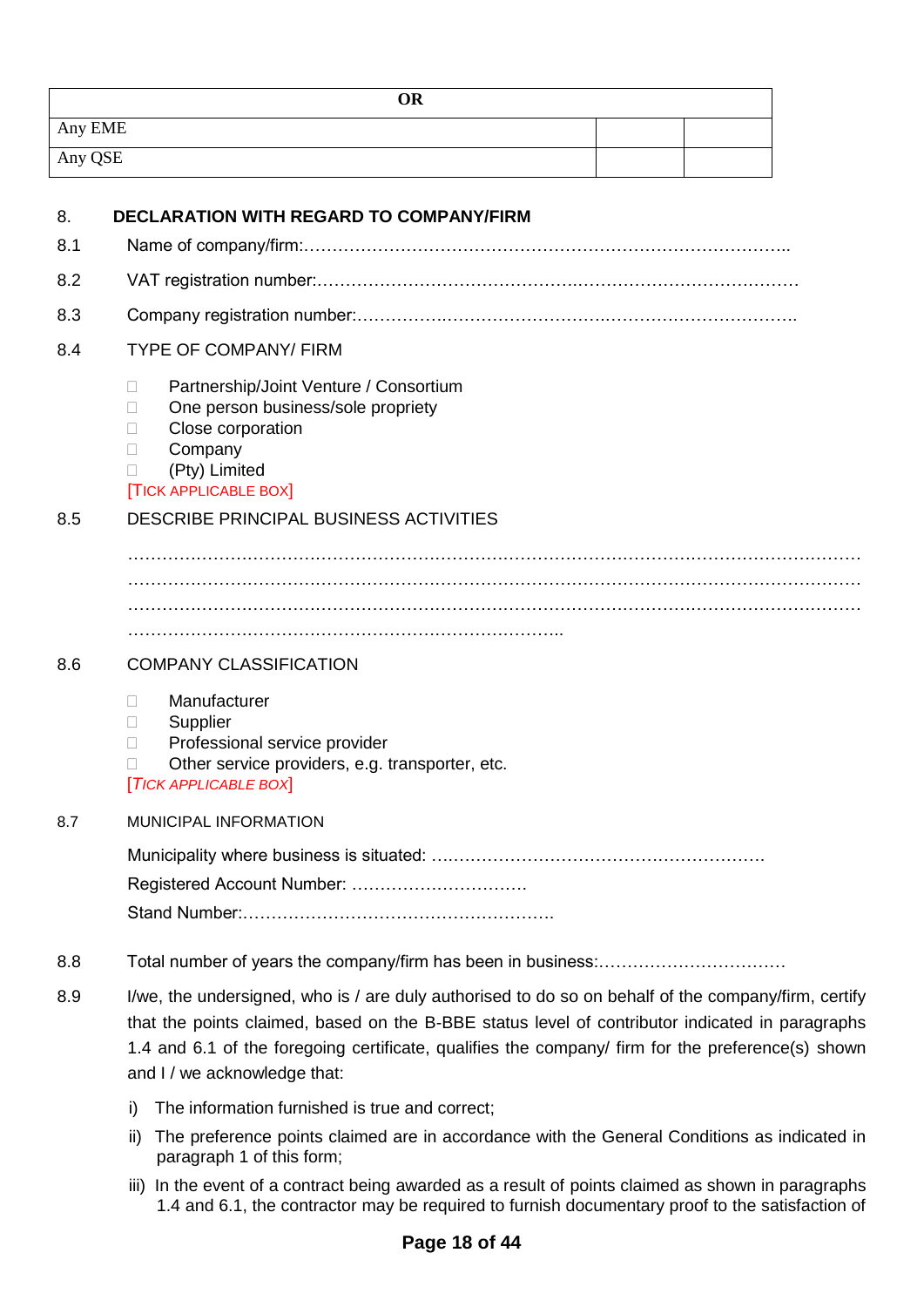the purchaser that the claims are correct;

- iv) If the B-BBEE status level of contributor has been claimed or obtained on a fraudulent basis or any of the conditions of contract have not been fulfilled, the purchaser may, in addition to any other remedy it may have –
	- (a) disqualify the person from the bidding process;
	- (b) recover costs, losses or damages it has incurred or suffered as a result of that person's conduct;
	- (c) cancel the contract and claim any damages which it has suffered as a result of having to make less favourable arrangements due to such cancellation;
	- (d) recommend that the bidder or contractor, its shareholders and directors, or only the shareholders and directors who acted on a fraudulent basis, be restricted by the National Treasury from obtaining business from any organ of state for a period not exceeding 10 years, after the *audi alteram partem* (hear the other side) rule has been applied; and
	- (e) forward the matter for criminal prosecution.

| <b>WITNESSES</b> | SIGNATURE(S) OF BIDDERS(S) |
|------------------|----------------------------|
| າ                | DATE:<br><b>ADDRESS</b>    |

**MBD 8**

#### **DECLARATION OF BIDDER'S PAST SUPPLY CHAIN MANAGEMENT PRACTICES**

1 This Municipal Bidding Document must form part of all bids invited.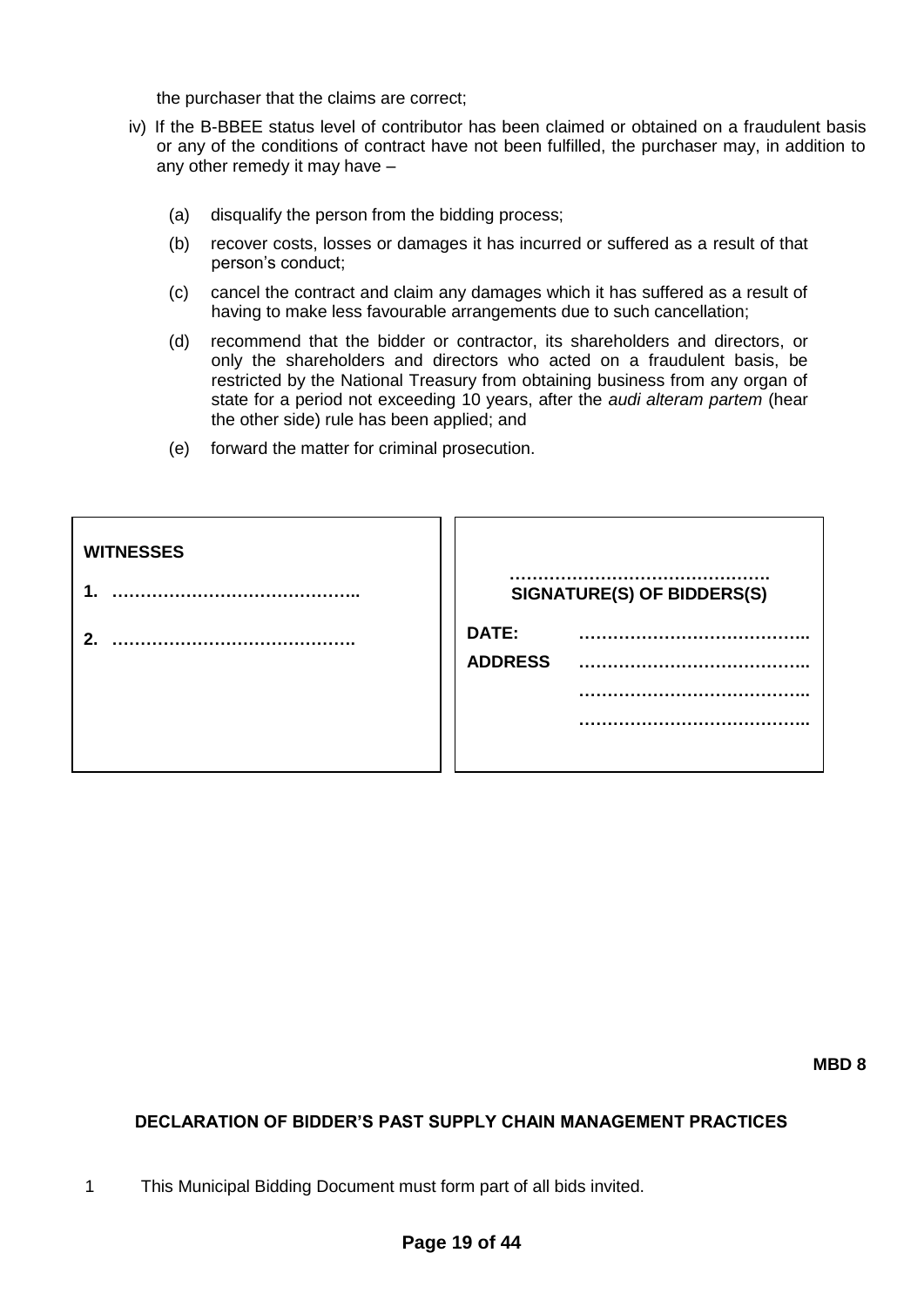- 2 It serves as a declaration to be used by municipalities and municipal entities in ensuring that when goods and services are being procured, all reasonable steps are taken to combat the abuse of the supply chain management system.
- 3 The bid of any bidder may be rejected if that bidder, or any of its directors have:
	- a. abused the municipality's / municipal entity's supply chain management system or committed any improper conduct in relation to such system;
	- b. been convicted for fraud or corruption during the past five years;
	- c. willfully neglected, reneged on or failed to comply with any government, municipal or other public sector contract during the past five years; or
	- d. been listed in the Register for Tender Defaulters in terms of section 29 of the Prevention and Combating of Corrupt Activities Act (No 12 of 2004).
- 4 In order to give effect to the above, the following questionnaire must be completed and submitted with the bid.

| Item  | Question                                                                                                                                                                                                                                                                                                                                                                                                                                                                                                                                                                                                                                     | <b>Yes</b> | <b>No</b> |
|-------|----------------------------------------------------------------------------------------------------------------------------------------------------------------------------------------------------------------------------------------------------------------------------------------------------------------------------------------------------------------------------------------------------------------------------------------------------------------------------------------------------------------------------------------------------------------------------------------------------------------------------------------------|------------|-----------|
| 4.1   | Is the bidder or any of its directors listed on the National Treasury's<br>Database of Restricted Suppliers as companies or persons prohibited<br>from doing business with the public sector?<br>(Companies or persons who are listed on this Database<br>were informed in writing of this restriction by the Accounting<br>Officer/Authority of the institution that imposed the restriction<br>after the <i>audi alteram partem</i> rule was applied).<br>The Database of Restricted Suppliers now resides on the<br>National Treasury's website (www.treasury.gov.za) and can<br>be accessed by clicking on its link at the bottom of the | Yes        | No.       |
|       | home page.                                                                                                                                                                                                                                                                                                                                                                                                                                                                                                                                                                                                                                   |            |           |
| 4.1.1 | If so, furnish particulars:                                                                                                                                                                                                                                                                                                                                                                                                                                                                                                                                                                                                                  |            |           |
| 4.2   | Is the bidder or any of its directors listed on the Register for Tender<br>Defaulters in terms of section 29 of the Prevention and Combating of<br>Corrupt Activities Act (No 12 of 2004)?<br>The Register for Tender Defaulters can be accessed on the<br>National Treasury's website (www.treasury.gov.za) by clicking on<br>its link at the bottom of the home page.                                                                                                                                                                                                                                                                      | Yes        | No        |
| 4.2.1 | If so, furnish particulars:                                                                                                                                                                                                                                                                                                                                                                                                                                                                                                                                                                                                                  |            |           |
| 4.3   | Was the bidder or any of its directors convicted by a court of law<br>(including a court of law outside the Republic of South Africa) for fraud<br>or corruption during the past five years?                                                                                                                                                                                                                                                                                                                                                                                                                                                 | Yes        | <b>No</b> |
| 4.3.1 | If so, furnish particulars:                                                                                                                                                                                                                                                                                                                                                                                                                                                                                                                                                                                                                  |            |           |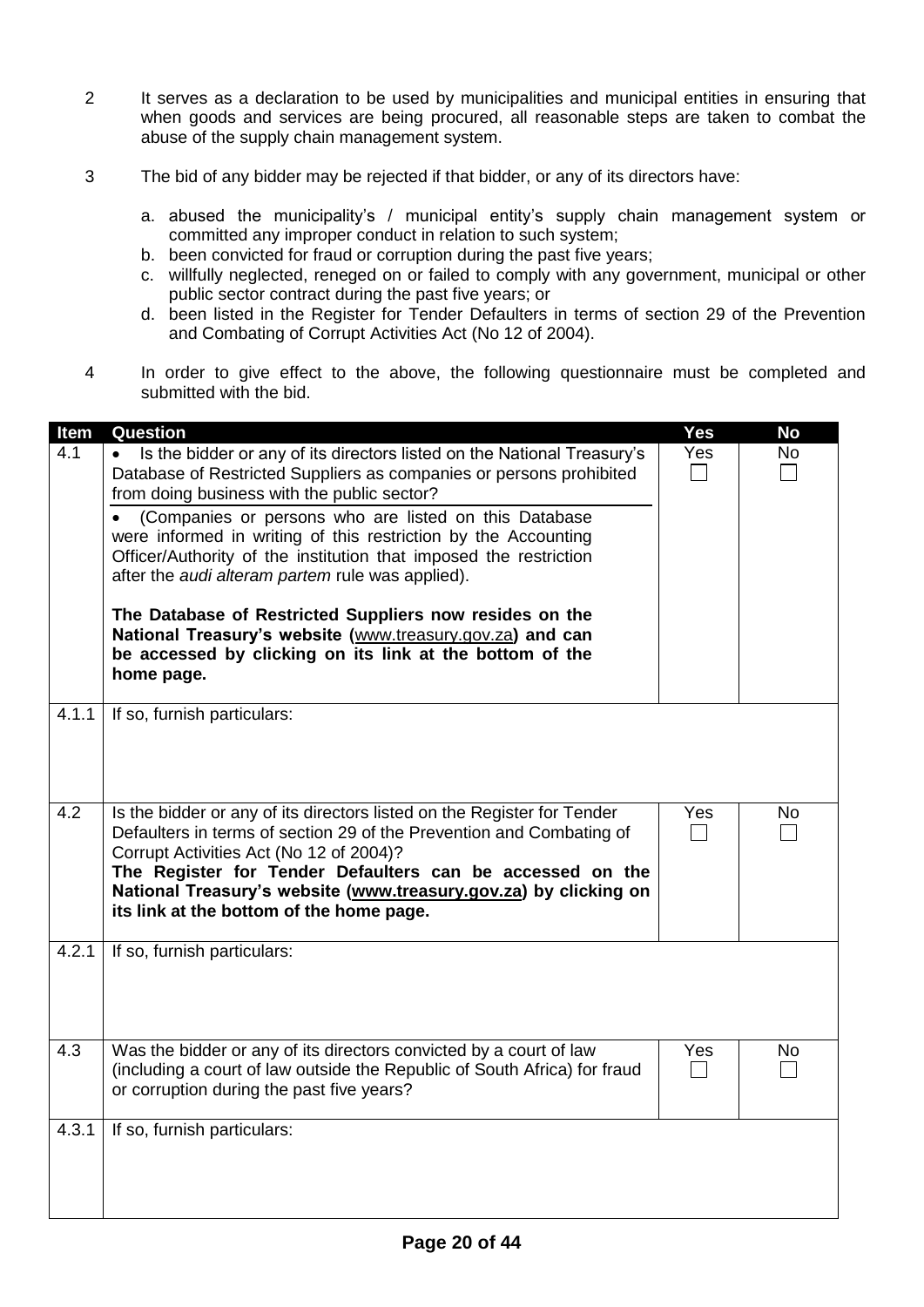| <b>Item</b> | <b>Question</b>                                                                                                                                                                                                                                 | Yes  | <b>No</b> |
|-------------|-------------------------------------------------------------------------------------------------------------------------------------------------------------------------------------------------------------------------------------------------|------|-----------|
| 4.4         | Does the bidder or any of its directors owe any municipal rates and<br>taxes or municipal charges to the municipality / municipal entity, or to<br>any other municipality / municipal entity, that is in arrears for more<br>than three months? | Yes  | No        |
| 4.4.1       | If so, furnish particulars:                                                                                                                                                                                                                     |      |           |
| 4.5         | Was any contract between the bidder and the municipality / municipal<br>entity or any other organ of state terminated during the past five years<br>on account of failure to perform on or comply with the contract?                            | Yes. | No        |
| 4.7.1       | If so, furnish particulars:                                                                                                                                                                                                                     |      |           |

## **CERTIFICATION**

**I, THE UNDERSIGNED (FULL NAME) …………..……………………………..…… CERTIFY THAT THE INFORMATION FURNISHED ON THIS DECLARATION FORM TRUE AND CORRECT.**

**I ACCEPT THAT, IN ADDITION TO CANCELLATION OF A CONTRACT, ACTION MAY BE TAKEN AGAINST ME SHOULD THIS DECLARATION PROVE TO BE FALSE.**

**………………………………………... ………………………….. Signature Date** 

**………………………………………. ………………………….. Position Name of Bidder**

**MBD 9**

#### **CERTIFICATE OF INDEPENDENT BID DETERMINATION**

- 1 This Municipal Bidding Document (MBD) must form part of all bids<sup>1</sup> invited.
- 2 Section 4 (1) (b) (iii) of the Competition Act No. 89 of 1998, as amended, prohibits an agreement between, or concerted practice by, firms, or a decision by an association of firms, if it is between parties in a horizontal relationship and if it involves collusive bidding (or bid rigging).² Collusive bidding is a *pe se* prohibition meaning that it cannot be justified under any grounds.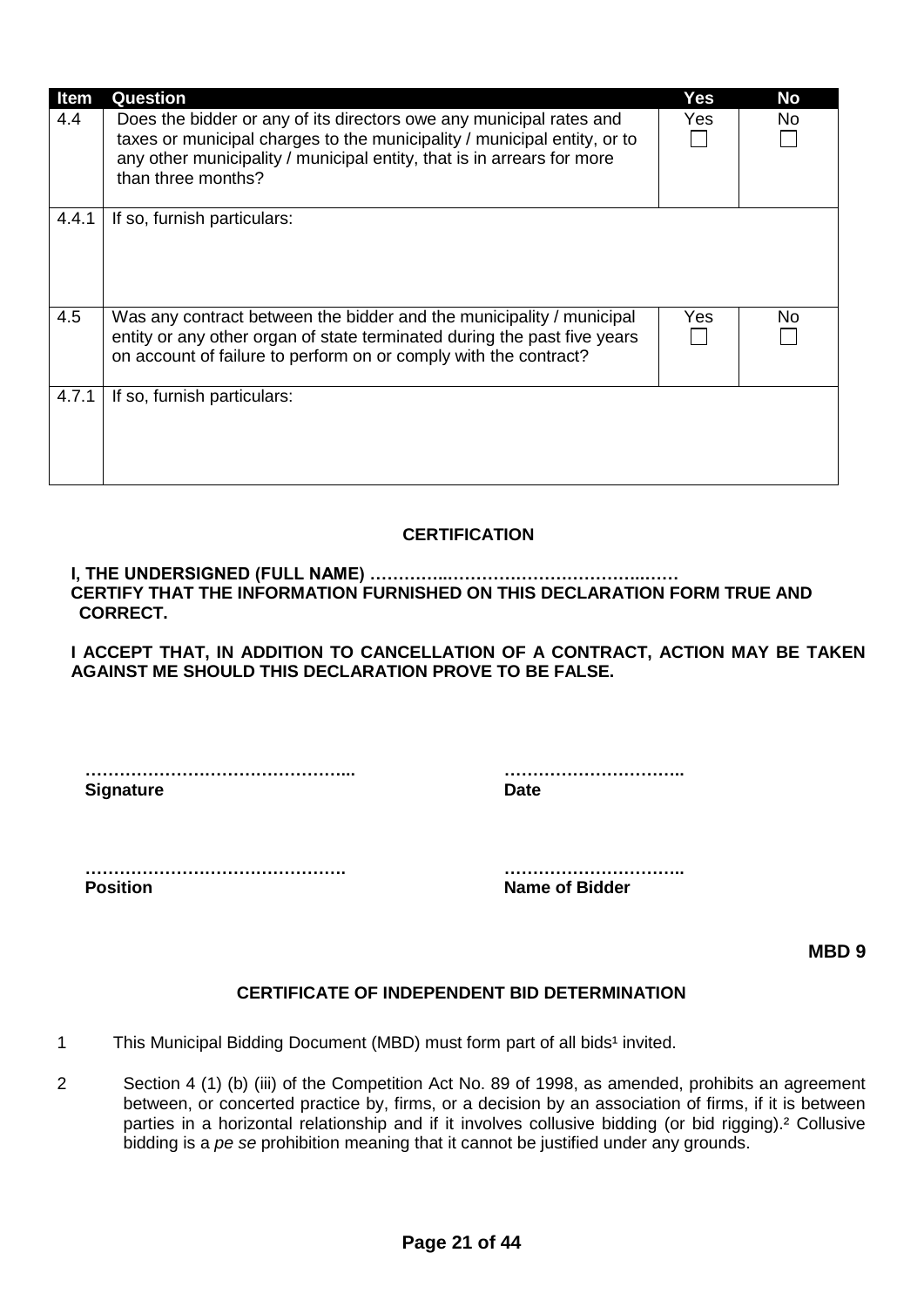- 3 Municipal Supply Regulation 38 (1) prescribes that a supply chain management policy must provide measures for the combating of abuse of the supply chain management system, and must enable the accounting officer, among others, to:
	- a. take all reasonable steps to prevent such abuse;
	- b. reject the bid of any bidder if that bidder or any of its directors has abused the supply chain management system of the municipality or municipal entity or has committed any improper conduct in relation to such system; and
	- c. cancel a contract awarded to a person if the person committed any corrupt or fraudulent act during the bidding process or the execution of the contract.
- 4 This MBD serves as a certificate of declaration that would be used by institutions to ensure that, when bids are considered, reasonable steps are taken to prevent any form of bid-rigging.
- 5 In order to give effect to the above, the attached Certificate of Bid Determination (MBD 9) must be completed and submitted with the bid:

**¹ Includes price quotations, advertised competitive bids, limited bids and proposals.**

**² Bid rigging (or collusive bidding) occurs when businesses, that would otherwise be expected to compete, secretly conspire to raise prices or lower the quality of goods and / or services for purchasers who wish to acquire goods and / or services through a bidding process. Bid rigging is, therefore, an agreement between competitors not to compete.**

## **CERTIFICATE OF INDEPENDENT BID DETERMINATION**

I, the undersigned, in submitting the accompanying bid:

\_\_\_\_\_\_\_\_\_\_\_\_\_\_\_\_\_\_\_\_\_\_\_\_\_\_\_\_\_\_\_\_\_\_\_\_\_\_\_\_\_\_\_\_\_\_\_\_\_\_\_\_\_\_\_\_\_\_\_\_\_\_\_\_\_\_\_\_\_\_\_\_

(Bid Number and Description)

in response to the invitation for the bid made by: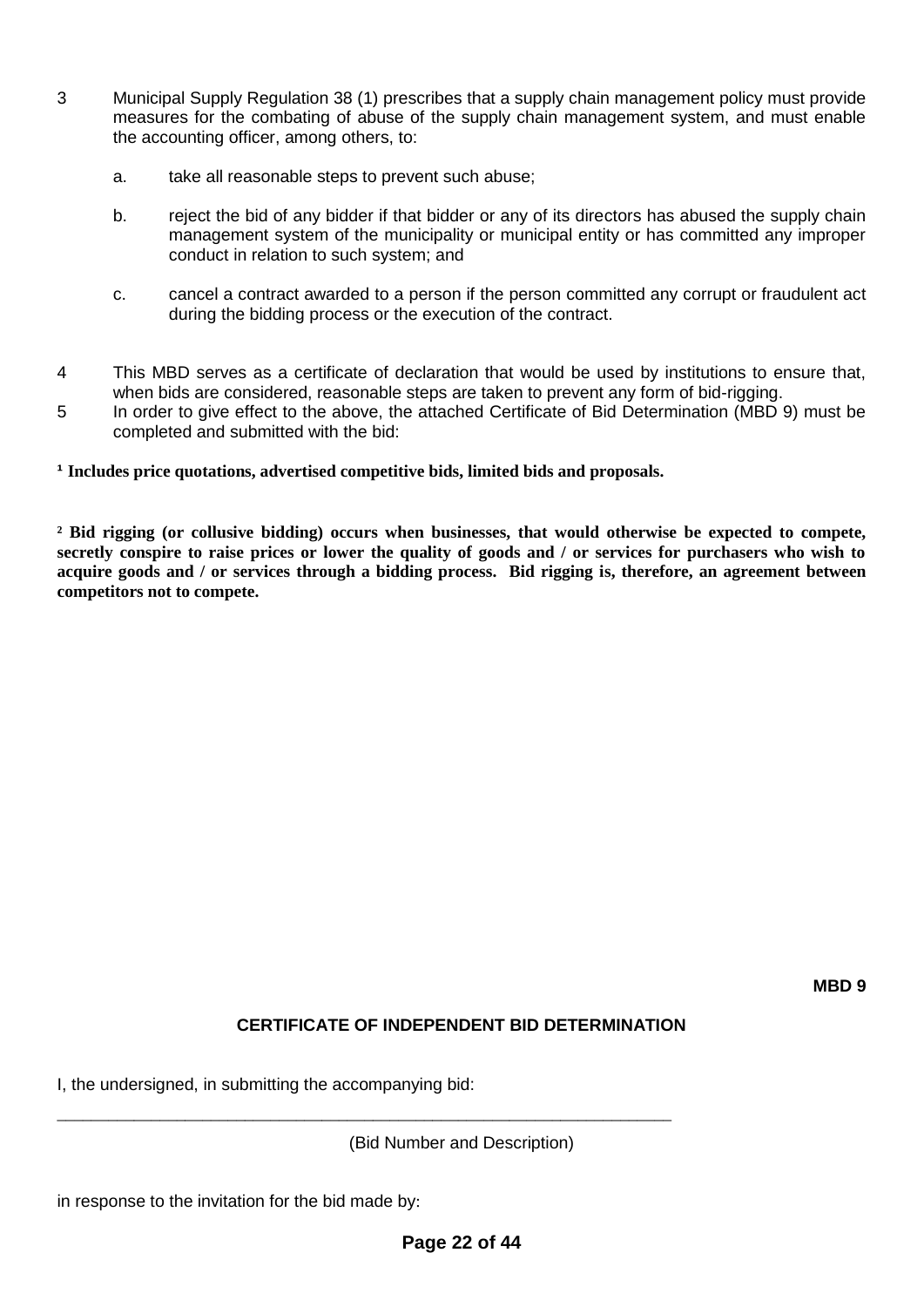## (Name of Municipality / Municipal Entity)

do hereby make the following statements that I certify to be true and complete in every respect:

I certify, on behalf of: that:  $\blacksquare$ 

\_\_\_\_\_\_\_\_\_\_\_\_\_\_\_\_\_\_\_\_\_\_\_\_\_\_\_\_\_\_\_\_\_\_\_\_\_\_\_\_\_\_\_\_\_\_\_\_\_\_\_\_\_\_\_\_\_\_\_\_\_\_\_\_\_\_\_\_\_\_\_\_\_\_\_\_\_\_

(Name of Bidder)

- 1. I have read and I understand the contents of this Certificate;
- 2. I understand that the accompanying bid will be disqualified if this Certificate is found not to be true and complete in every respect;
- 3. I am authorized by the bidder to sign this Certificate, and to submit the accompanying bid, on behalf of the bidder;
- 4. Each person whose signature appears on the accompanying bid has been authorized by the bidder to determine the terms of, and to sign, the bid, on behalf of the bidder;
- 5. For the purposes of this Certificate and the accompanying bid, I understand that the word "competitor" shall include any individual or organization, other than the bidder, whether or not affiliated with the bidder, who:
	- $\mathcal{C}$
	- D (a) has been requested to submit a bid in response to this bid invitation;
	- E (b) could potentially submit a bid in response to this bid invitation, based on their qualifications, abilities or experience; and
	- F (c) provides the same goods and services as the bidder and/or is in the same line of business as the bidder

#### **MBD 9**

- 6. The bidder has arrived at the accompanying bid independently from, and without consultation, communication, agreement or arrangement with any competitor. However communication between partners in a joint venture or consortium<sup>3</sup> will not be construed as collusive bidding.
- 7. In particular, without limiting the generality of paragraphs 6 above, there has been no consultation, communication, agreement or arrangement with any competitor regarding:
	- (a) prices;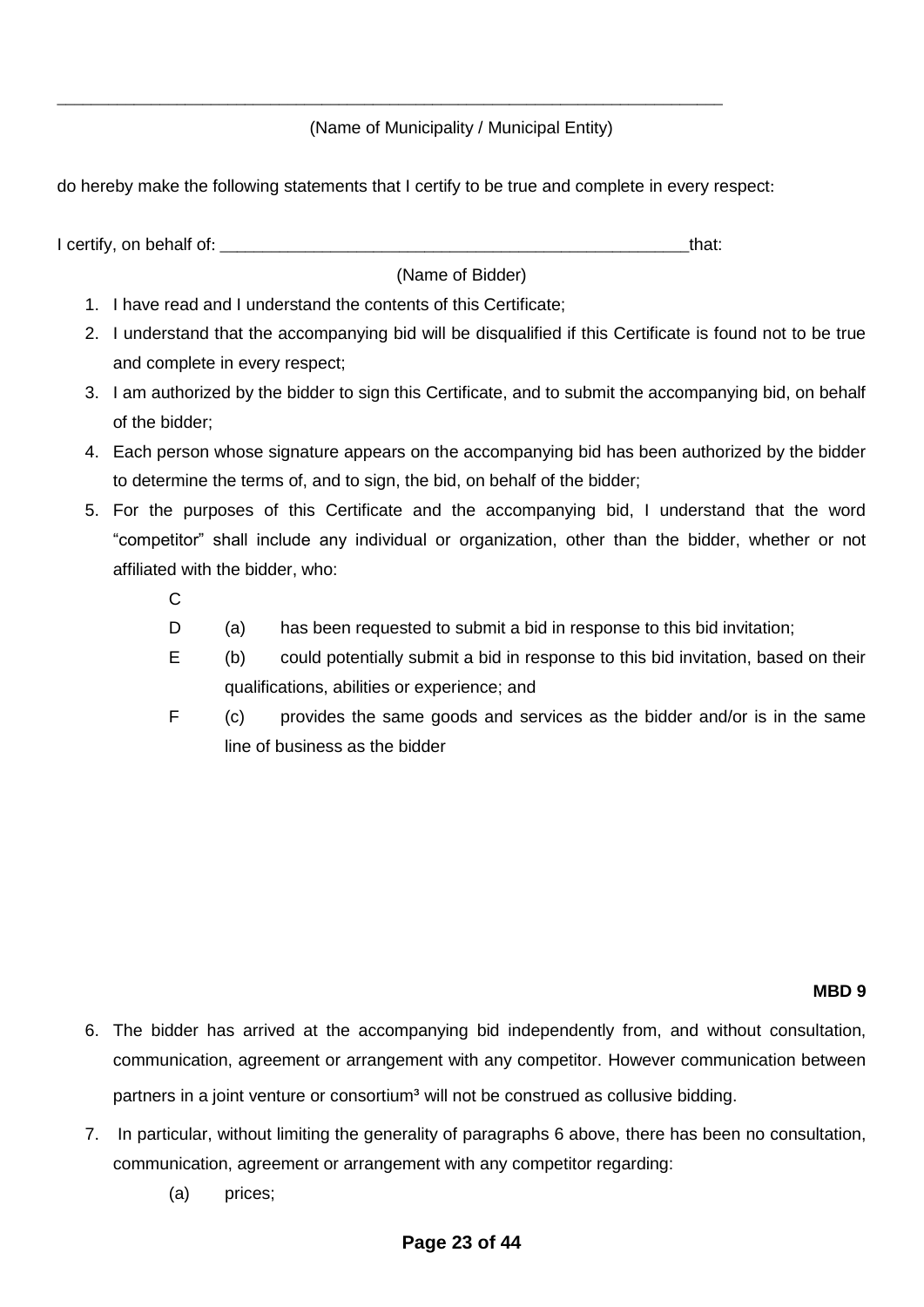- (b) geographical area where product or service will be rendered (market allocation)
- G (c) methods, factors or formulas used to calculate prices;
- H (d) the intention or decision to submit or not to submit, a bid;
- I (e) the submission of a bid which does not meet the specifications and conditions of the bid; or
- J (f) bidding with the intention not to win the bid.
- 8. In addition, there have been no consultations, communications, agreements or arrangements with any competitor regarding the quality, quantity, specifications and conditions or delivery particulars of the products or services to which this bid invitation relates.
- 9. The terms of the accompanying bid have not been, and will not be, disclosed by the bidder, directly or indirectly, to any competitor, prior to the date and time of the official bid opening or of the awarding of the contract.

#### **³ Joint venture or Consortium means an association of persons for the purpose of combining their expertise, property, capital, efforts, skill and knowledge in an activity for the execution of a contract.**

10. I am aware that, in addition and without prejudice to any other remedy provided to combat any restrictive practices related to bids and contracts, bids that are suspicious will be reported to the Competition Commission for investigation and possible imposition of administrative penalties in terms of section 59 of the Competition Act No 89 of 1998 and or may be reported to the National Prosecuting Authority (NPA) for criminal investigation and or may be restricted from conducting business with the public sector for a period not exceeding ten (10) years in terms of the Prevention and Combating of Corrupt Activities Act No 12 of 2004 or any other applicable legislation.

………………………………………………… ………………………………… Signature **Date Date Date Date Date Date Date Date** 

…………………………………………………. ………………………………… Position Name of Bidder

## **SPECIAL CONDITIONS OF CONTRACT**

- 1. All bids must be submitted on the official forms and may not be re-typed, copied or scanned.
- 2. Bid documents must be completed in ink and corrections may not be made by means of a correcting fluid such as Tipp-Ex or a similar product. In the event of a mistake having been made it shall be crossed out in ink and be accompanied by a full signature at each and every alteration. The Joburg Market (SOC) LTD reserves the right to reject the Bid if corrections are not made in accordance with the above.
- 3. If items are not tendered for a line must be drawn through the space on the pricing schedule in pen.
- 4. **All bid prices must be in RSA currency and inclusive of VAT**. All prices and details must be legible / readable to ensure the bid will be considered for adjudication.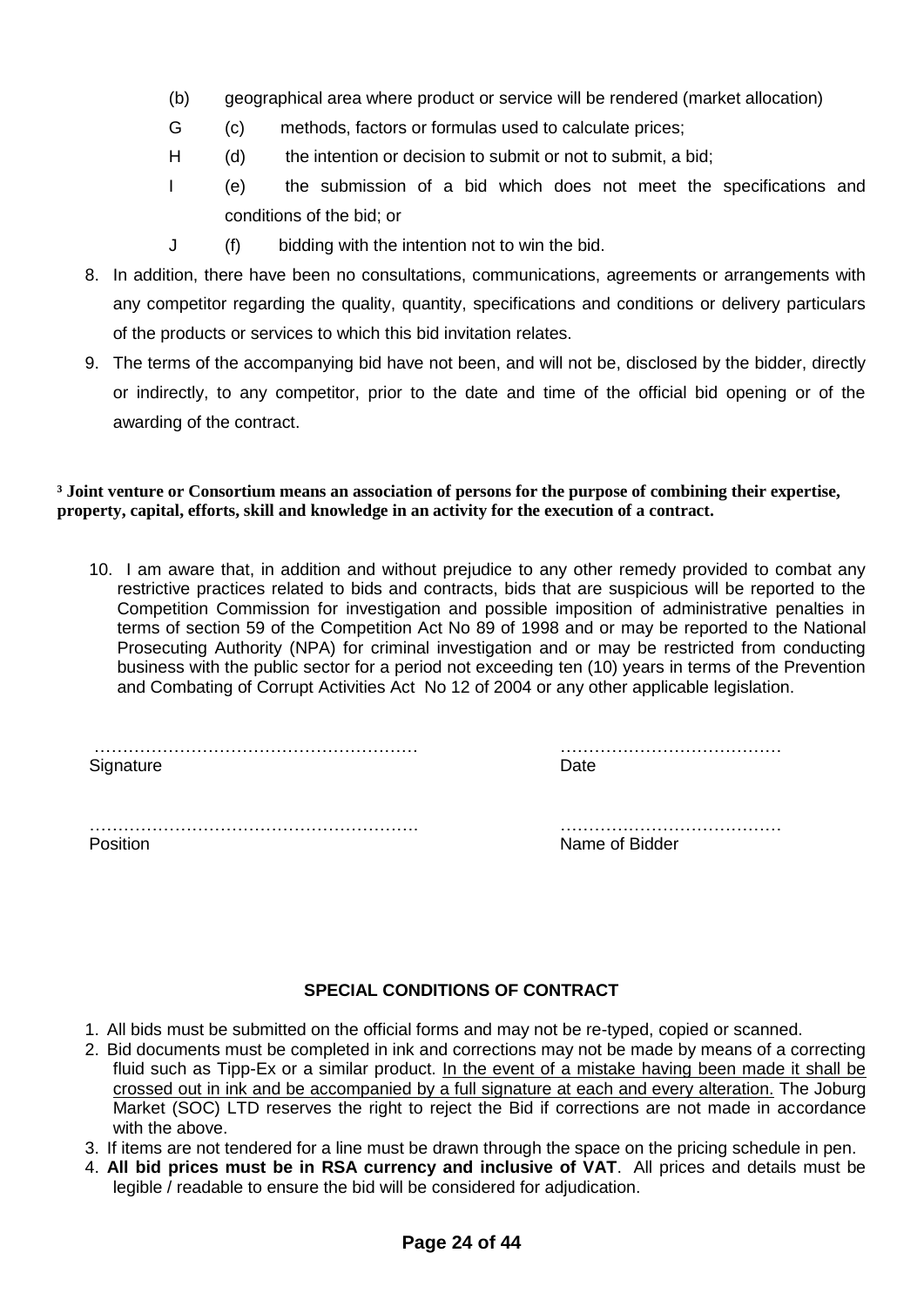- 5. The lowest or any bid will not necessarily be accepted and Joburg Market reserves the right to accept the entire or any portion of a bid.
- 6. Bids are to remain open for acceptance for a period of sixty (60) days from the date they are lodged and may be accepted at any time during the said period of sixty (60) days.
- 7. Only **Original Tax clearance certificates** issued by SARS will be accepted. Tax clearance certificates must be valid on the official closing date of the bid.
- 8. In bids were Consortia / Joint Ventures / Sub-contractors are involved, **each party must submit a separate** Tax Clearance Certificate.
- 9. The following information / documentation must be attached to every bid document:
	- **detailed exposition of previous experience, specifically with relation to similar work done;**
	- **valid, original tax clearance certificate;**
	- **copy of latest municipal account (irrespective of the municipal area);**
	- **copy of entities registration documents**
	- **if a bid is summit by a joint venture, a copy of the memorandum of agreement between the parties;**
	- **copy of certificate of registration with professional bodies or controlling authorities (mention the specific registration required)**
- 10. Bids will be opened immediately after the closing date and time in a venue to be indicated.
- 11. Any orders placed within the contract period, will be paid according to the price applicable at the date of order.
- 12. The supply chain management policy of Joburg Market allow persons aggrieved by decisions or actions taken by the Entity in the implementation of its Supply Chain Management system, to lodge within fourteen (14) days of the decision or action a written objection or complaint to the entity against the decision or action.
- 13. Bids will be received until **11H00** on **the day stipulated on the advert**, and must be enclosed in sealed envelopes, bearing the closing time and due date.
- 14. Bidders should ensure that bids are delivered on time to the correct address. If the bid is late, it will be returned unopened to the bidder and will not be accepted for consideration.



#### **Joburg Market**

**City Deep Johannesburg 2049**

**Heidelberg Road PO Box 86007 Tel +27(0) 11 992 8000 City Deep, Johannesburg E-mail: South Africa 2049 Fax +27(0) 11 613 7381 info@joburgmarket.co.za**

> **www.joburgmarket.co.za www.joburg.org.za**

# GENERAL CONDITIONS OF CONTRACT

LEGISLATIVE FRAMEWORK.............................................................................................................................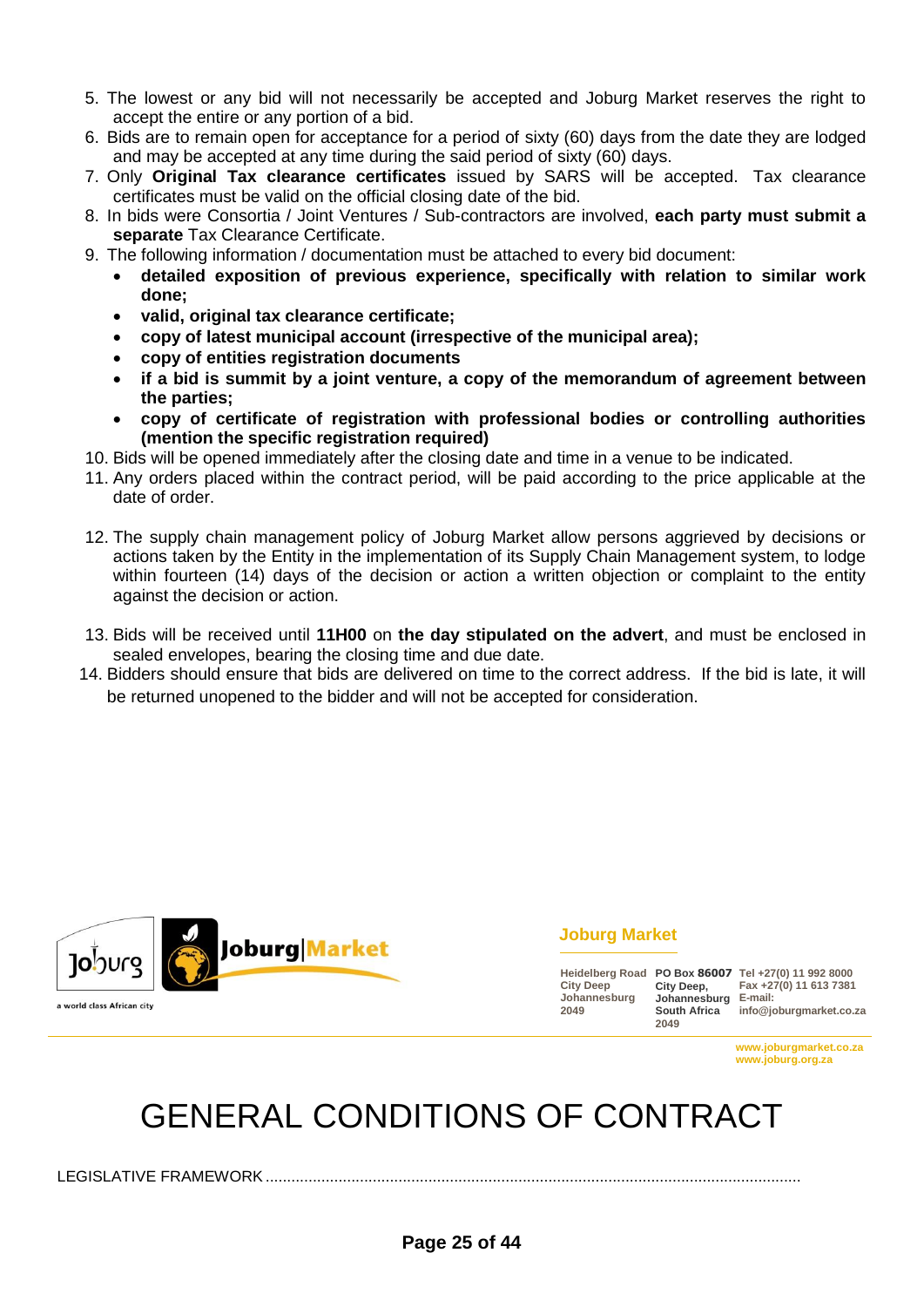| 1.  |  |
|-----|--|
|     |  |
|     |  |
|     |  |
|     |  |
|     |  |
|     |  |
|     |  |
|     |  |
| 2.  |  |
| 3.  |  |
|     |  |
|     |  |
| 4.  |  |
| 5.  |  |
| 6.  |  |
| 7.  |  |
|     |  |
| 8.  |  |
| 9.  |  |
|     |  |
| 10. |  |
|     |  |
|     |  |
|     |  |
| 11. |  |
| 12. |  |
| 13. |  |
| 14. |  |
| 15. |  |
| 16. |  |
| 17. |  |
| 18. |  |
| 19. |  |
| 20. |  |
| 21. |  |
| 22. |  |
| 23. |  |
|     |  |
|     |  |
|     |  |
|     |  |
| 24. |  |
| 25. |  |
| 26. |  |
| 27. |  |
|     |  |

## **LEGISLATIVE FRAMEWORK**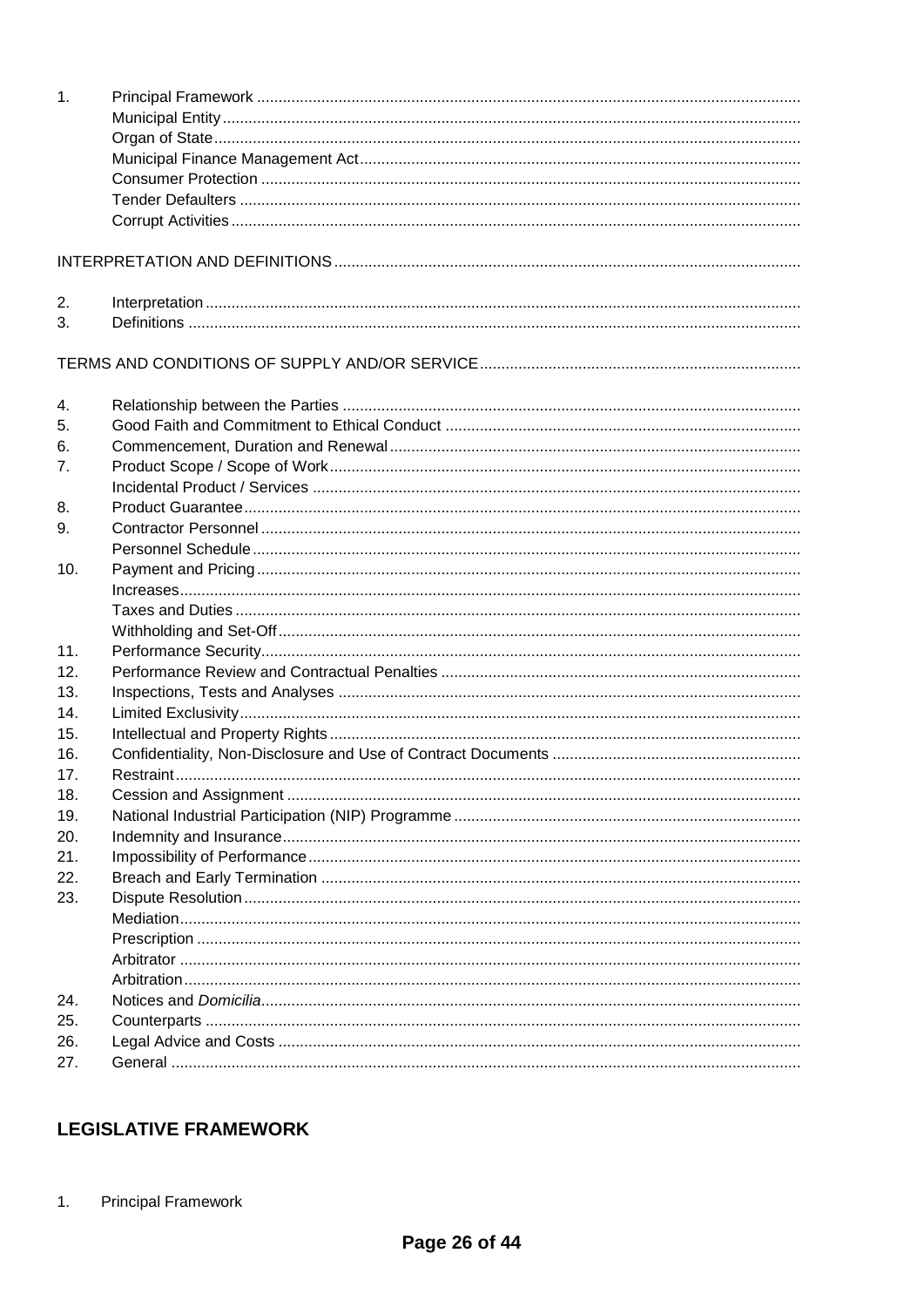The information contained under this heading summarises certain of the principal statutory provisions applicable to the transaction concluded between the Parties. It is included for information purposes only and should not be regarded as legal advice, it being incumbent upon the Contractor to familiarise itself with the legislative framework. These provisions apply at law and the Parties are not competent to exclude the operation thereof by mutual agreement. As such, no agreement, transaction or series of transactions concluded outside of or in contravention of the legislative framework and the procedures provided for therein shall be binding on the Parties notwithstanding the capacity or office held or undertakings given, in writing or otherwise, by the persons contracting on behalf of either Party.

#### Municipal Entity

1.1 JOBURG MARKET is a municipal entity contemplated in section 1, read with sections 86B(1)(a)(i) and 86D(1)(a), of the Municipal Systems Act (32 of 2000), ("MSA"). It was established as such by the Greater Johannesburg Metropolitan Council (predecessor to the City of Johannesburg Metropolitan Municipality or "COJ") who procured, by virtue of the provisions of section 17D of the Promotion of Local Government Affairs Act (91 of 1983) the formation, registration and incorporation of its fresh produce market as the Johannesburg Fresh Produce Market (SOC) Limited in terms of the Companies Act, with the COJ as its sole shareholder. Upon the foregoing and as required by the MSA, JOBURG MARKET entered into a Service Delivery Agreement with the COJ in terms of which JOBURG MARKET was appointed as an external mechanism for the delivery of a municipal service with the mandate to manage and operate the business of the fresh produce market and its assets.

#### Organ of State

1.2 As a municipal entity JOBURG MARKET is an "organ of state" as defined in section 239 of the Constitution of South Africa (108 of 1996) read with section 1 of the Institution of Legal Proceedings Against Organs of State Act (40 of 2002).

#### Municipal Finance Management Act

1.3 Contracting with JOBURG MARKET is subject, amongst others, to the Municipal Finance Management Act (56 of 2003) ("MFMA"), the MFMA Supply Chain Management Regulations (GN 868 in GG 27636 of 30 May 2005) ("SCM Regulations") and, specifically, JOBURG MARKET's Supply Chain Management Policy made in terms of section 111 of the MFMA and regulation 2 of the SCM Regulations (collectively referred to as the "SCM Regulatory Framework"). In terms of the irregular expenditure provisions of the SCM Regulatory Framework, JOBURG MARKET is prohibited from making any payment in relation to goods or services unlawfully or irregularly procured and/or rendered, notwithstanding that value might have been received.

#### Consumer Protection

1.4 The Consumer Protection Act (68 of 2008) does not, in terms of section 5(2)(a), apply to any transaction in terms of which goods or services are supplied to the State. However, section 5(5) stipulates that notwithstanding the foregoing exemption, those goods, and the importer or producer, distributor and retailer of those goods are nevertheless subject to, amongst others, the provisions of section 61. Section 61 sets out the liability of the producer and/or supplier for any harm caused wholly or partly as a consequence of a product failure, defect or hazard in any goods, irrespective of whether the harm resulted from any negligence on the part of the producer, importer, distributor or retailer, as the case may be. In terms of subsections 61(5)(c) and (d), harm for which the Contractor may be held liable includes any loss of, or physical damage to, any property of JOBURG MARKET irrespective of whether it is movable or immovable including economic loss occasioned by such harm.

#### Competitive Behaviour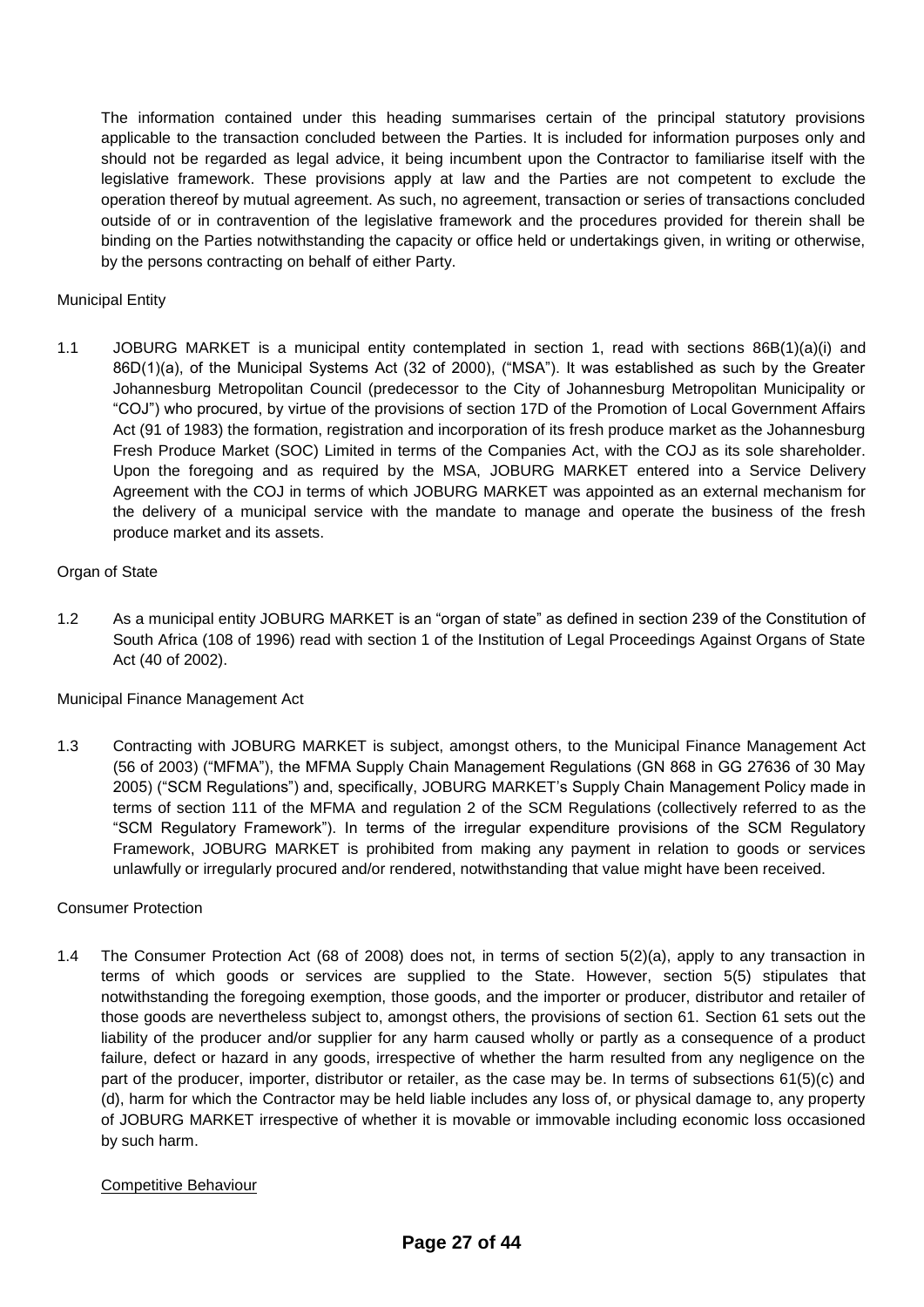1.5 In terms of section 4(1)(b)(iii) of the Competition Act (89 of 1998) an agreement between, or concerted practice by, firms, or a decision by an association of firms, is prohibited if it is between parties in a horizontal relationship and if bidders was involved in collusive bidding (or bid rigging). If bidders, based on reasonable grounds or evidence obtained by JOBURG MARKET, have engaged such restrictive practices, JOBURG MARKET may refer the matter to the Competition Commission for investigation and possible imposition of administrative penalties. If a bidders are found guilty by the Competition Commission JOBURG MARKET may, in addition and without prejudice to any other remedy provided for in this Agreement or at law, invalidate the bid and/or terminate this Agreement in whole or part, and/or restrict the bidders from conducting business with the public sector for a period not exceeding ten (10) years.

#### Tender Defaulters

- 1.6 Where JOBURG MARKET terminates this Agreement in whole or in part, it may decide to impose a restriction penalty on the Contractor by prohibiting the Contractor from doing business with the public sector for a period not exceeding 10 years. If JOBURG MARKET intends imposing a restriction on a Contractor or any person associated with the Contractor, the Contractor will be allowed a period of not more than fourteen (14) days to provide reasons why the envisaged restriction should not be imposed. Should the Contractor fail to respond within the stipulated fourteen (14) days, JOBURG MARKET might regard the intended penalty as not objected against and may impose it. Any restriction imposed on any person by the Accounting Officer of JOBURG MARKET will, at the discretion of the Accounting Officer, also be applicable to any other enterprise or any partner, manager, director or other person who wholly or partly exercises, exercised or may exercise control over the enterprise of the first-mentioned person.
- 1.7 If a restriction is imposed, JOBURG MARKET must, within five (5) working days of such imposition, furnish the National Treasury, with the following information:
	- 1.7.1 the name and address of the Contractor and/or person restricted by JOBURG MARKET;
	- 1.7.2 the date of commencement of the restriction;
	- 1.7.3 the period of restriction; and
	- 1.7.4 the reasons for the restriction.
- 1.8 These details will be loaded in the National Treasury's central database of suppliers or persons prohibited from doing business with the public sector.

#### Corrupt Activities

1.9 If a court of law convicts a person of an offence under sections 12 or 13 of the Prevention and Combating of Corrupt Activities Act (12 of 2004), the court may also rule that such person's name be endorsed on the Register for Tender Defaulters. When a person's name has been endorsed on the Register, the person will be prohibited from doing business with the public sector for a period not less than five years and not more than 10 years.

## **INTERPRETATION AND DEFINITIONS**

#### 2. **Interpretation**

This Agreement shall be governed and interpreted in accordance with the laws of the RSA; and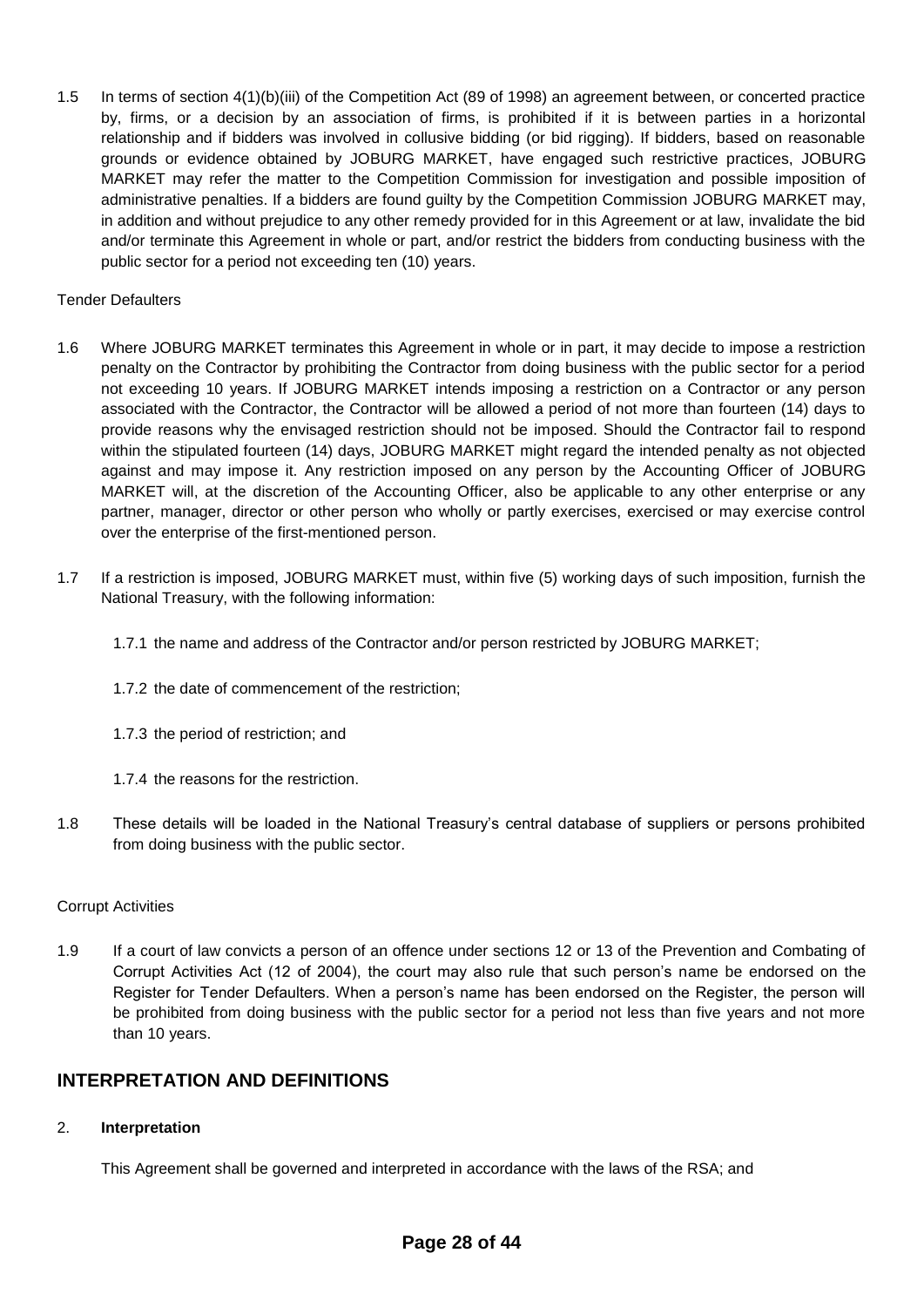- 2.1 headings shall be read for the purpose of reference only and shall not be used in the interpretation of nor modify nor amplify the terms of this Agreement.
- 2.2 words importing any gender include the others; the singular include the plural and vice versa and natural persons include created entities, other legal *personae* (corporate or un-incorporate) and the state and vice versa.
- 2.3 all provisions of this Agreement are severable from each other and any provision which is or may become unenforceable shall be ineffective to the extent of such unenforceability and shall be treated as if not written and severed without invalidating the remaining provisions of this Agreement (or affecting the validity or enforceability of such provision in any other jurisdiction); the Parties who declare their intention that this Agreement would be executed without such unenforceable provision if they were aware of such unenforceability at the time of execution hereof and that this Agreement should be implemented or continue to be implemented, having regard to each Party's rationale and purpose in entering into this Agreement.
- 2.4 when any number of days is prescribed, these shall business days (unless days are described as calendar days in which event Saturdays, Sundays and public holiday's shall be included) reckoned exclusively of the first and inclusively of the last day.
- 2.5 any reference to any statute, regulation or other legislation shall be a reference to that statute, regulation or other legislation as at the Signature Date, and as amended or substituted from time to time thereafter.
- 2.6 the words "include", "including" and "in particular" shall be construed as being by way of example or emphasis and shall not be construed as, nor shall they take effect as, limiting the generality of any preceding words.
- 2.7 the rule of construction that a contract shall be interpreted against the Party principally responsible for the drafting or preparation of the contract, shall not apply.
- 2.8 any annexures, schedules, and/or documents ("appendices") referred to in this Agreement shall be deemed to be incorporated in and form an integral part hereof; in the event of a conflict between any appendices and this Agreement, the provisions of this Agreement shall prevail.
- 2.9 the termination of this Agreement shall not affect those of the provisions which provide that they shall operate after termination or which of necessity must continue to have effect thereafter notwithstanding that specific clauses do not expressly provide for such continuation.
- 2.10 any substantive provision imposing rights or obligations on a Party, notwithstanding that it is only in a definition clause, shall have effect as if it were a substantive provision in the body of this Agreement.
- 2.11 information supplied in the bidding documents shall be construed as material representations made by the Contractor, which induced JOBURG MARKET to enter into this Agreement.

#### 3. **Definitions**

Unless clearly inconsistent with or otherwise indicated by the context, the following expressions shall bear the meanings assigned to them and cognate expressions shall bear corresponding meanings in this Agreement:

3.1 "Agreement" means this Agreement entered into between JOBURG MARKET and the Contractor including the appendices and all documents included therein by reference.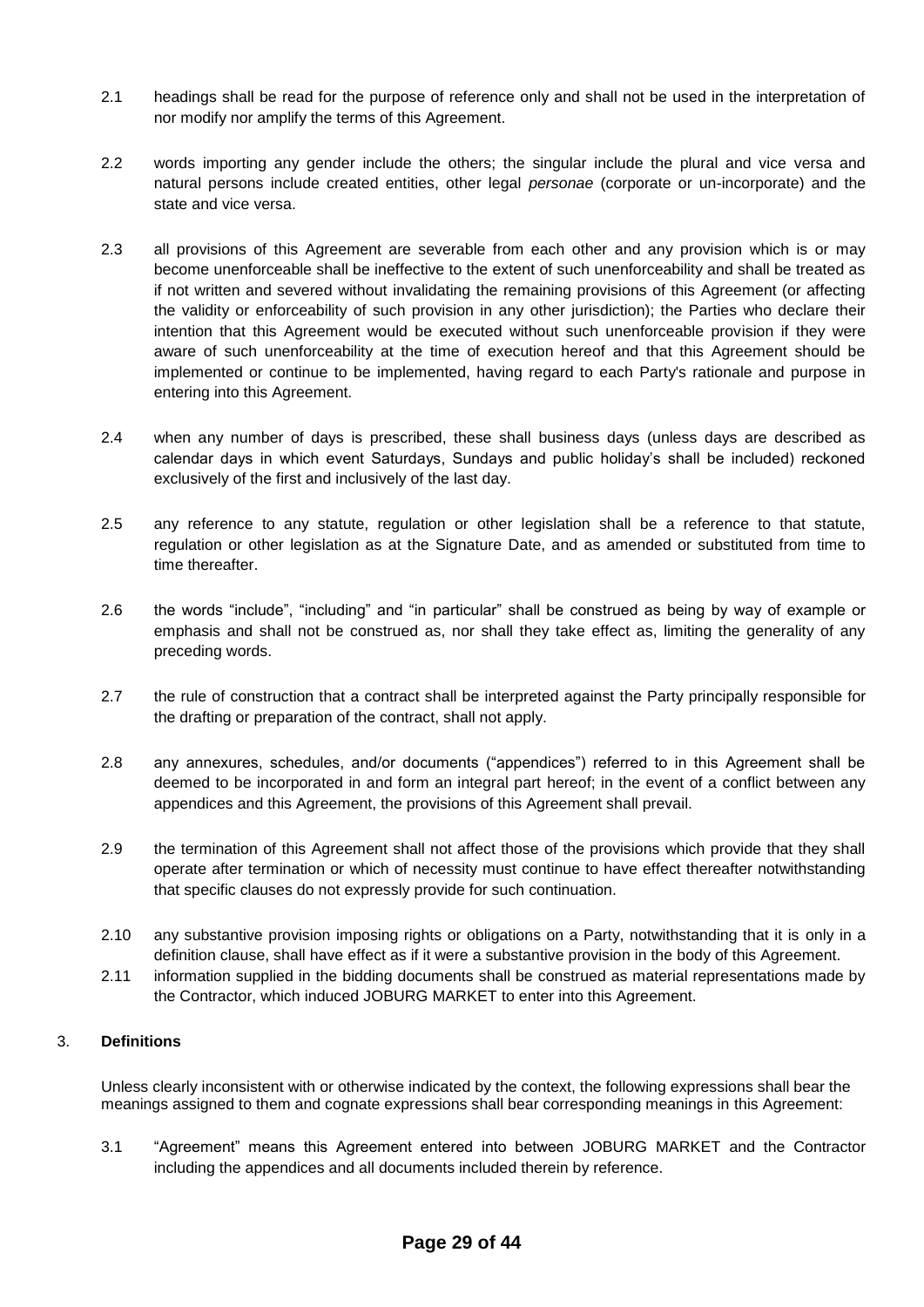- 3.2 "Annexure A" means the Contractor's tender to supply the Product or render the Services or works to JOBURG MARKET in terms of the scope of work and on the terms and conditions, pricing and payment terms set out therein.
- 3.3 "Annexure B" means a copy of JOBURG MARKET Supply Chain Management Policy in terms of which this Agreement and the bid was specified, evaluated, adjudicated and awarded.
- 3.4 "Annexure C" means, if applicable to the subject matter of this Agreement and the Contractor's obligations in terms thereof, the Contractor's Personnel Schedule.
- 3.5 "Annexure D" means, if applicable to services rendered at JOBURG MARKET's premises by the Contractor, the Occupational Health and Safety Act Agreement entered into between the Parties in terms of section 37(2) of that Act.
- 3.6 "Annexure E" means, if applicable in terms of the scope of work, the Contractor's Project Plan delivered to JOBURG MARKET within the time specified therefore.
- 3.7 "Annexure F" means, if applicable to the Product or the subject matter of this Agreement and read conjunctively with the Contractor's obligations in terms of the Consumer Protection Act, the express warranties provided by the Contractor in relation to the Product.
- 3.8 "Annexure G" means a copy of the regulation 36 deviation approved by the Accounting Officer (Chief Executive Officer) of JOBURG MARKET in the event that in the procurement of this Agreement the official procurement processes was dispensed with based on an exceptional circumstance allowed by the SCM Regulatory Framework.
- 3.9 "Closing Time" means the date and hour specified in the bidding documents for the receipt of bids.
- 3.10 "Commencement Date" means, notwithstanding the Signature Date, the date specified in the Contract Schedule.
- 3.11 "Confidential Information" means including this Agreement, JOBURG MARKET's trade secrets, processes, techniques, methods, designs, products and organisational and other structures employed in its business, the contractual and financial arrangements with its suppliers, customers, employees, clients and other business associates, its financial details including its results, details of the prospective and existing clients, customers and employees, its business strategies, general modus operandi, client information including its customer lists and customer contact details, price lists, employee remuneration and salary packages, medical and/or patient information, computer programs and information systems, policies and procedures, diagnostic tools, data, diagrams, reports including incidents, incident reports, electronic and other visual and audio recordings, related statistics, specifications, charts, studies and Intellectual Property, know-how, trade and any other similar information all of which is, by its nature, confidential and/or proprietary to JOBURG MARKET and its business.
- 3.12 "Contractor" means the incorporated entity, consortium, and partnership or individual who is the service provider, supplier or seller in terms of this Agreement, identified as such in the Contract Schedule; howsoever the Contractor may be legally constituted or formed.
- 3.13 "Contract Period" means the period set out in the Contract Schedule.
- 3.14 "Contract Price" means the price payable to the Contractor under this Agreement for the full and proper performance of its contractual obligations specified in the Contract Schedule.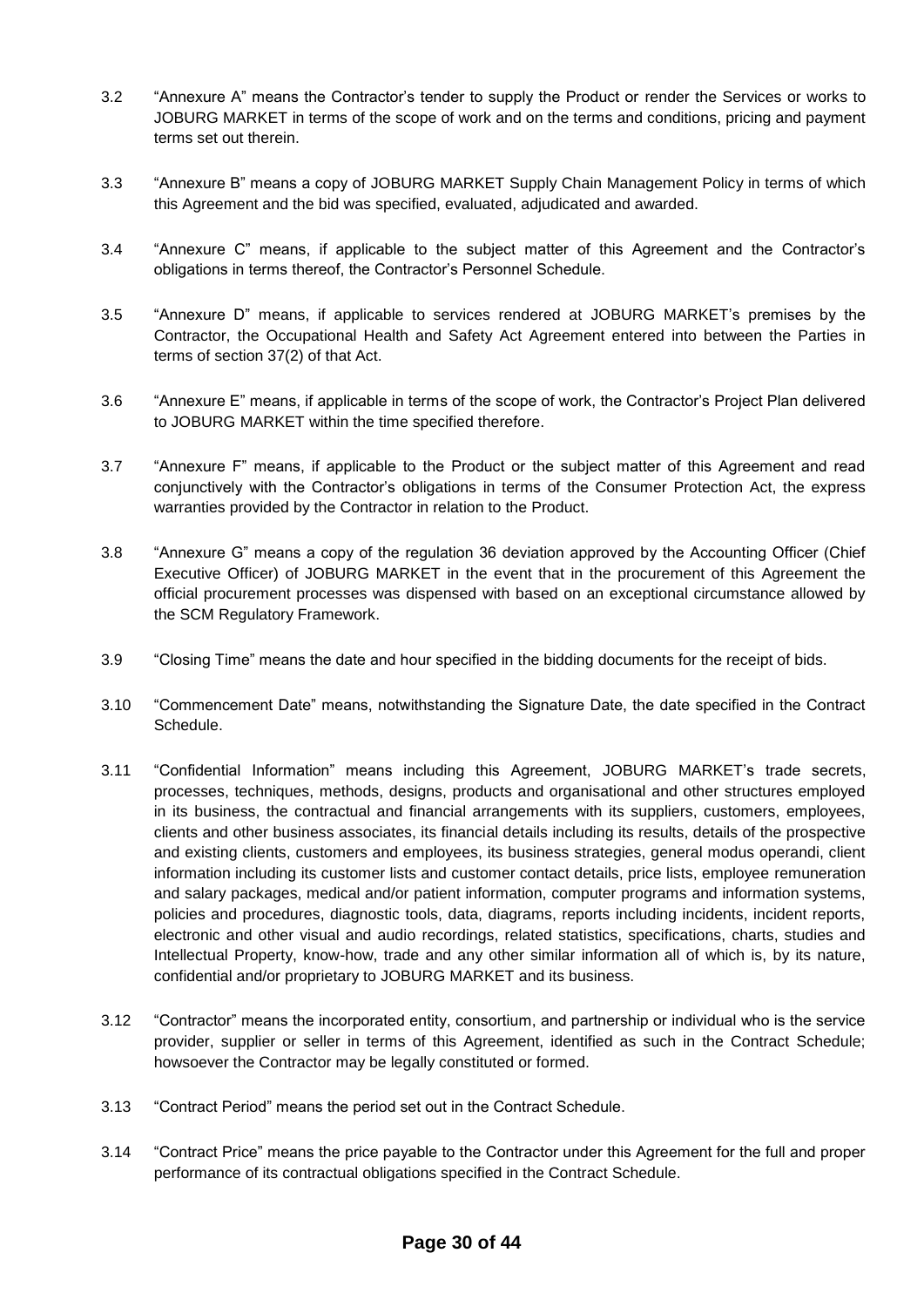- 3.15 "Corrupt Practice" means the offering, giving, receiving, or soliciting of a thing of value to influence the action of a public official in the procurement process or in the execution of this Agreement.
- 3.16 "Countervailing Duties" are imposed in cases where an enterprise abroad is subsidised by its government and encouraged to market its products internationally.
- 3.17 "Country of Origin" means the place where the Product was mined, grown or produced or from which the services are supplied.
- 3.18 "CPI" means the headline consumer price index (for all urban areas) annual inflation rate, or such amended or replacement index, as published monthly by Statistics South Africa in Statistical Release P0141, available from <http://www.statssa.gov.za>.
- 3.19 "Default Interest" means interest chargeable in terms of this Agreement to unpaid amounts or outstanding obligations which interest shall be calculated, from the due date until date of payment, on a daily balance and compounded monthly in arrear at an annual rate of two percent (2%) above the prevailing, variable prime rate publicly quoted by ABSA Bank Limited from time to time.
- 3.20 "Delivery" means delivery of the Product (and a reference to the rendering any service or executing any works) inclusive of necessary clearing, documentation, carriage (through whatsoever mode), insurance, licensing, unloading, installation and commissioning in operational working order at the store, site or premises of JOBURG MARKET (which shall, unless the contrary is agreed in writing, be performed, conducted and/or delivered in accordance with JOBURG MARKET's usual policies and procedures), the Contractor bearing all the risks and charges in the Product until completion of delivery is confirmed in writing by JOBURG MARKET.
- 3.21 "Delivery Period" means that period agreed in writing between the Parties in relation to Delivery of the Product or parts thereof by the Contractor, any delay in which shall be deemed a breach of this Agreement and entitle JOBURG MARKET to exercise its remedies in terms of this Agreement or at law.
- 3.22 "Dumping" means a private enterprise resident outside of the RSA market its goods on own initiative in the RSA at lower prices than that of the Country of Origin and which have the potential to harm the local industries in the RSA.
- 3.23 "Fraudulent practice" means a misrepresentation of facts in order to influence a procurement process or the execution of this Agreement to the detriment of any bidder or JOBURG MARKET, and includes collusive practice among bidders (prior to or after bid submission) designed to establish bid prices at artificial non-competitive levels and to deprive the bidder of the benefits of free and open competition.
- 3.24 "Intellectual Property" means collectively, patents, copyright, trademarks, logos, style names, slogans, designs, models, methodologies, inventions, software object code or programme interface and/or structure, and any other type of intellectual property (whether registered or unregistered including applications for and rights to obtain, use or for their protection) which are used or held, whether or not currently, in connection with JOBURG MARKET's business and includes the Confidential Information and, "know-how" being ideas, designs, documents, diagrams, information, devices, technical data, scientific data, secret and other processes and methods used in connection with JOBURG MARKET's business, and, all available information regarding marketing and promotion of the goods and services of JOBURG MARKET, and, all and any modifications or improvements to any of them.
- 3.25 "JOBURG MARKET" means Johannesburg Fresh Produce Market (SOC) Limited (trading as Joburg Market), a corporatized municipal entity incorporated in terms of the laws of the RSA under registration number 2000/023383/07 and with VAT registration number 4840195038, with its *domicilium citandi et*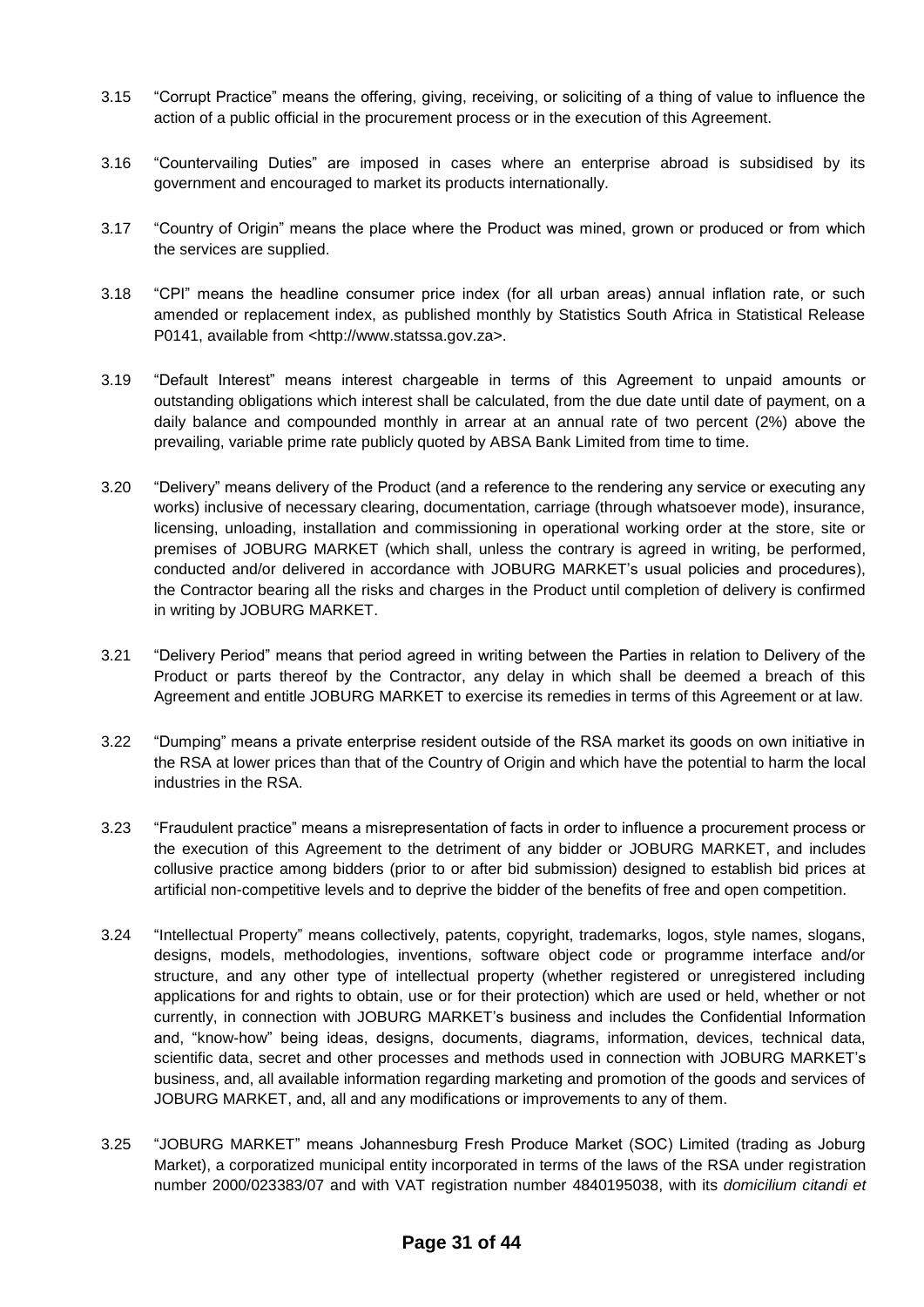executandi situated at The Office of the CEO, 3<sup>rd</sup> Floor, Main Building, Joburg Market, 4 Fortune Road (off Heidelberg Road), City Deep, 2049, Johannesburg.

- 3.26 "Imported Content" means that portion of the bidding price represented by the cost of components, parts or materials which have been or are still to be imported (whether by the Contractor or its subcontractors) and which costs are inclusive of the costs abroad, plus freight and other direct importation costs such as landing costs, dock dues, import duty, sales duty or other similar tax or duty at the RSA place of entry as well as transportation and handling charges to the factory in the RSA where the Product covered by the bid will be manufactured.
- 3.27 "Local Content" means that portion of the bidding price, which is not included in the imported content provided that local manufacture does take place.
- 3.28 "Order" means an official written order or requisition issued for the supply of the Product.
- 3.29 "Parties" mean the Contractor and JOBURG MARKET and "Party" shall mean that one of them be indicated by the context.
- 3.30 "Product" means, depending on the subject matter of this Agreement, either or both of:
	- 3.30.1 "Goods" e.g. plant, equipment, machinery, manufactured items and/or other materials or combined works that the Contractor is required to supply to JOBURG MARKET including (where usually, logically or of right or common practice) ancillary services such as installation, commissioning, provision of technical assistance, after sales support, warranty services etc. and/or
	- 3.30.2 "Services" e.g. those functional, consulting and/or professional services or combined works the Contractor as service provider is required to render to JOBURG MARKET including (where usually, logically or of right or common practice) ancillary goods such as spare parts, packing, documents, manuals, reports etc.).
- 3.31 "RSA" means the Republic of South Africa as defined in section 1 of the Constitution of the Republic of South Africa (108 of 1996).

3.32 "Signature Date" means the date of the on which this Agreement, or any other document in relation thereto, is signed by the Party signing it last in time on the last date in time.

3.33 "VAT" means Value-Added Tax defined and levied in terms of the Value-Added Tax Act (89 of 1991) and unless stated to the contrary, all amounts quoted in this Agreement are quoted exclusive of VAT.

#### **TERMS AND CONDITIONS OF SUPPLY AND/OR SERVICE**

#### 4. **Relationship between the Parties**

- 4.1 The Contractor shall fulfil its obligations in terms of this Agreement as an independent contractor to JOBURG MARKET and not as an employee, labour broker, agent, partner (whether in consortium or joint venture) of JOBURG MARKET; and, neither it nor any of its employees shall hold itself/themselves out as being the same.
- 4.2 In addition, save as set out herein, neither Party shall be entitled to bind the other Party to any representation, obligation or promise of any nature whatsoever, pledge the credit of the other or incur any liability on behalf of the other Party or purport to do so.

#### 5. **Good Faith and Commitment to Ethical Conduct**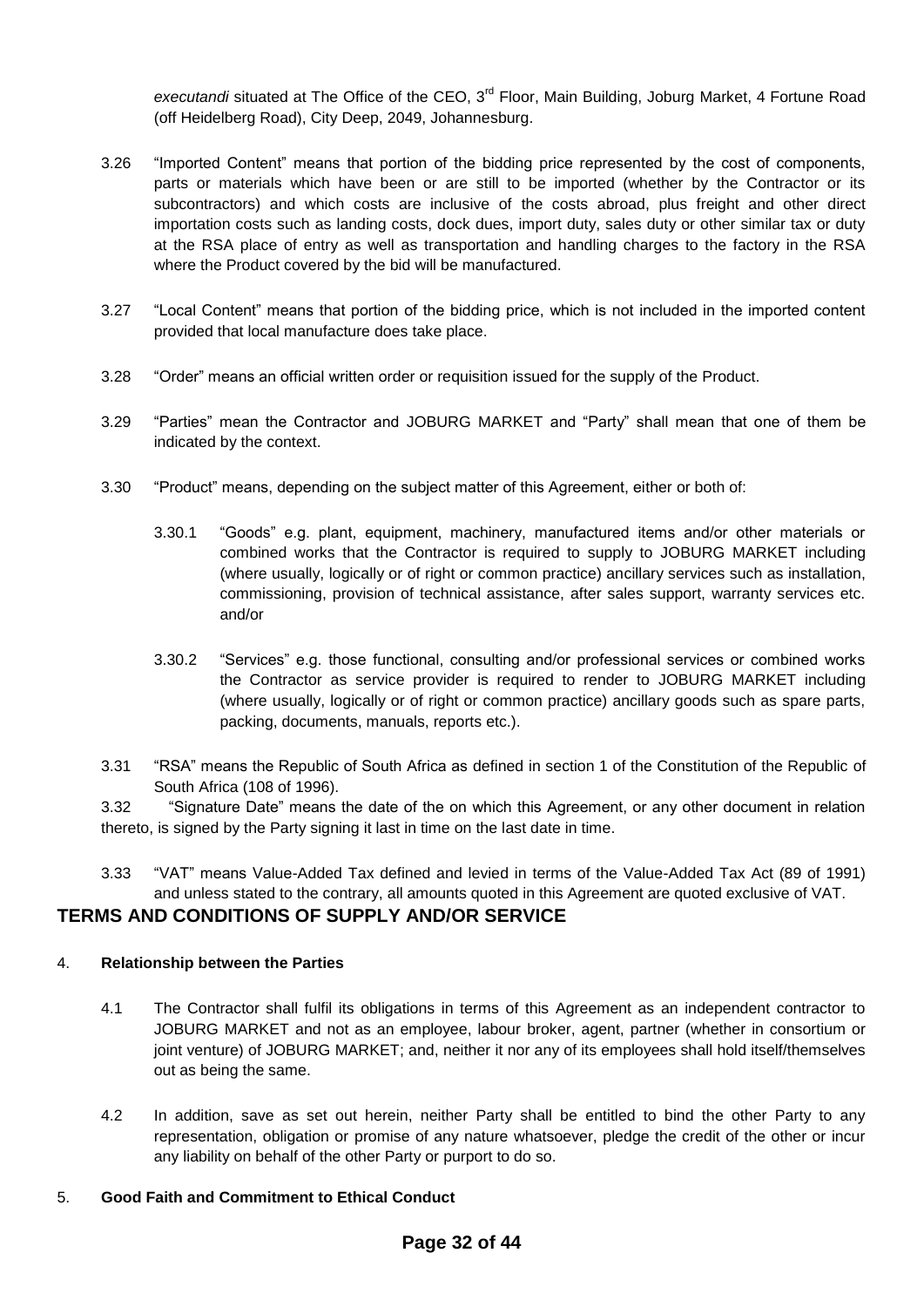- 5.1 The Parties commit to ethical business conduct and undertake to exercise and display the utmost good faith to one another in giving effect to the terms of this Agreement.
- 5.2 Without limiting the generality of the foregoing the Parties undertake not to accept, offer, induce, permit or promote the acceptance or offering of any gratuity, enticement, incentive or gift that could reasonably be regarded as a bribe or an attempt to otherwise exert undue influence over the recipient.
- 5.3 The Parties will use their best endeavours to prevent their officers, employees, agents and contractors from doing any of the foregoing; or, to otherwise act in a manner which a reasonable and informed person would regard as unethical or do anything which could reasonably be expected to damage or diminish the reputation or business image of the other.

#### 6. **Commencement, Duration and Renewal**

- 6.1 This Agreement shall commence on the Commencement Date and endure for the Contract Period, delimited in terms of time and/or the expenditure of a particular amount, as set out in the Contract Schedule.
- 6.2 In the event that the Contractor's obligations is to be performed in terms of a project plan or in phased or other manner, the same shall be set out in a separate annexure.
- 6.3 Unless provision is made for renewal in the Contract Schedule, this Agreement shall terminate on the expiry of the Contract Period unless terminated earlier in terms of this Agreement or at law. Any renewal shall be conditional upon the subject matter of this Agreement being susceptible for renewal and, the proper performance by the Contractor of its obligations during the initial Contract Period.
- 6.4 However, notwithstanding anything to the contrary contained in this Agreement or any terms contained in any document produced whether in relation to this Agreement of otherwise by JOBURG MARKET or the Contractor, any renewal of this Agreement shall at all times:
	- 6.4.1 remain within the discretion and at the option of JOBURG MARKET,
	- 6.4.2 be express and in writing, and
	- 6.4.3 executed no sooner than three (3) months before and no later than the termination date.

#### 7. **Product Scope / Scope of Work**

The relevant part of Annexure A shall apply in relation to the description, quality and quantity of the Product (goods, services, works or any combination thereof) to be delivered to JOBURG MARKET in terms of this Agreement.

- 7.1 The Product shall conform to the standards, specifications and/or scope of work set out in the bidding documents and, where applicable, be packed in a manner designed to prevent damage or deterioration during transit to its final destination / JOBURG MARKET, which packing, marking, case size, weights and documentation both inside and outside the packaging shall:
	- 7.1.1 be sufficient to withstand, without limitation, rough handling during transit and exposure to extreme temperatures, salt and precipitation during transit, and open storage.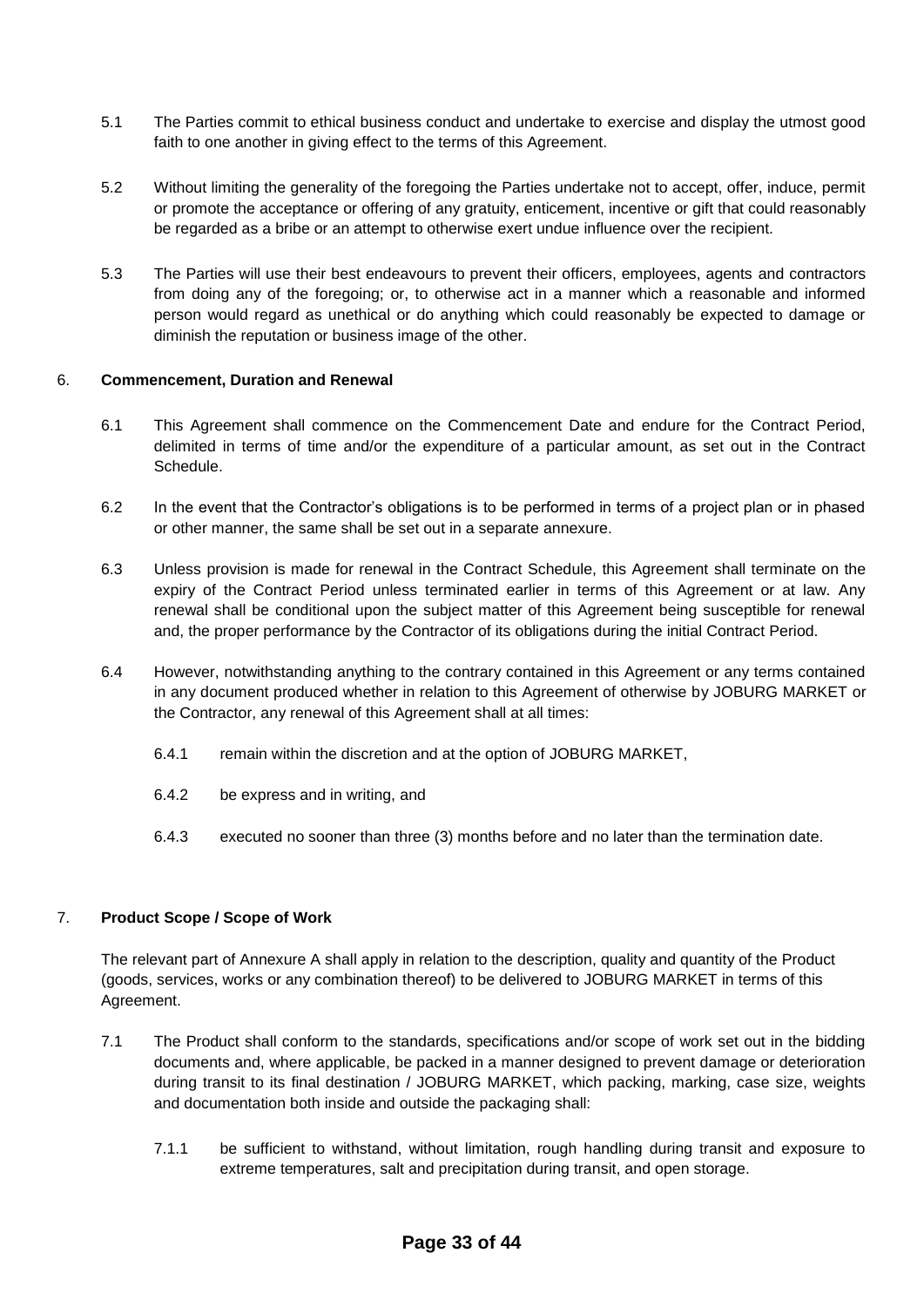- 7.1.2 take into consideration, where appropriate, the location of the Product's final destination and the absence of heavy handling facilities at all points in transit.
- 7.1.3 comply strictly with such special requirements expressly provided for in the bidding documents and in any subsequent instructions ordered by JOBURG MARKET.

#### Incidental Product / Services

- 7.2 The bid documents may require that the Contractor provide any or all of the following incidental Product (services, goods or works including materials, notifications, and information pertaining to spare parts manufactured or distributed by the Contractor or its principal):
	- 7.2.1 performance or supervision of on-site assembly and/or commissioning of the Product.
	- 7.2.2 furnishing of tools required for assembly and/or maintenance of the Product.
	- 7.2.3 furnishing of a detailed operations and maintenance manual for each appropriate unit of the Product.
	- 7.2.4 performance or supervision or maintenance and/or repair of the Product, for a period agreed by the Parties, provided that this shall not relieve the Contractor of any warranty obligations under this Agreement.
	- 7.2.5 training of JOBURG MARKET's personnel, at the Contractor's plant and/or on-site, in assembly, start-up, operation, maintenance, and/or repair of the Product.
	- 7.2.6 such spare parts as JOBURG MARKET may elect to purchase from the Contractor, provided that this election shall not relieve the Contractor of any warranty obligations under this Agreement and advance notification to the discontinuation of any particular model of Product, spare parts etc. in sufficient time to permit JOBURG MARKET to procure needed requirements.
- 7.3 Prices charged by the Contractor for incidental Product and/or services, if not included in the Contract Price, shall be agreed upon in advance by the Parties and shall not exceed the prevailing rates charged to other Parties by the supplier for similar services.

#### 8. **Product Guarantee**

- 8.1 The Contractor warrants that the Product shall be fit for the intended purpose of use and free of defect, arising from design, materials, or workmanship (except when the design and/or material is required by JOBURG MARKET's specifications) or from any act or omission of the Contractor and that it is new, unused, of the most recent or current model, and incorporates all recent improvements in design and materials unless provided otherwise in the bid documents.
- 8.2 Unless a more favourable Product warranty is offered by the Contractor or warranty terms are expressly agreed between the Parties (refer annexures and Contract Schedule), this warranty shall remain valid for twelve (12) months after the Product have been delivered to JOBURG MARKET or, for eighteen (18) months after the date of shipment from the port or place of loading in the source country, whichever period concludes earlier.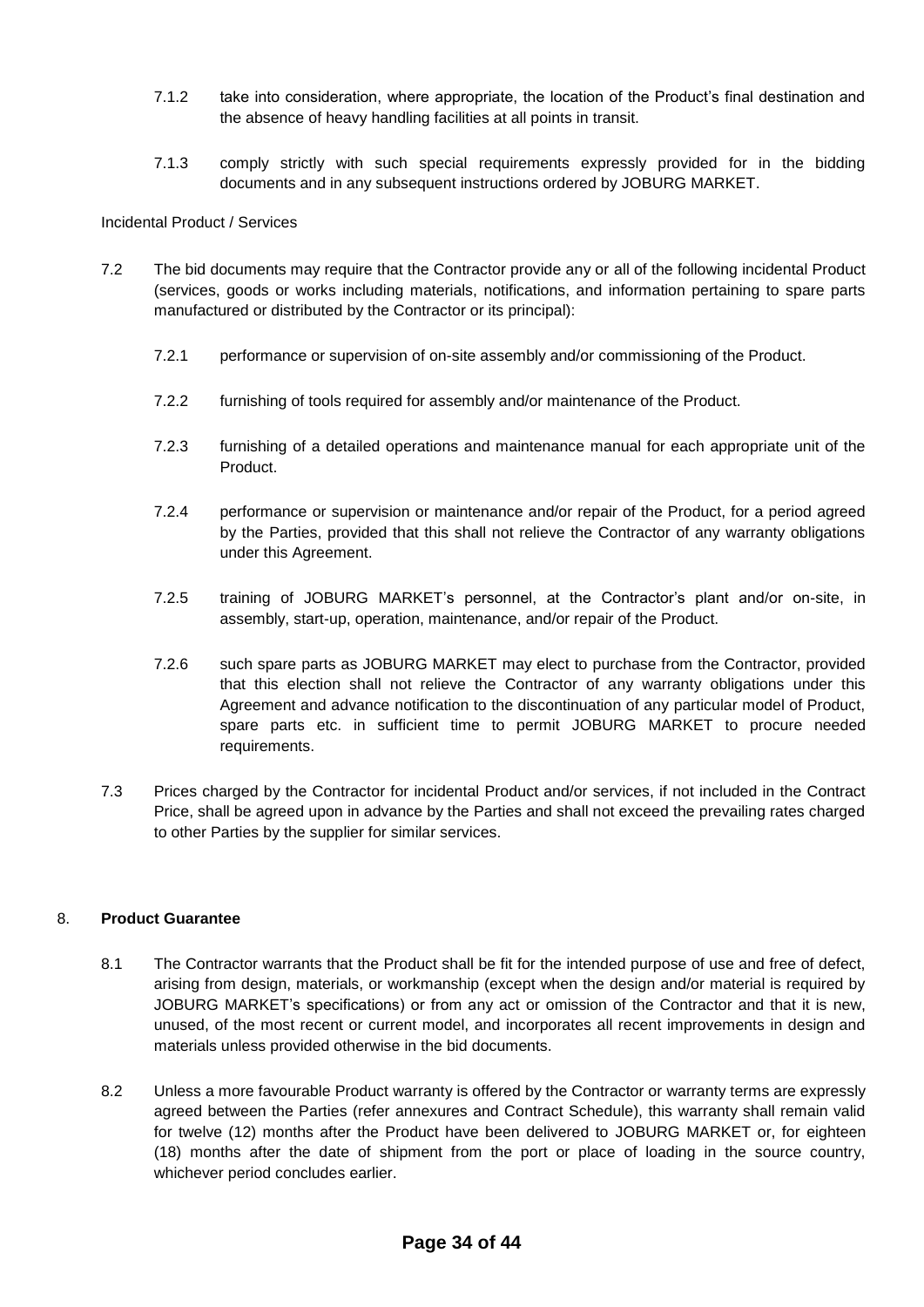8.3 JOBURG MARKET shall notify the Contractor in writing of any claims arising under this warranty. Upon receipt of such notice, the Contractor shall, within the reasonable period specified therein and with all reasonable speed, repair or replace the defective goods or parts thereof, without costs to JOBURG MARKET. If the Contractor, having been notified, fails to remedy the defect(s) within the period specified in the notice, JOBURG MARKET may proceed to take such remedial action as may be necessary at the Contractor's risk and expense and without prejudice to any other rights, which JOBURG MARKET may have against the Contractor.

#### 9. **Contractor Personnel**

The Contractor shall employ and provide all qualified and experienced personnel required to perform the Services and shall take all measures necessary and shall provide all materials and equipment necessary to enable personnel to perform their duties in an efficient, workmanlike and professional manner.

#### Personnel Schedule

- 9.1 If required in terms of this Agreement, the Contractor shall provide key persons or named personnel listed (including titles, job descriptions, qualifications and estimated periods of engagement) in a Personnel Schedule who will perform specific duties for periods of time indicated therein in the delivery of the Product; and shall forward same to JOBURG MARKET for approval within ten (10) days of the Signature Date or the Commencement Date (whichever is the earlier).
- 9.2 If at any time, a key person cannot be made available, the Contractor may engage a replacement who is equally or better qualified to perform the stated duty. Where the fees for the Product are time-based, the fee payable for a person provided as a replacement to a named key person shall not exceed that which would have been payable to the person replaced and the Contractor shall bear all additional costs arising out of or incidental to replacement of personnel.
- 9.3 Where the Contractor proposes to utilise a person not listed in the Personnel Schedule, it shall submit the name, relevant qualifications and experience of the proposed replacement person to JOBURG MARKET for approval. Should JOBURG MARKET not object in writing within ten (10) days of receipt of such notification, the replacement shall be deemed to have been approved by JOBURG MARKET.

#### 10. **Payment and Pricing**

The Contract Price shall be fixed and not vary from the Contractor's tendered prices with the exception of variations allowed in the tender document.

- 10.1 The method and conditions of payment (in South African Rand) to be made to the Contractor under this Agreement shall be specified in relevant part of Annexure A. Unless specified to the contrary in Annexure A, payment shall be made thirty (30) days from the end of the month in which the relevant invoice is received.
- 10.2 Notwithstanding the foregoing, payment shall at all times remain subject to such deductions / penalties as may be allowed in terms of this Agreement and the Contractor upon fulfilment of its obligations furnishing JOBURG MARKET with an valid tax invoice accompanied by a copy of the delivery note, completion certificate or such other document as may be prescribed or customary given the subject matter of the Product delivered.

Increases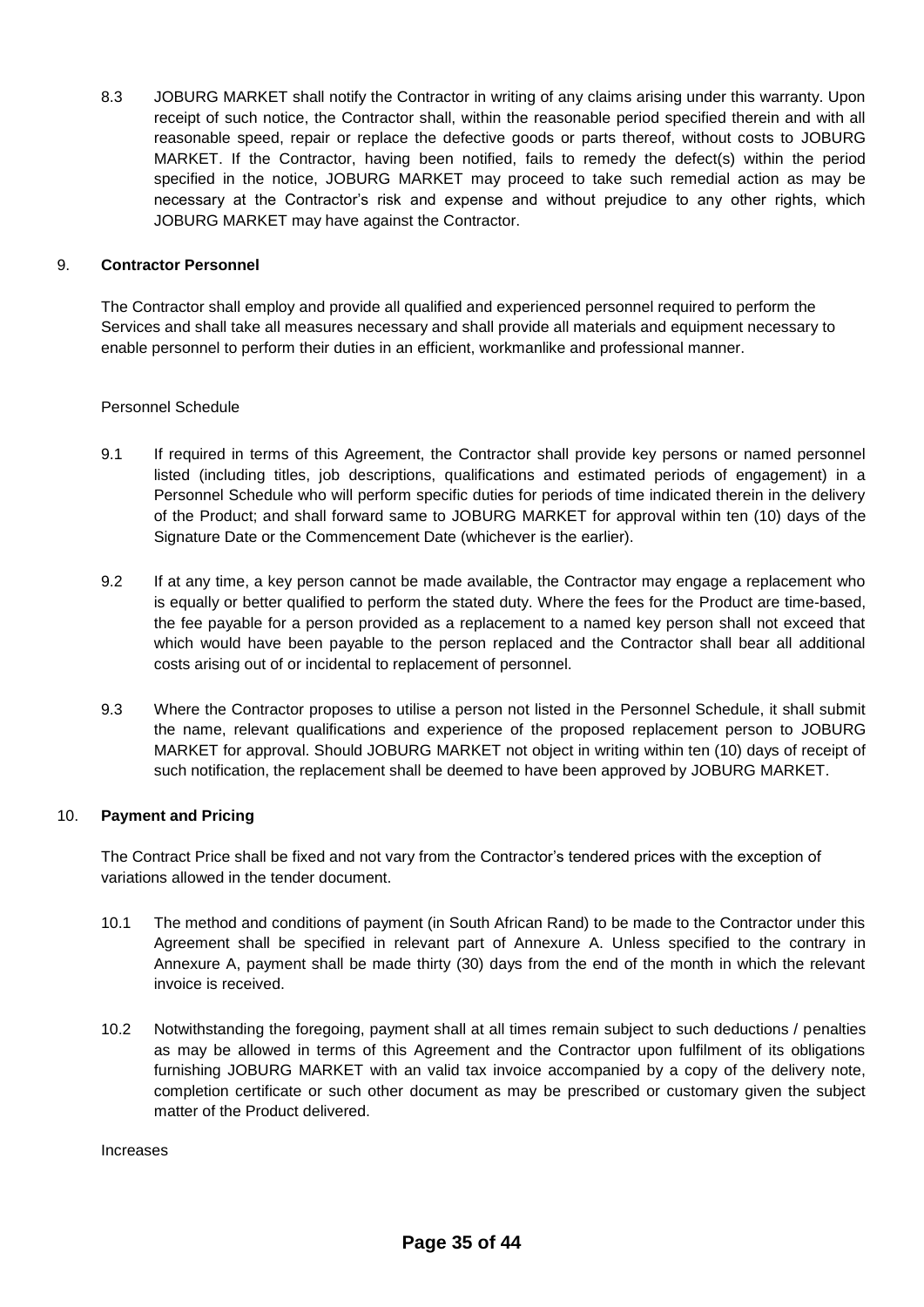10.3 The Contractor shall not be entitled to increase its rates or prices to JOBURG MARKET; however, in the event of an annual of multi-year agreement, the Contractor shall be entitled, on the anniversary of the Commencement Date, to increase its rate and/or prices to JOBURG MARKET by an amount not exceeding CPI.

#### Taxes and Duties

10.4 The Contractor shall be entirely liable for all taxes, stamp duties, license fees, and other such levies imposed in relation to the Product / this Agreement, whether levied in the RSA or abroad, until the Product is delivered to JOBURG MARKET.

Withholding and Set-Off

10.5 The Contractor shall not be entitled because of any (improvement) lien, set-off, counter-claim, abatement or other similar deduction to withhold delivery or hand-over of any of the Product under any circumstances including when same is disputed.

#### 11. **Performance Security**

If specified in the bid documents, JOBURG MARKET may within thirty (30) days of the Signature Date, require the Contractor to furnish JOBURG MARKET with performance security in the amount specified in the bid documents (refer Contract Schedule), the furnishing of which shall be a resolutive condition to the continued operation of this Agreement.

- 11.1 The performance security shall be denominated in South African Rand and shall be a bank guarantee or an irrevocable letter of credit issued by a reputable bank located in the RSA.
- 11.2 The bank guarantee shall be payable to JOBURG MARKET on demand, in whole or in part, as either contractual penalties or, as compensation for any loss resulting from the Contractor's failure to comply with its obligations under this Agreement.
- 11.3 The performance security will be discharged by JOBURG MARKET and returned to the Contractor not later than thirty (30) days following the date of completion of the Contractor's obligations under this Agreement, including any warranty obligations, unless otherwise specified.

#### 12. **Performance Review and Contractual Penalties**

The Contractor's performance of its obligations in terms of this Agreement may be monitored and evaluated by JOBURG MARKET in terms of its performance measurement criteria and contract management systems from time to time against the requirements of this Agreement. In the event that the Contractor's performance is at any time, in JOBURG MARKET's reasonable opinion:

- 12.1 not carried out in accordance with this Agreement and/or any instruction to rectify any performance shortcoming, whether or not the obligation arose as a result of a breach of this Agreement or a performance evaluation, or
- 12.2 of a quality not in conformance with the specifications that places the objectives of this Agreement or JOBURG MARKET's public service delivery mandate at undue risk, or
- 12.3 represents a performance shortcoming or delay or a series or trend of such shortcomings or delays which is likely to continue or recur,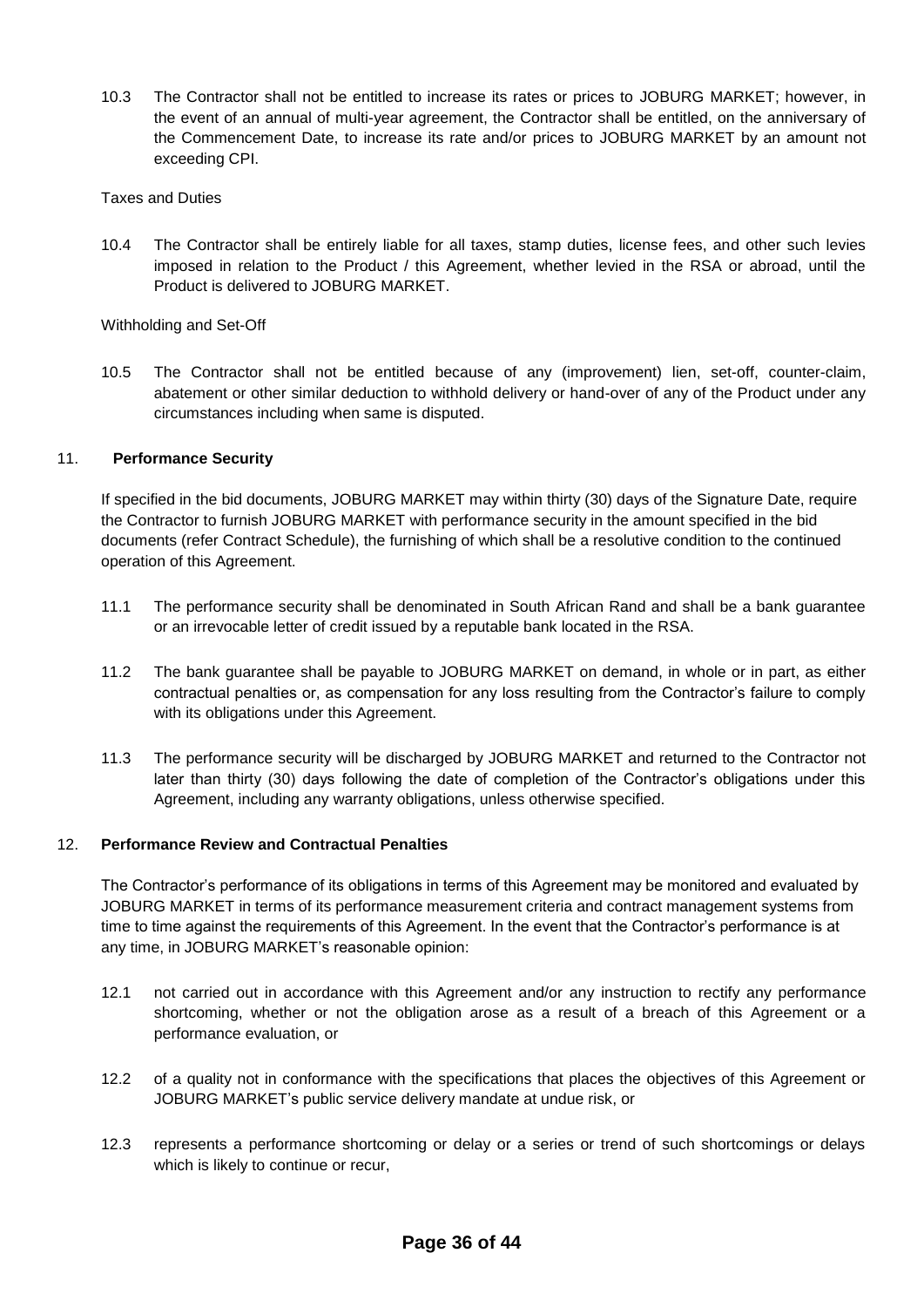JOBURG MARKET shall at its discretion and with reservation of JOBURG MARKET's rights in terms of this Agreement and its remedies at law to:

12.4 suspend the Contractor and at the Contractor's cost take or cause corrective action and/or take over the rendering of the services / supply of the goods in whole or in part (itself or through another party) to the extent and for the time deemed necessary to remedy or rectify the performance shortcomings or delays, or

without prejudice to claim damages in lieu of the following and/or JOBURG MARKET's right to terminate this Agreement, to deduct from any payments due and payable to the Contractor:

- 12.5 a contractual penalty, calculated on the delivered price or Contract Price of the delayed goods or underperformed services, per instance, in an amount equal to the Default Interest pro-rated per day of delay or as a percentage of underperformance, and/or
- 12.6 calculated as the reasonable cost of repair or replacement, any damage to JOBURG MARKET's property, plant, equipment and/or infrastructure attributable to the wilful or negligent actions and/or omissions of the Contractor.

#### 13. **Inspections, Tests and Analyses**

- 13.1 All pre-bidding testing will be for the account of the bidder / Contractor. If it is a bid condition that Product to be produced or rendered should at any stage during production or execution or on completion be subject to inspection, the premises of the bidder or Contractor shall be open, at all reasonable hours, for inspection by a representative or nominee of JOBURG MARKET.
- 13.2 If there are no inspection requirements indicated in the bidding documents but during the Contract Period JOBURG MARKET in its discretion decide that inspections shall be carried out, the Contractor shall make the necessary arrangements, including payment arrangements with the testing and/or certification authority concerned. If the results of the foregoing inspections, tests and/or analyses reflects that the Product is:
	- 13.2.1 in good order and/or complies with the bid requirements, the cost of the inspections, tests and analyses shall be defrayed by JOBURG MARKET, or
	- 13.2.2 defective and/or does not comply with the bid requirements, tests and analyses shall be defrayed by the Contractor.
- 13.3 JOBURG MARKET shall, irrespective of whether defective and/or non-compliant Product was previously accepted by it, be entitled to reject the same based on the inspections, tests and/or analyses result.
- 13.4 Any Product may on or after (subject to the Product guarantee) Delivery be inspected, tested or analysed and may be rejected if found not to comply with the requirements of this Agreement. Such rejected Product shall be held at the cost and risk of the Contractor who shall, when called upon, remove them immediately at its own cost and forthwith substitute them with Product which do comply with the requirements of this Agreement. Failing such removal, the rejected Product shall be returned at the Contractor's cost and risk. Should the Contractor fail to provide the substitute supplies forthwith, JOBURG MARKET may, without giving the Contractor further opportunity to substitute the rejected Product, purchase such Product as may be necessary at the expense of the Contractor.
- 13.5 JOBURG MARKET's right (whether personally or through a third party) to test, inspect, analyse or certify the Product and the remedies set out above, shall be without prejudice to JOBURG MARKET's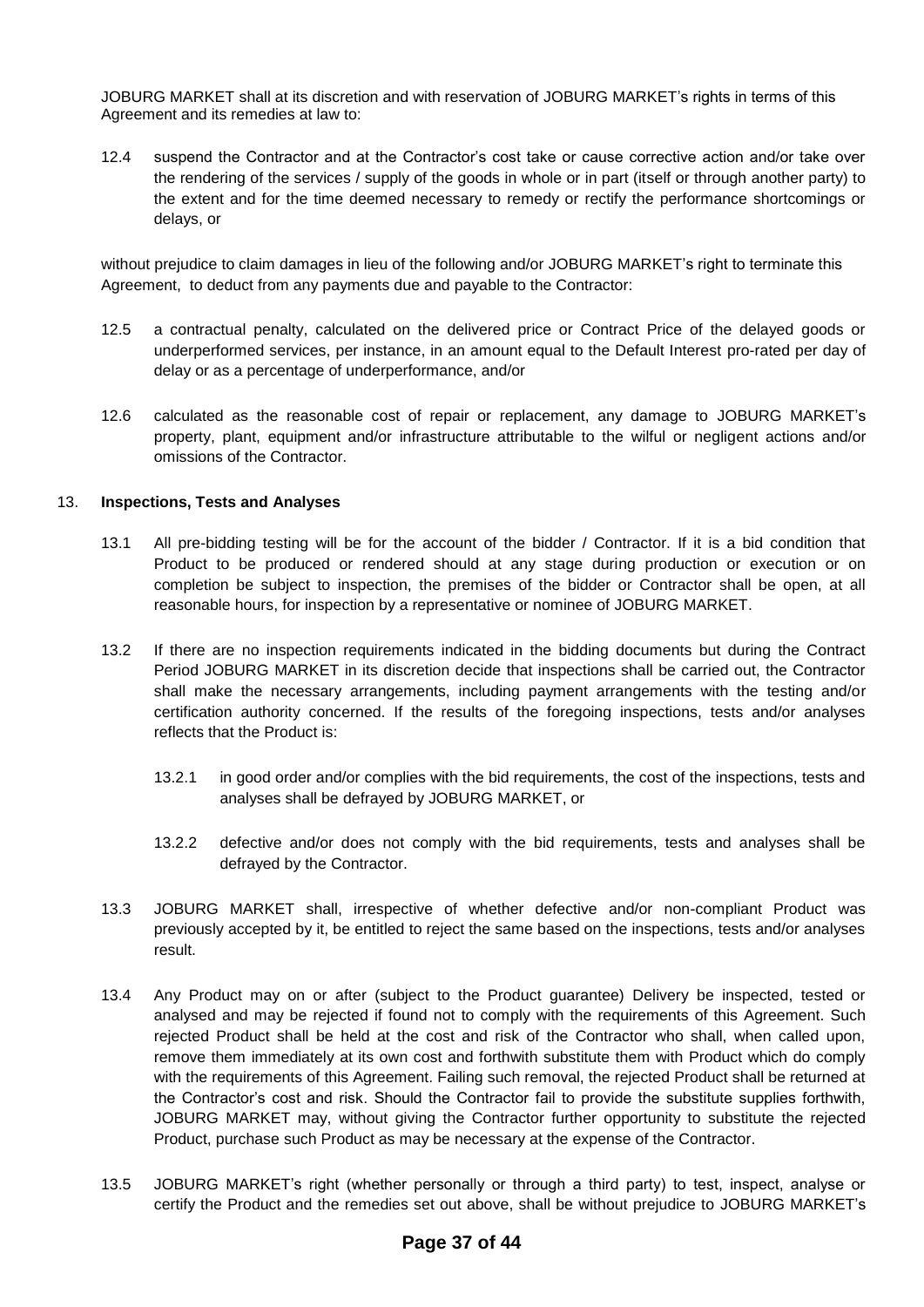right to terminate this Agreement for breach, impose contractual penalties or to claim damages in lieu of the penalty.

#### 14. **Limited Exclusivity**

The appointment of the Contractor by JOBURG MARKET is on an exclusive basis and JOBURG MARKET shall for the duration of this Agreement obtain all of the Product listed in the scope of work from the Contractor, subject thereto that:

- 14.1 the Contractor is not in default of its obligations in terms of this Agreement, failing which the exclusivity afforded to the Contractor shall end and JOBURG MARKET shall be free to conclude contractual arrangements with third parties.
- 14.2 no provision in this Agreement shall prohibit the procurement of similar Product from a national department, provincial department, or a local authority; or, outside of this Agreement in small quantities or to have minor essential Product executed if an emergency arises which in JOBURG MARKET sole discretion cannot timeously be delivered / rendered by the Contractor.

#### 15. **Intellectual and Property Rights**

- 15.1 In respect of the Product any of the same that are either transferred or rendered to JOBURG MARKET under this Agreement, including without limitation the items listed in the scope of work (if any) or any part of them, the Contractor warrants, to the best of its knowledge, that it has full clear and unencumbered title to all such items, and that at the date of delivery of such items to JOBURG MARKET it will have full and unrestricted rights to sell and transfer the Product. For the avoidance of doubt, it is recorded that any Intellectual Property Rights created prior to the Commencement Date or the Signature Date (whichever is the earlier), shall vest exclusively with the Party who created same and this Agreement does not transfer to the receiving Party title to any Intellectual Property Rights so vested.
- 15.2 The Contractor hereby indemnifies JOBURG MARKET against losses arising directly out of any claim brought by a third party that operation, possession or use of the Product in accordance with the terms of this Agreement infringes an RSA patent or copyright or is subject to claims of misappropriation of trade secrets protected by RSA law. Where any Product become the subject of any such claims, the Contractor may, in consultation with JOBURG MARKET, choose to either at the Contractor 's cost to:
	- 15.2.1 obtain the right of use of the Product if commercially practicable, or
	- 15.2.2 replace or modify the Product to avoid the claim of infringement, or
	- 15.2.3 require that JOBURG MARKET cease use of the item of Product and return it to the Contractor / supplier, in which case the Contractor shall refund JOBURG MARKET the consideration paid by JOBURG MARKET for that item of Product and any additional costs incurred by JOBURG MARKET in relation to such return including the costs of obtaining reasonably similar replacement Product.
- 15.3 This indemnity shall not apply if such claim is made by a parent, subsidiary or affiliate of JOBURG MARKET or JOBURG MARKET's holding company, or results from any modification, alteration, repair or addition made by JOBURG MARKET to the Product to the extent that if it were removed, the infringement or violation would cease, or arises out of the use by JOBURG MARKET of the Product in combination with any other product, service or materials.

#### 16. **Confidentiality, Non-Disclosure and Use of Contract Documents**

#### **Page 38 of 44**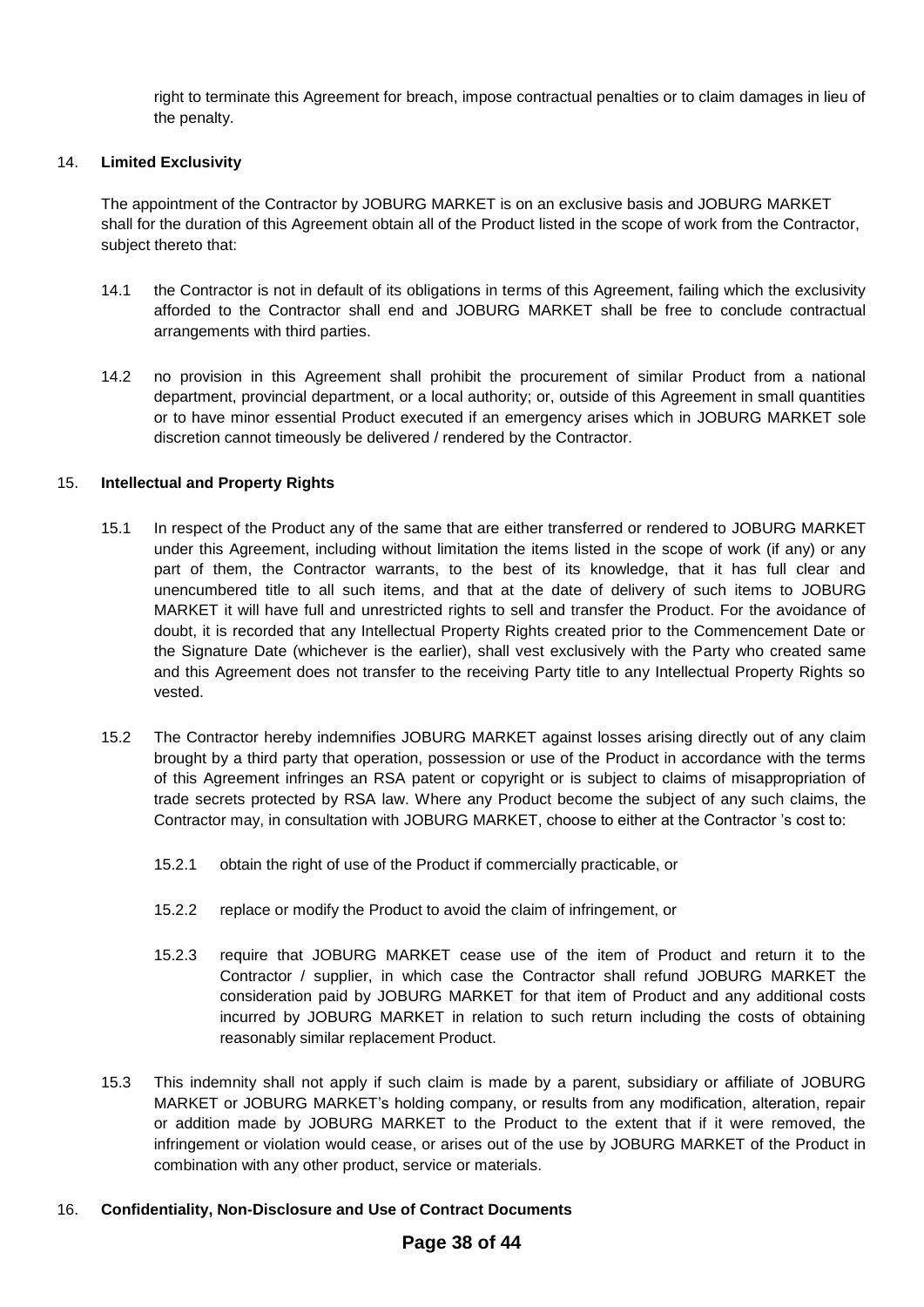- 16.1 All of JOBURG MARKET's Confidential Information, Intellectual Property and know-how received by or exchanged with the Contractor, shall be kept confidential and not disclosed by the Contractor to any person other than a person employed by the Contractor in the performance of this Agreement. Disclosure to employed persons shall be made in confidence and shall extend only as far as may be necessary for purposes of such performance and the Contractor shall take all reasonable steps to minimise the risk of disclosure.
- 16.2 Notwithstanding the foregoing, the Contractor may disclose Confidential Information to its own professional advisers and, if required to do so by law or any applicable regulatory requirement or requested to do so by any regulatory body to whose jurisdiction the Contractor is subject or with whose instruction it is customary to comply.
- 16.3 All documents produced in the course of this Agreement or in relation thereto, shall remain or become, as the case may be, the property of JOBURG MARKET and JOBURG MARKET shall be entitled to require the return (all copies) to JOBURG MARKET on completion of the Contractor's performance
- 16.4 The Contractor's confidentiality and non-disclosure obligations shall endure indefinitely beyond the termination of this Agreement until such Confidential Information enters the public domain.

#### 17. **Restraint**

17.1 The Contractor undertakes in favour of JOBURG MARKET that it shall not during the currency of this Agreement nor for a period of one year after its termination (for whatsoever reason) in any manner entice away, offer employment to or employ whether directly or indirectly, alone or jointly any of JOBURG MARKET's employees in any capacity including that of advisor, agent, consultant, director, employee, financier, manager, member of a close corporation, member of a voluntary association, partner, proprietor, or trustee unless the express, prior written consent of JOBURG MARKET is obtained thereto.

#### 18. **Cession and Assignment**

18.1 The Contractor shall not without JOBURG MARKET's prior written consent being obtained, which consent shall not unreasonably be withheld, be entitled to cede, assign, transfer, make over or otherwise part with or encumber its rights and/or obligations under this Agreement. When requesting such consent, or at any time thereafter, the Contractor shall notify JOBURG MARKET in writing of all subcontracts awarded under this Agreement. Such notification shall not relieve the Contractor from its liability or obligation under this Agreement.

#### 19. **National Industrial Participation (NIP) Programme**

19.1 The NIP Programme administered by the Department of Trade and Industry shall be applicable to all contracts that are subject to the NIP obligation.

#### 20. **Indemnity and Insurance**

20.1 The Contractor hereby indemnifies JOBURG MARKET and agrees to keep it indemnified and hold it harmless against any loss or claim, including claims for damage to equipment or property or, personal injury resultant disability or, loss of profit, income or opportunity, howsoever caused and whether general or special, direct or consequential (collectively "any loss"), either on or about the premises of JOBURG MARKET, including by or in relation to third parties arising out of this Agreement or the Product delivered, rendered or manufactured pursuant thereto.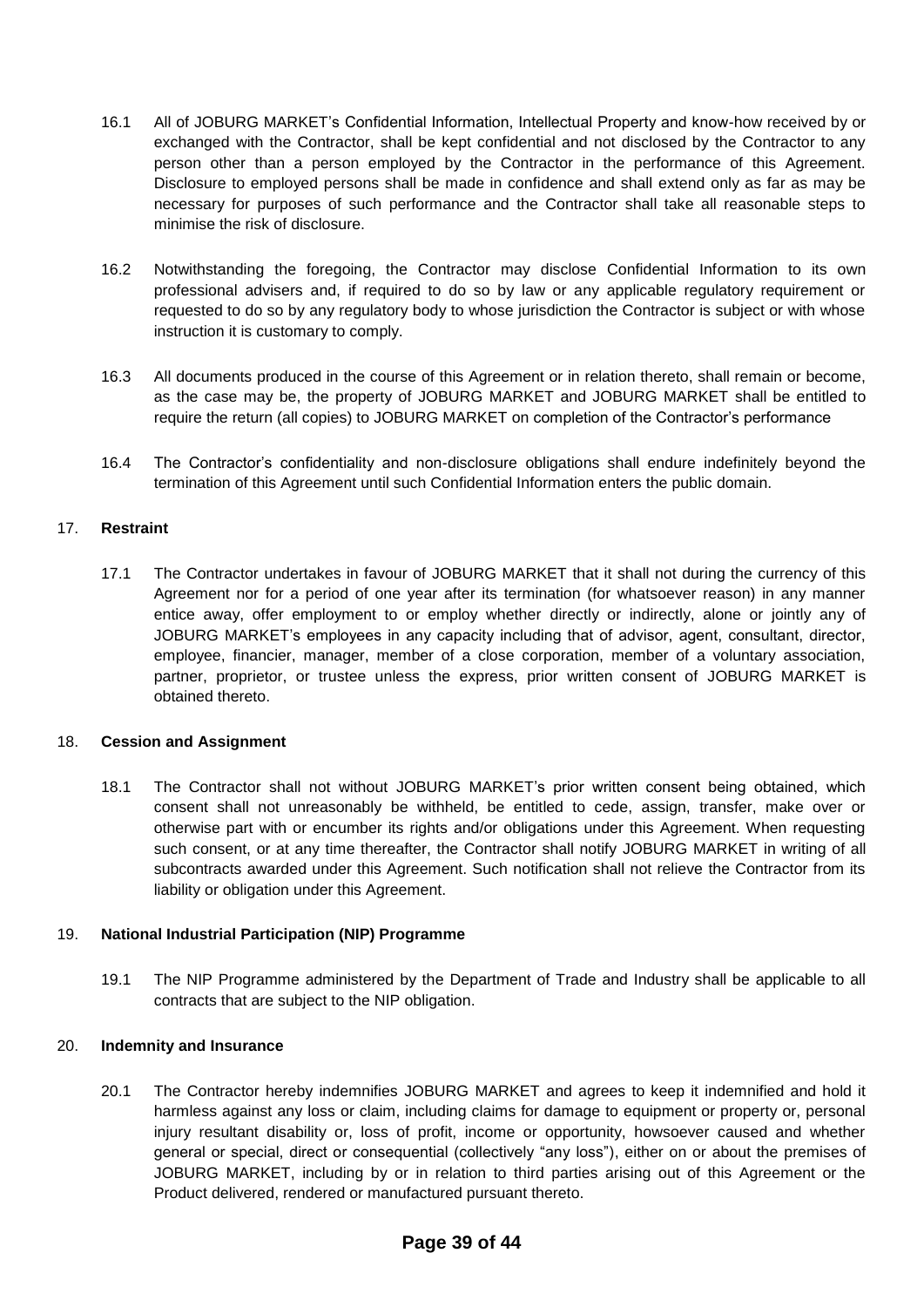20.2 The Contractor shall maintain a paid up policy of public liability insurance suited to the risks inherent to its business and the possible exposures it may encounter in the execution of this Agreement. The Contractor shall be obliged to notify JOBURG MARKET of any claims made against the said policy.

#### 21. **Impossibility of Performance**

- 21.1 No Party shall be responsible to the other for its failure to perform or any delay in performing any obligation under this Agreement in the event and to the extent that such failure or delay is caused by impossibility of performance ("Force Majeure"). For the purposes of this Agreement, Force Majeure shall mean any circumstance which is beyond the reasonable control of the Party giving notice of Force Majeure ("the affected Party"), which may include but will not be limited to war (whether declared or not), revolution, invasion, insurrection, riot, civil commotion, mob violence, sabotage, blockage, embargo, boycott, the exercise of military or usurped power, fire, explosion, theft, storm, flood, drought, wind, lightening or other adverse weather condition, epidemic, quarantine, accident, acts or restraints of government imposition, or restriction of or embargoes in imports or exports.
- 21.2 Notwithstanding the foregoing, the following shall in no circumstances be treated as an event of Force Majeure:
	- 21.2.1 a labour dispute, strike or lockout that could have been averted had the Contractor reasonably acceded to the demands made of it.
	- 21.2.2 economic distress and/or inability to meet a payment because of a lack of funds or exchange rate fluctuation.
	- 21.2.3 breakdown or damage to Contractor equipment and/or other machinery.
- 21.3 The affected Party shall give notice to the Party not so affected ("the other Party") immediately upon the occurrence of an event of Force Majeure. If the event that the Force Majeure is of such a nature that it will:
	- 21.3.1 result in impossibility of performance of an obligation going to the root of the agreement, the other Party shall be entitled on receipt of notice of the Force Majeure event to terminate this Agreement upon notice to the Affected Party but shall not be entitled to recover any damages, which it may suffer as a result of premature termination.
	- 21.3.2 not result in impossibility of performance of the obligation in question but will delay its performance, the affected Party shall be entitled to such extension of time in which to perform that obligation as may be reasonable in the circumstances, taking into account the interests of both Parties,

provided that if any Force Majeure event persists for a period in excess of three Months the other Party shall be entitled to terminate this Agreement forthwith but shall not be entitled to recover any damages which it may suffer as a result of such premature termination.

#### 22. **Breach and Early Termination**

22.1 Should a Party breach any of its obligations in terms of this Agreement and fail to remedy such breach within ten (10) days from receipt of a written notification calling upon such Party to do so, the aggrieved Party shall, without prejudice to any other right or remedies which it may have, be entitled to cancel this Agreement without further notice being required.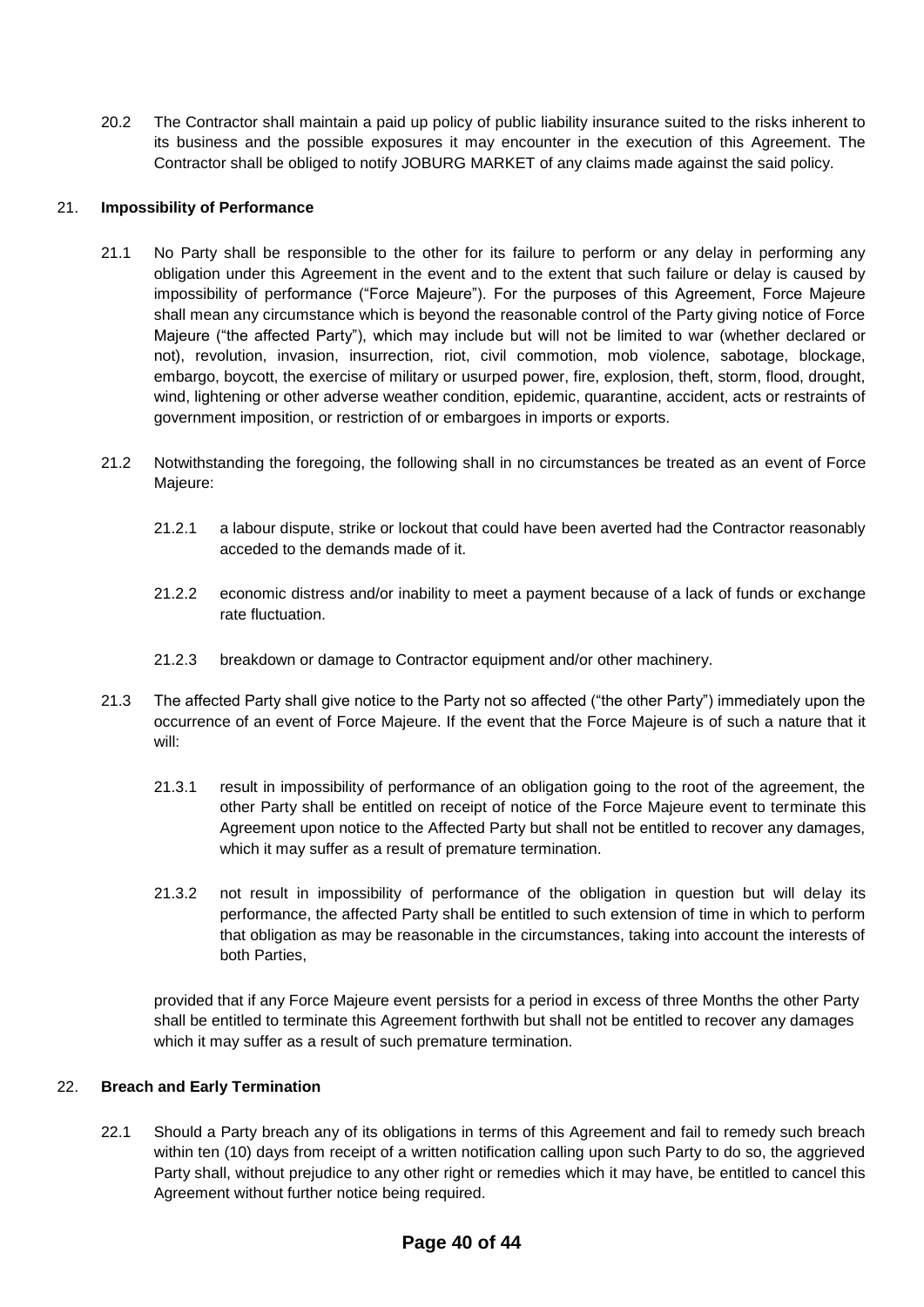- 22.2 Notwithstanding the foregoing and in addition to any other recourse JOBURG MARKET may have, JOBURG MARKET shall be entitled (without prior notice to remedy any particular breach having been given or being required) to cancel this Agreement forthwith on written notice should any of the following events occur:
	- 22.2.1 The Contractor and/or its officials, employees and/or representatives commit any crime of which dishonesty is an element against JOBURG MARKET or maliciously destroys the property of JOBURG MARKET or take any violent, abusive, coercive or threatening action against any person whilst on the Property or in relation to customers, Contractors or suppliers of JOBURG MARKET or collude in such conduct.
	- 22.2.2 The Contractor repudiates this Agreement by acting, or omitting to act, in a manner that reasonably demonstrates to JOBURG MARKET the Contractor's intention not to be bound by this Agreement.
	- 22.2.3 Any composition, compromise or arrangement with the creditors of the Contractor and/or procedure taken in relation to the suspension of payments, moratorium of any indebtedness, winding-up, dissolution, administration or re-organisation by way of arrangement or otherwise of the Contractor including the appointment of a liquidator, administrator, judicial manager other than where such action is dismissed, withdrawn or discharged within ten (10) days of being brought or, if demonstrated to the satisfaction of JOBURG MARKET, within that ten-day period, that such action is frivolous or vexatious and is being contested by the Contractor.
	- 22.2.4 The Contractor suspends or ceases to carry on, or threatens to suspend or cease to carry on, all or a material part of its business activities or, whether or not it has acted as aforesaid, abandons any works at JOBURG MARKET's premises or the particular site of work.

#### 23. **Dispute Resolution**

Save in respect of those provisions of this Agreement which provide for their own remedies or disputes which would be incompatible with arbitration, any dispute which arises and cannot be resolved by the operational personnel of the Parties shall be resolved through a process of alternative dispute resolution in accordance with the procedure set out below:

#### Mediation

23.1 In the event that the operational personnel of the Parties, acting within the scope of their (delegated) authority, are unable to resolve a dispute, that dispute shall be referred to a joint committee comprising of the Chief Executive Officer of each of the Parties (or their suitably authorised alternate or nominee) who will use their reasonable commercial endeavours to resolve the dispute within twenty (20) days of the dispute having been referred to them; however, should the joint committee be unable to resolve a dispute within that time period, any Party shall have the right to demand that the dispute be referred for determination by an arbitrator agreed on by the Parties.

#### **Prescription**

23.2 The Parties agree that upon the failure to reach a mediated resolution that a written demand given by either Party to submit such a dispute in terms of this clause to arbitration is to be deemed a legal process for interrupting extinctive prescription in terms of the Prescription Act (68 of 1969).

Arbitrator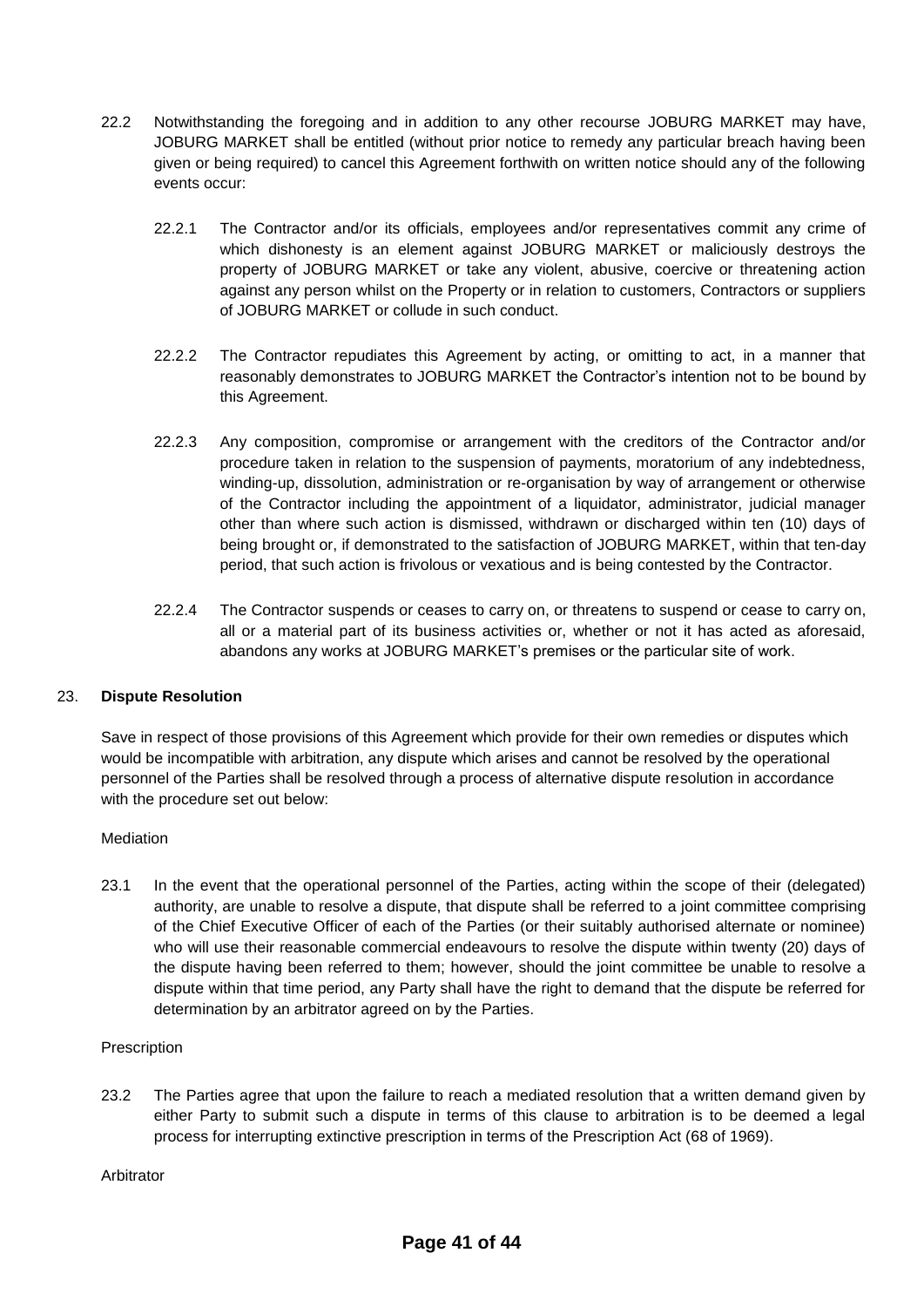- 23.3 The arbitrator shall be, if the matter in dispute is principally:
	- 23.3.1 an accounting matter independent auditors agreed between the Parties or, failing such agreement within five (5) business days after the arbitration has been demanded, at the request of either of the Parties shall be nominated by the president for the time being of the South African Institute of Chartered Accountants (or its successor body), whereupon the Parties shall forthwith appoint such person as the arbitrator,
	- 23.3.2 any other matter an impartial attorney or advocate of not less than ten (10) years' standing agreed between the Parties or, failing such agreement within five (5) business days after the arbitration has been demanded, at the request of either of the Parties shall be nominated by the president for the time being of the Law Society of the Northern Provinces (or its successor body), whereupon the Parties shall forthwith appoint such person as the arbitrator,
- 23.4 Should the Parties to the dispute fail to agree whether the dispute is principally an accounting or any other matter within five (5) business days after the arbitration was demanded, the matter shall be deemed to be any other matter and the provisions in relation to "any other matter" shall apply.
- 23.5 Should any person appointed to do so fail or refuse to nominate an arbitrator, either Party may approach any court having jurisdiction to make such appointment and, to the extent necessary, such court is expressly empowered to do so.

#### 23.6 **The arbitrator shall:**

- 23.6.1 have power to open up, and review any certificate, opinion, decision, requisition or notice relating to all matters in dispute submitted to him and to determine all such matters in the same manner as if no such certificate, opinion, decision or notice had been issued.
- 23.6.2 be obliged to give his award in writing fully supported by reasons and shall have the power to give default judgment if any Party fails to make submissions on due date and/or fails to appear at the arbitration.

#### Arbitration

- 23.7 The arbitration shall be conducted in accordance with, save as set out herein, the Commercial Rules of the Arbitration Foundation of Southern Africa:
	- 23.7.1 held with only the Parties and their representatives present thereat at Johannesburg unless mutual agreement on an alternative place is reached between the Parties; and
	- 23.7.2 where possible, be concluded in twenty (20) days after it has been demanded and the Parties shall use their reasonable commercial endeavours to procure the expeditious completion of the arbitration.
- 23.8 The evidence, representations, transcript and information generally made available during the course of the arbitration and/or arbitrator's award constitute Confidential Information and shall be treated as such.
- 23.9 The costs of the arbitrator and the incidental costs of the arbitration shall be borne equally by the Parties to the dispute subject thereto that the arbitrator shall be competent to make any interim and/or final order as to the costs, or parts thereof, as he deems appropriate.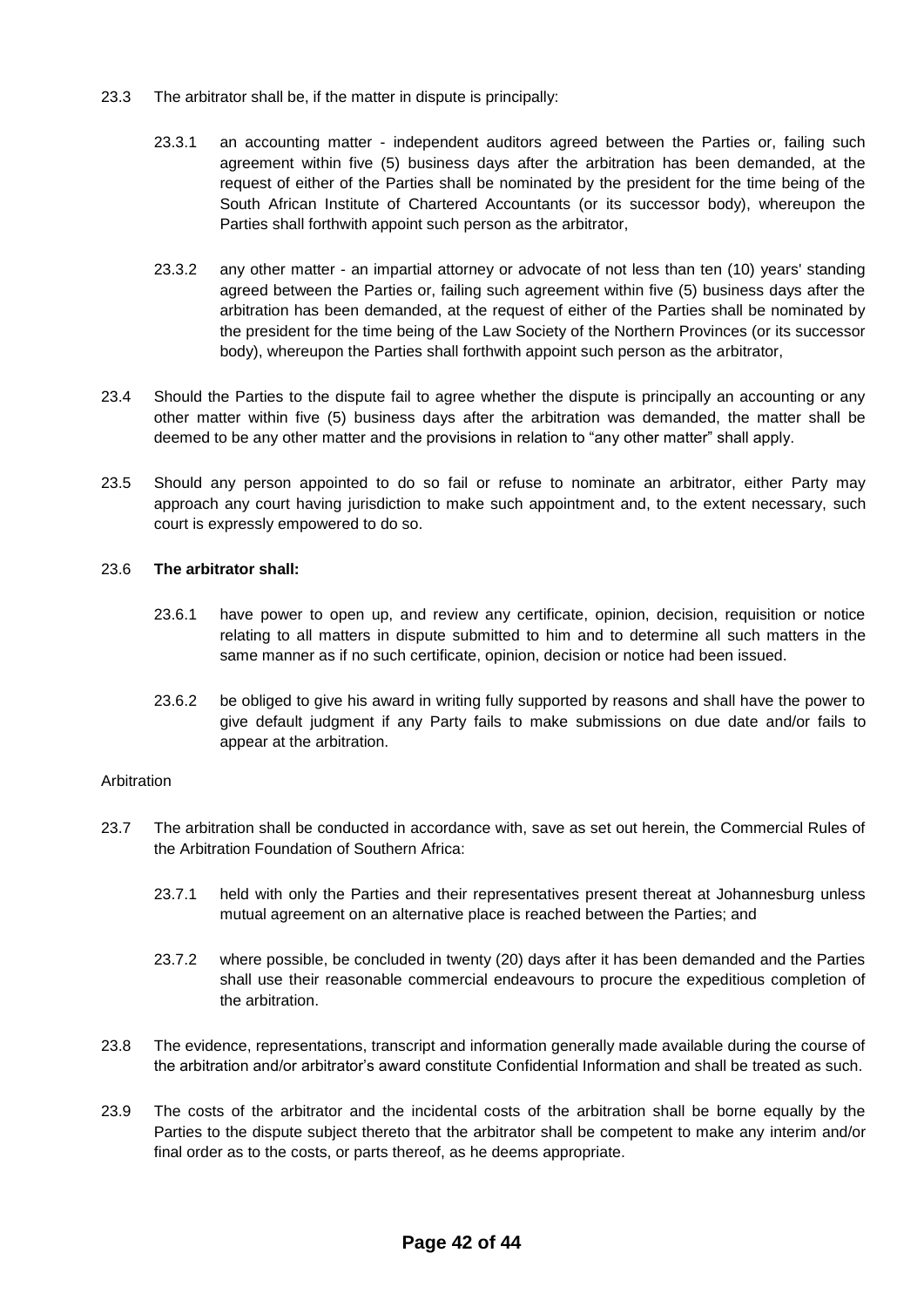- 23.10 The award of the arbitrator shall be final and binding on the Parties and any Party shall be entitled to apply to a competent court to have the award made an order of court.
- 23.11 Nothing under this heading shall prevent any Party from seeking urgent relief in the High Court of South Africa.

#### 24. **Notices and Domicilia**

- 24.1 Any notice or communication required or permitted to be given in terms of this Agreement shall be valid and effective only if in writing. The addresses of the Parties set out in the Contract Schedule shall be the Parties' chosen as its *domicilium citandi et executandi.*
- 24.2 A Party may by notice to the other Party change the physical address chosen as its *domicilium citandi et executandi* to another physical address provided that the change shall become effective on the tenth day from the deemed receipt of the notice by the other Party.
- 24.3 Any notice to a Party, and it shall be competent to give notice by fax and email, unless the contrary is proved, deemed to have been received if delivered by:
	- 24.3.1 registered post to the Party's postal address, on the tenth (10th) Day after posting;
	- 24.3.2 hand to a responsible person during ordinary business hours at the Party's physical address, on the date of delivery; or
	- 24.3.3 fax to its usual fax number, on the date of dispatch.
	- 24.3.4 email to its usual email address, on the date of dispatch.
- 24.4 Notwithstanding anything to the contrary herein contained a written notice or communication actually received by a Party shall be an adequate written notice or communication to it notwithstanding that it was not sent to or delivered at its chosen *domicilium citandi et executandi* or its usual fax number or email address.

#### 25. **Counterparts**

25.1 This Agreement may be executed in one or more counterparts, each of which shall be deemed an original, and all of which together shall constitute the same agreement as at the Signature Date of the Party last signing one of the counterparts.

#### 26. **Legal Advice and Costs**

- 26.1 The Parties acknowledge that the provisions of this Agreement are fair and reasonable in the circumstances and in accordance with the Party's intentions and they had been free to secure legal and professional advice as to the nature and effect of the provisions of this Agreement and that it had either taken such advice or dispensed with the necessity of doing so and, each Party will bear its own costs incidental to the negotiation and preparation of this Agreement
- 26.2 In the event of a dispute arising between the Parties, the guilty Party shall be liable to the innocent Party for any costs, including attorney and client costs, the cost of expert witnesses, advocates costs as on brief and any other professional costs incurred by a Party arising out of the breach by a guilty Party of any of the provisions of this Agreement.

#### 27. **General**